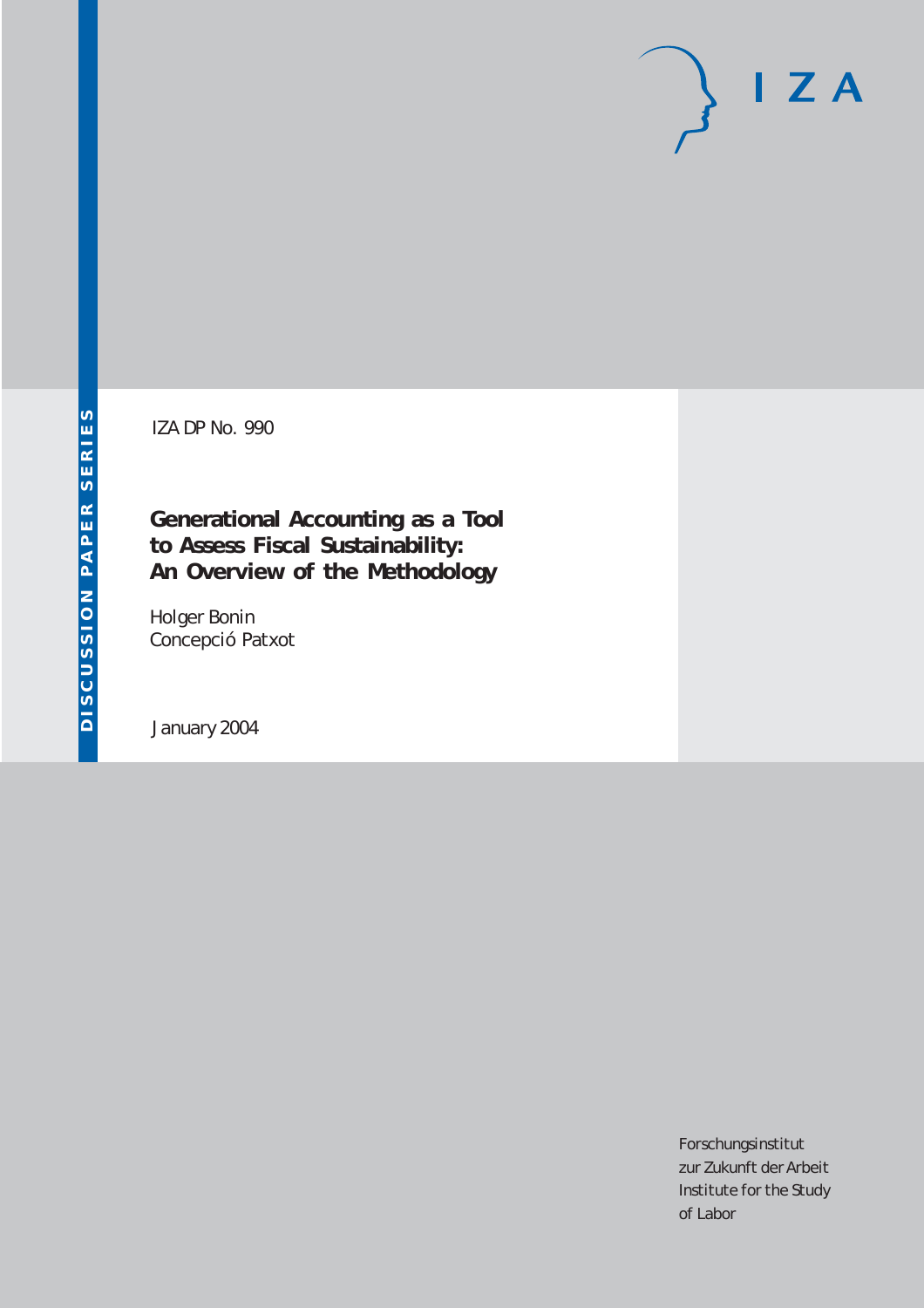# **Generational Accounting as a Tool to Assess Fiscal Sustainability: An Overview of the Methodology**

## **Holger Bonin**

*IZA Bonn* 

### **Concepció Patxot**

*University of Barcelona*

Discussion Paper No. 990 January 2004

IZA

P.O. Box 7240 D-53072 Bonn Germany

 $Tel + 49-228-3894-0$ Fax: +49-228-3894-210 Email: [iza@iza.org](mailto:iza@iza.org)

This Discussion Paper is issued within the framework of IZA's research area *General Labor Economics.* Any opinions expressed here are those of the author(s) and not those of the institute. Research disseminated by IZA may include views on policy, but the institute itself takes no institutional policy positions.

The Institute for the Study of Labor (IZA) in Bonn is a local and virtual international research center and a place of communication between science, politics and business. IZA is an independent, nonprofit limited liability company (Gesellschaft mit beschränkter Haftung) supported by Deutsche Post World Net. The center is associated with the University of Bonn and offers a stimulating research environment through its research networks, research support, and visitors and doctoral programs. IZA engages in (i) original and internationally competitive research in all fields of labor economics, (ii) development of policy concepts, and (iii) dissemination of research results and concepts to the interested public. The current research program deals with (1) mobility and flexibility of labor, (2) internationalization of labor markets, (3) welfare state and labor market, (4) labor markets in transition countries, (5) the future of labor, (6) evaluation of labor market policies and projects and (7) general labor economics.

IZA Discussion Papers often represent preliminary work and are circulated to encourage discussion. Citation of such a paper should account for its provisional character. A revised version may be available on the IZA website ([www.iza.org](http://www.iza.org/)) or directly from the author.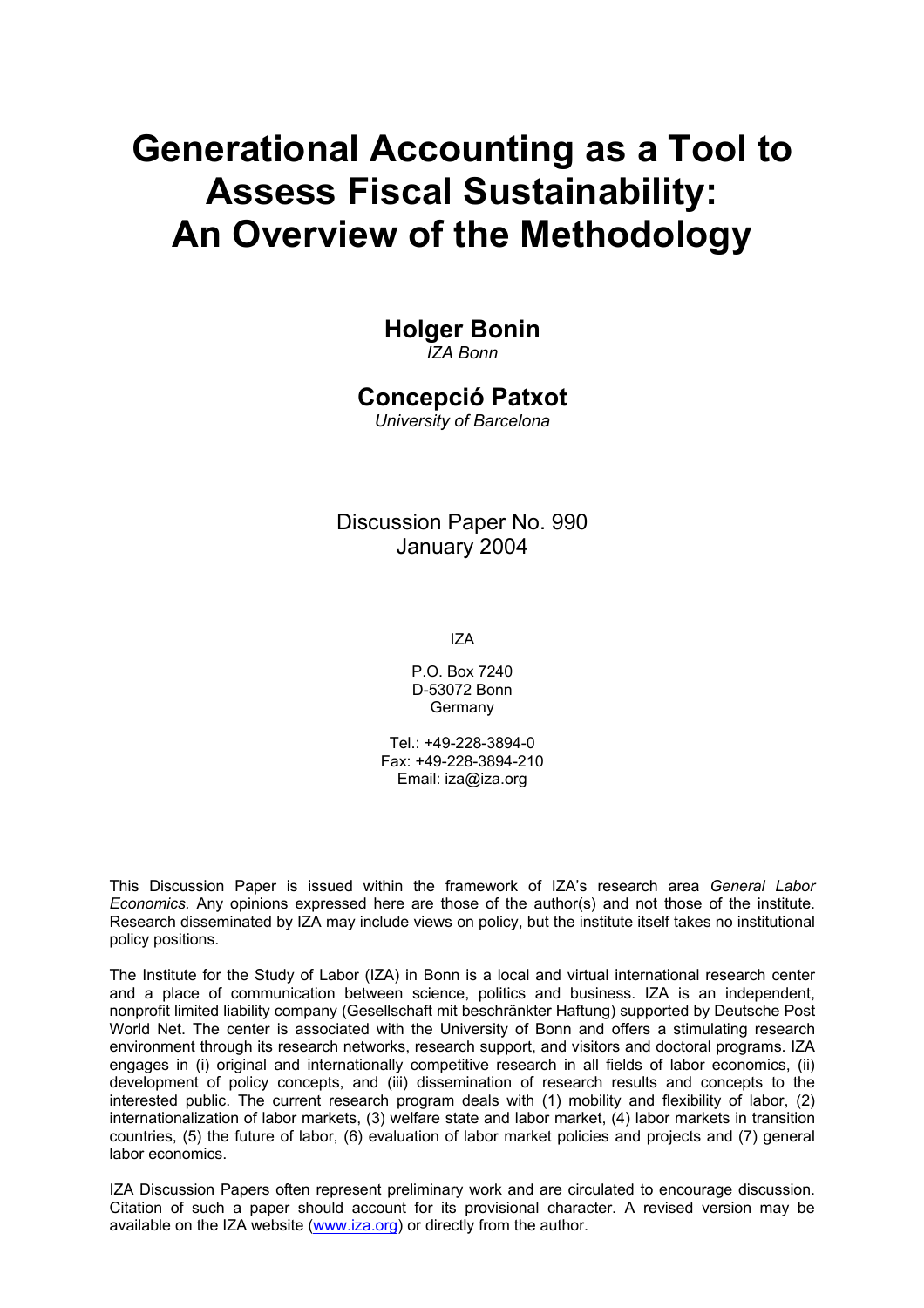IZA Discussion Paper No. 990 January 2004

## **ABSTRACT**

## **Generational Accounting as a Tool to Assess Fiscal Sustainability: An Overview of the Methodology**

The paper surveys the methodology of generational accounting, a tool for gauging intertemporal imbalance in government finances facing demographic transition. Starting from the fiscal balance rule providing the theoretical background, we review the methods of generational accountants for generating empirical projections of the items building up to the intertemporal government budget. We debate indication of generational redistribution by lifetime expected net tax payments and several indicators for fiscal sustainability found in the literature. Finally, the performance of generational accounts, which ignore behavioral and policy dynamics, is compared with that of generational welfare indicators based on overlapping generations general equilibrium models.

JEL Classification: H61, E62, B41

Keywords: generational accounting, fiscal sustainability, methodology, survey

Corresponding author:

Holger Bonin  $IZA$ P.O. Box 7240 53072 Bonn Germany Email: [bonin@iza.org](mailto:bonin@iza.org)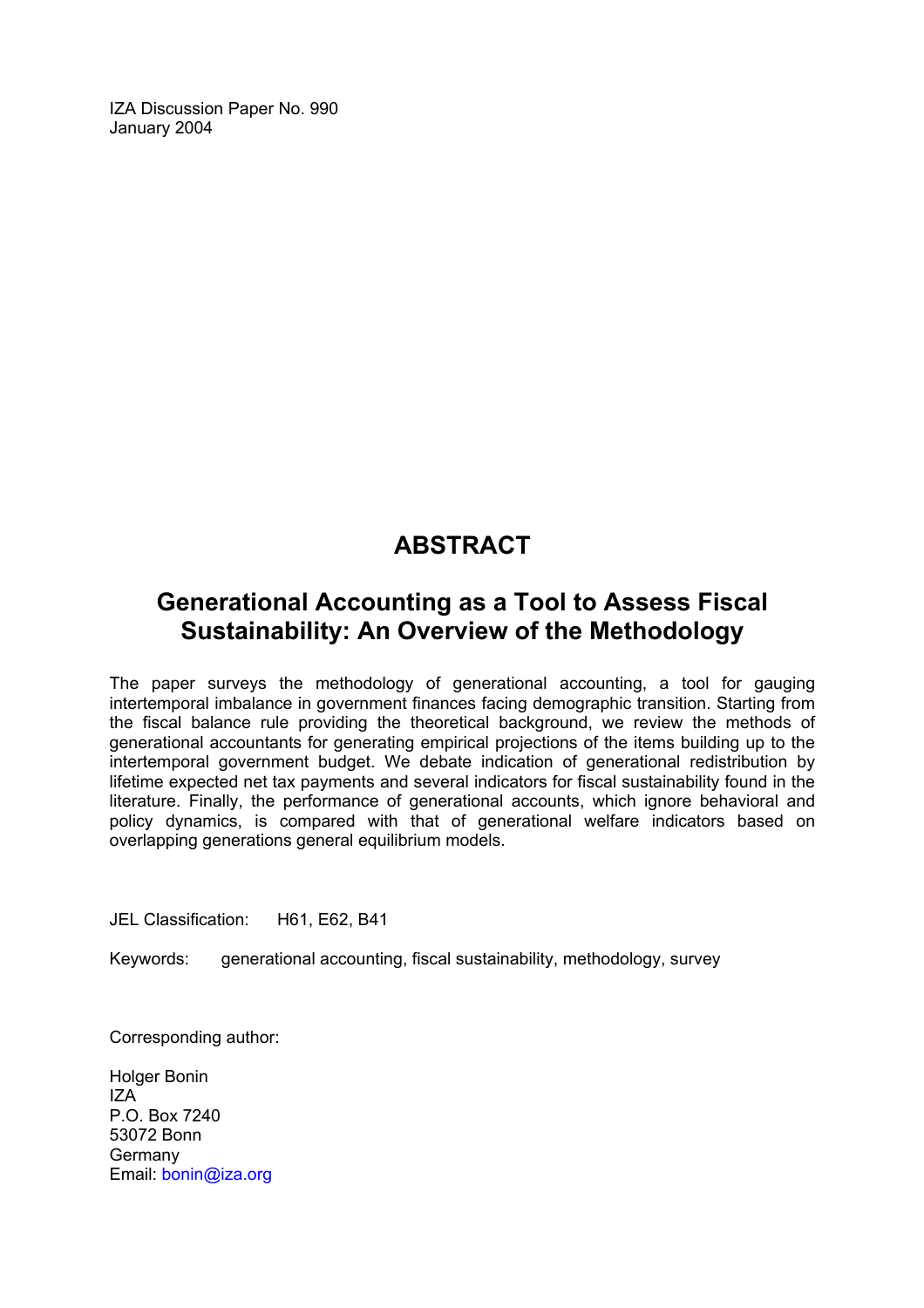#### 1 Introduction

The purpose of this paper is to provide a survey of the generational accounting procedure, a commonplace instrument for assessing the impact of government fiscal performance over the long term. Examining the impact of fiscal policy, and government deficits in particular, on economic agents indeed requires a forward-looking perspective. Firstly, it is important to assess the viability of government's current financing and spending decisions in the future when economic conditions might change. Conventional indicators of fiscal activity like the annual government (primary) deficit or surplus ignore that much public revenue and spending heavily depends not only on the business cycle, but as well on medium-term and long-term economic forces. In particular, in most of the developed world, demographic shocks are a major challenge for the sustainability of government finances in the long run.<sup>1</sup> If future levels of taxation do have to increase in order to pay for financial commitments entered into by today's political decision makers, the likely result is inter- and/or intragenerational redistribution— that public debt eventually turns into a burden at least on some economic agents, is a generally accepted view among economists ever since the seminal work of Buchanan (1958) and Modigliani (1961).<sup>2</sup>

Besides, short-term oriented budget indicators are not very informative for gauging whether fiscal policy is actually expansive or not. In the neoclassical framework of rational agents optimizing over a life-cycle consumption plan, decisions are generally disconnected from short-term deficits or surpluses; see the fundamental studies by Summers (1981), Chamley (1981) and Kotlikoff (1979), among others. In fact, fiscal policies that generate identical sequences of reported budget balances by period, might impact very differently on capital formation, and hence economic growth. This prompted Kotlikoff (1988) to a charge against conventional deficit budgeting for arbitrariness that lead to the development of generational accounting as a tool for fiscal policy analysis (Auerbach et al. 1991, 1994).

Generational accounting (GA) rationalizes on the intertemporal budget deficit as the aggregate of the present value of current and future primary deficits, associated with present fiscal policy decisions made by the government. The advantage of this benchmark is that it matches the intertemporal perspective of economic agents as life-cycle planners.

<sup>&</sup>lt;sup>1</sup> See recent studies published by the OECD (Dang et al. 2001) and the European Commission (2001).

<sup>2</sup> See Blejer and Cheasty (1991) for a survey of traditional deficit indicators. Feldstein (1974) puts forward an early critique of short-term budgeting focused on omission of unfunded Social Security liabilities.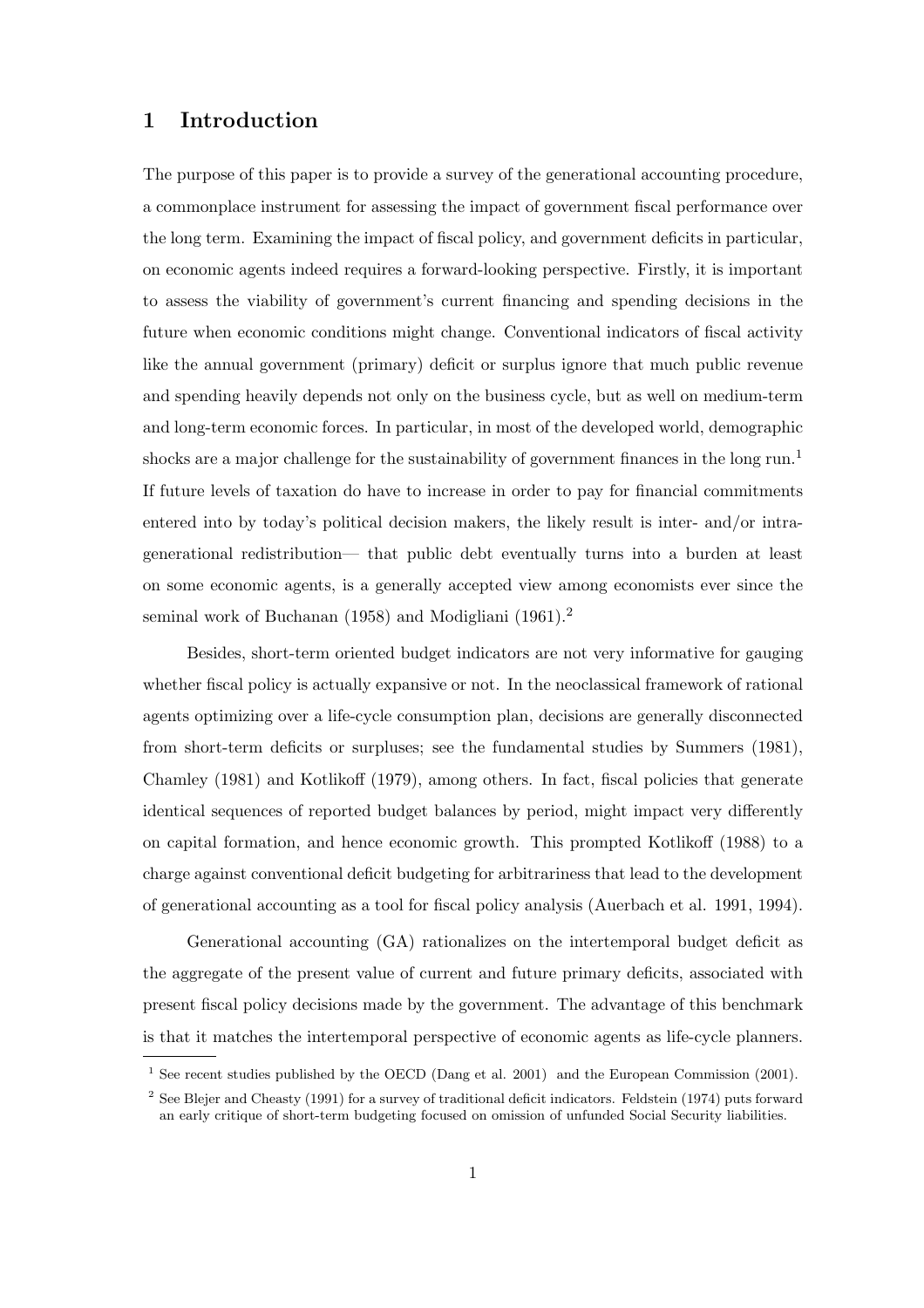To stress this connection, GA results are frequently reported in terms of life-cycle tax burdens evaluated at the level of the individual, representative agent. In this respect, the method clearly differs from other indicators for long-term oriented fiscal sustainability analysis, proposed, for example, by Chouraqui et al. (1990) and Gramlich (1990).<sup>3</sup>

GA is also somewhat different from the set of long-term fiscal indicators Blanchard (1990) developed for the OECD (1998), which also start from the notion that fiscal policy must satisfy an intertemporal budget constraint. Compared with GA, the OECD approach of evaluating the aggregate future primary deficit appears less informative, as it refrains from integrating the impact of fiscal policy at the individual level. More importantly, the adaptation of the intertemporal budget concept by the OECD is inconsistent, as the forecasting is limited to some arbitrary period (of around 50 years), which is too short for discounting neutralizing deficits or surpluses that would occur afterwards. As a consequence, the OECD indicators need to rely on discretionary debt targets reached in the terminal year of the forecast, which are open to criticism. Nevertheless, it should be stressed that the OECD approach is basically a stripped-down version of GA which at the macro level would lead to an identical measure of the gap in the intertemporal government budget, if the forecasting procedure was expanded to an infinite horizon.

The precise theoretical background of GA is to be found in overlapping generations, general equilibrium models (OLG-GE), the dynamic neoclassical model best suited to approaching population economic issues. Combining the life-cycle hypothesis of rational intertemporal decision-making with the interactions between generations, these models make it possible to study the impact of a changing demographic environment on the economy. In this context one can analyze the effects of demographic changes on savings and capital accumulation, the interaction of those key economic variables with public policy and the resulting welfare effects.

GA sacrifices some of the general equilibrium aspects of these models in order to gain applicability and focuses strictly on the demographic impact on the public budget. In particular, it maintains the original age and gender incidence of tax payments and

<sup>&</sup>lt;sup>3</sup> See Gokhale and Smetters (2003) and Balassone and Franco (2001) for reviews of forward-looking budgeting methods. An alternative strand of the literature uses econometric analysis of past behavior of budget aggregates. In general, it seems questionable that a backward-looking approaches is suited to obtain informative results about the long-term future when major structural breaks, such as demographic transition, are likely to be a relevant phenomenon.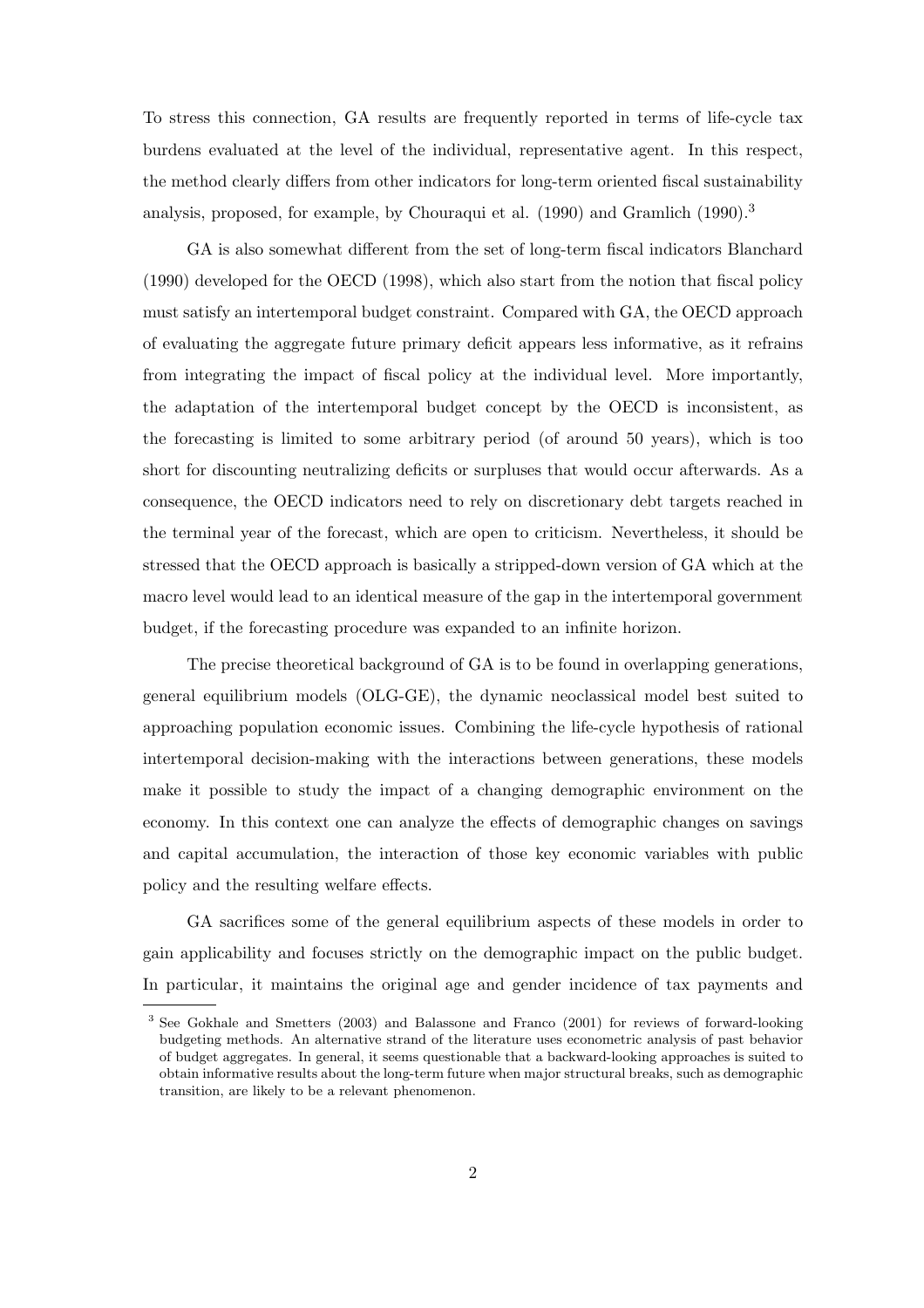transfers receipts and projects it into the future using demographic forecasts. As a result the evolution of government budget in each future year can be extrapolated and thereby the extent to which its meets the intertemporal budget constraint. Hence, while keeping some of the dynamic developments in the economy, GA eliminates the possible response of agents to economic evolution and government policy, which in turns implies constant factor prices. This could seem an extreme simplification but the alternative use of OLG-GE models has also its drawbacks. We will come back to the possible bias of GA results due to ignorance of general equilibrium effects at the end of our survey, after introducing the static GA procedure.

The remainder of the paper is organized as follows. The following section provides a more formal introduction to the paradigmatic background of GA. Section 3 discusses the evaluation of generational accounts as the starting the point of the method. Section 4 describes the intertemporal budget constraint connecting current and future fiscal policy. Section 5 combines the results of the previous sections to derive several measures for intertemporal fiscal imbalance found in the GA literature. Finally, as a way of conclusion, Section 6 discusses GA against the background of OLG-GE models.

#### 2 The Fiscal Balance Rule

GA rests on the paradigm that government debt in general leads to redistribution across generations. Intergenerational redistribution is defined to be a situation where fiscal policy expands consumption opportunities of one generation at the expense of consumption opportunities of some other generation. Interpretation of public debt as a device of intergenerational redistribution requires a framework for measuring the distributional stance of fiscal policy. Kotlikoff (1993) states an appropriate benchmark for generationally neutral policy in an OLG-GE framework— the fiscal balance rule.

Consider a two-period overlapping generations model a la Diamond (1965), in which population grows at a rate  $n$ . Young agents spend their labor income  $w_t$  in consumption  $c_t^1$  and savings  $s_t$ . Old agents do not work. Their consumption  $c_{t+1}^2$  is financed from past past savings, which create a return  $r_{t+1}$ . Furthermore assume that the government levies taxes and pays benefits at each stage of the life cycle, and let  $m_t^1$  represent the net tax payments, i.e. the tax payments net of transfers received, during youth and  $m_{t+1}^2$  net tax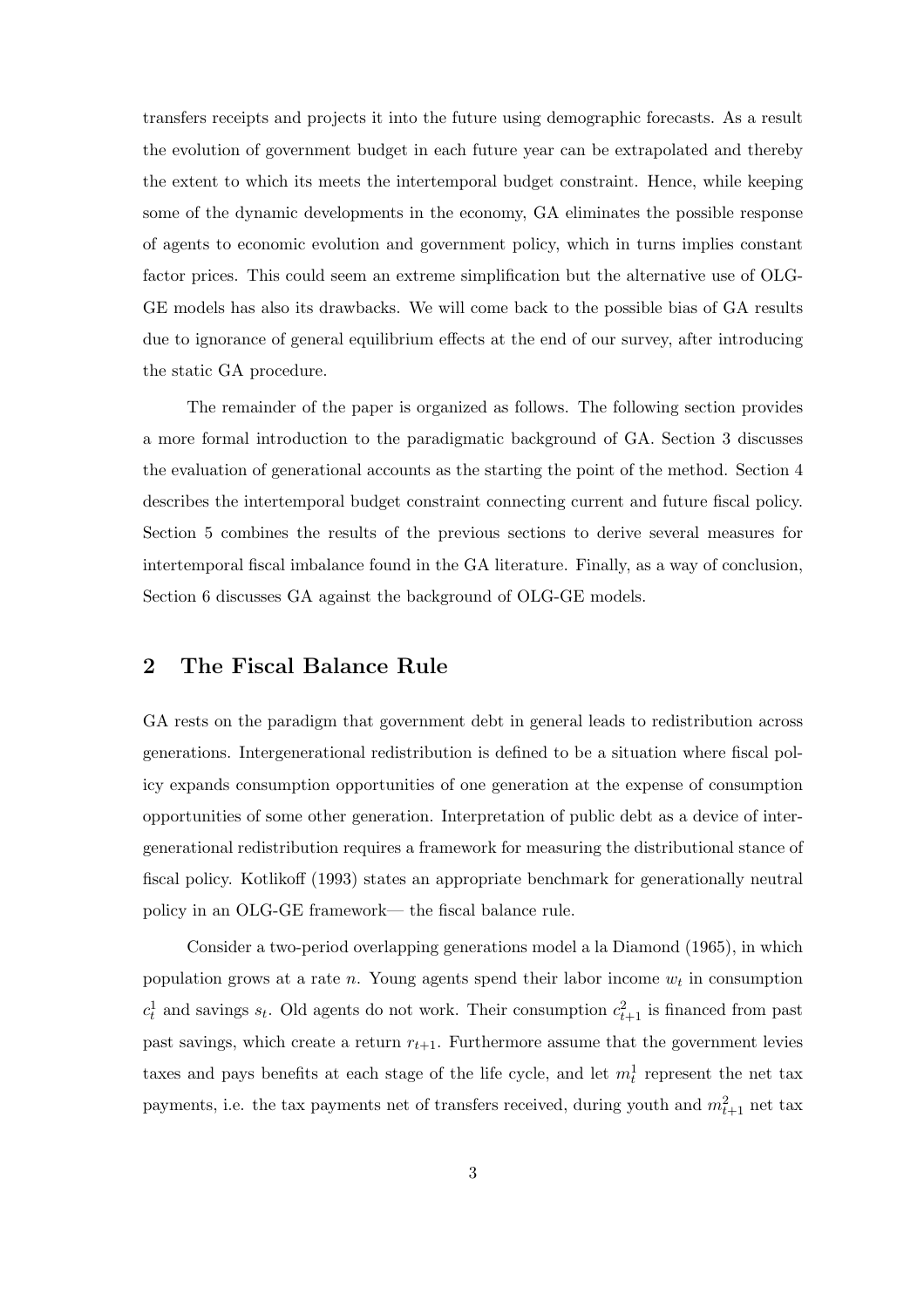payments during retirement. The representative agent of each generation maximizes the lifetime utility function

$$
U = U(c_t^1, c_{t+1}^2)
$$
\n<sup>(1)</sup>

subject to the intertemporal budget constraint

$$
c_t^1 + \frac{c_{t+1}^2}{1 + r_{t+1}} = w_i - \left[ m_t^1 + \frac{m_{t+1}^2}{1 + r_{t+1}} \right].
$$
 (2)

The solution to the optimization problem is given by the set of demand functions

$$
c_t^1 = c_t^1(w_t, r_{t+1}, m_t)
$$
  
\n
$$
c_{t+1}^2 = c_{t+1}^2(w_i, r_{i+1}, m_t),
$$
  
\n
$$
s_t^1 = s_t^1(w_t, r_{t+1}, m_t, a)
$$
\n(3)

where we introduce  $m_t = m_t^1 + \frac{m_{t+1}^2}{1+r_{t+1}}$  to denote the present value of life-cycle net tax payments characterizing fiscal policy, and the parameter  $\mu = \frac{m_t^1}{m_t}$  as a summarizing measure for the relative timing of net tax burdens over the life-cycle.

This simple model suffices to illustrate that agents adapt their consumption precisions to the present value aggregate of life-cycle net tax burdens. Supposed wages and interest rates remain unchanged, the optimal relative consumption profile does not depend on how the government distributes the net tax payment over time. Consequently, the period deficit or surplus associated with a given tax and transfer policy is not a good indicator for agents' potential responses to the policy.

Nevertheless, in general, the timing of tax and transfer payments will affect the equilibrium returns to labor and capital, since it affects capital formation in the economy via savings. Ceteris paribus, if  $\mu$  converges to zero, i.e. if net tax payments are concentrated on the elderly, savings increase. Agents wishing to maintain their original life cycle consumption plan save more to finance net tax payments during retirement. For example, in the extreme case that  $\mu = 0$ , savings increase by exactly the amount of the net tax payable when old, which guarantees that the agents can maintain their life-cycle consumption profile independent of the size of the government sector. Likewise, savings decrease when the burden of net taxation shifts to a younger age. In effect, for a given size of the government sector  $m_t$ , equilibrium wages and interest rates will be a function of  $\mu$ , because optimal savings are. From the macroeconomic perspective, it is therefore crucial to analyze the relative generational distribution of lifetime net tax payments, which again is not reflected by conventional short-sighted fiscal policy indicators.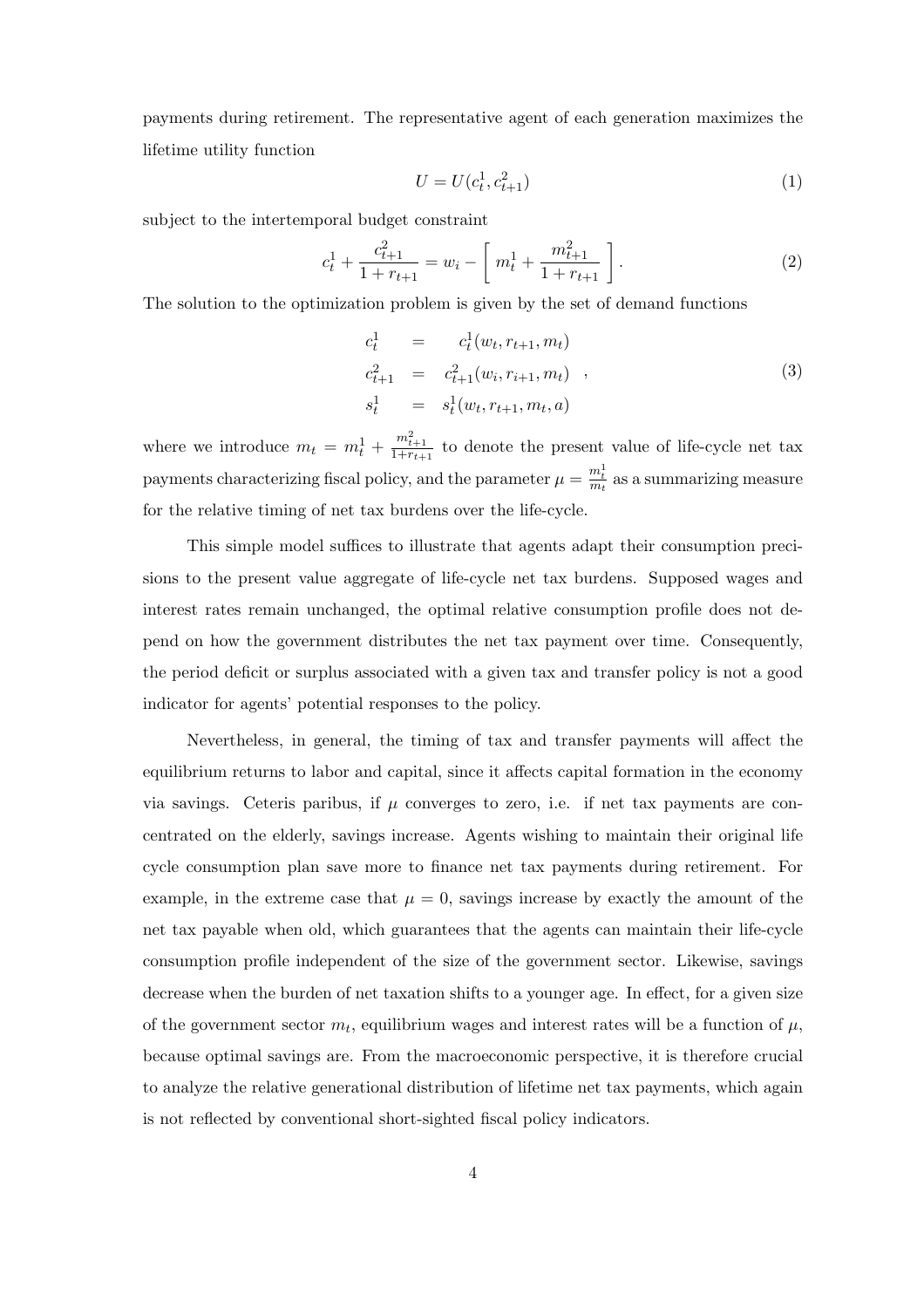A full picture of the economy needs to incorporate the constraints on fiscal policy set by the government budget in equilibrium. As a starting point, consider the periodical budget of the government. Assume that in each period, the government spends an amount  $G_t$  and pays interest on the amount of debt at the beginning of the period,  $B_t$ . To finance these items, the government might take net tax payments of the young generation,  $M_t^1$ , and of the old generation,  $M_t^2$ , or issue new bonds. Therefore, the periodical government budget constraint is given by

$$
M_t^1 + M_t^2 + (B_{t+1} - B_t) = G_t + r_t B_t.
$$
\n<sup>(4)</sup>

The fiscal balance rule is obtained in the steady-state of the model, in which – by construction – the intertemporal budget constraint resembles the periodical budget constraint. In a steady state, all budget items are constant in per capita terms. Normalizing (4) to the size of the young generation and considering the rate of population growth, yields the steady-state budget condition

$$
m^{1} + \frac{m^{2}}{1+n} = g + (r-n)b,
$$
\n(5)

where b represents government debt per capita of the young generation, and  $m^1$  and  $m^2$ denote the net tax payment per capita of the young and the old generation, respectively. This condition states the well-known result that when the interest rate exceeds the rate of population growth, i.e., in a dynamically efficient economy, issuing debt eventually leads to higher per capita taxes, since the population grows at a slower pace than interest payments.

But, as for the individual decision, not only the size of the public sector matters but also the way it redistributes across between the young and the old. This is better seen by rearranging (5) to obtain

$$
m = g + \frac{r - n}{1 + n} \left[ (1 + n)b - \frac{m^2}{1 + r} \right],
$$
\n(6)

where  $m$  represents the present value of lifetime net tax payments made in steady-state, as before:  $m = m^1 + \frac{m^2}{1+r^2}$  $\frac{m^2}{1+r}$ . Equation (6) states the steady-state financing constraint of the government in terms of generations' life-cycle tax burden. Leaving aside macroeconomic feedbacks, one might reinterpret this relation as a fiscal balance rule, where the relevant fiscal policy parameters are the lifetime tax burden, the net tax burden imposed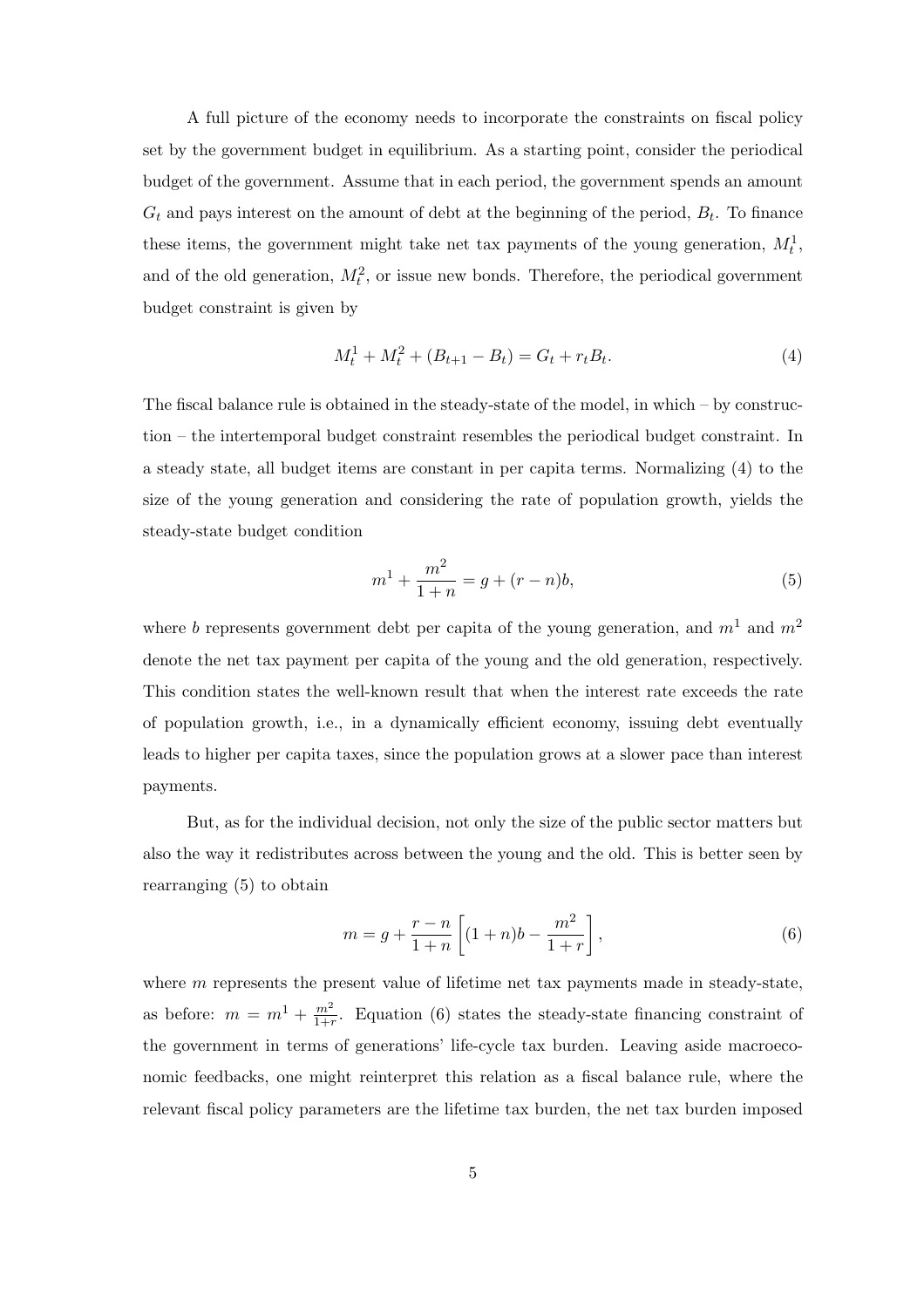on the elderly, government consumption per worker and debt per worker. Whenever the government changes one of these parameters and does not counterbalance the impact of this change on the steady-state budget by adjusting at least one of the other parameters, generational redistribution occurs.

This concept of fiscal balance is by far more informative than the conventional notion of periodical budget balance. On the one hand, looking at the steady-state condition (6) reveals the perhaps somewhat surprising result that a deficit policy does not necessarily contradict the notion of intergenerational fiscal balance. Suppose a situation where there is no debt initially. Now, the government decides to issue bonds, so that  $b > 0$ . However, if at the same time it imposes a positive net tax for the elderly satisfying  $m^2 = (1+r)(1+n)b$ , the deficit policy does not change agents' lifetime net taxes in steady-state  $m = g$ , and is therefore consistent with generational balance. The reason is that for  $m$  to remain constant, since  $m^2 > 0$  by assumption, the tax burden on the young needs to be reduced to achieve a steady-state. In other words, intergenerational redistribution through the tax system (from old to young generations) neutralizes intergenerational redistribution through debt (from young to old generations).<sup>4</sup>

On the other hand, the steady-state condition illustrates that no deficit policies can lead to intergenerational redistribution. Consider the policy of introducing a PAYG pension system, which means that transfer payments to the elderly, in each period, are equal to contributions paid by the young generation:  $-m^2 = (1+n)m^1$ . As the budget is always balanced, this scheme does not accumulate any debt. Nevertheless the policy requires to raise tax levels in steady-state, leading to intergenerational redistribution. Abstracting from government consumption, it follows from (6) that  $m = \frac{(r-n)m^2}{(1+r)(1+n)} > 0$ .

So far, we have analyzed only a partial equilibrium abstracting from repercussions of fiscal policy on factor prices. The general equilibrium equivalent of the fiscal balance rule is easy to derive by integrating the capital market clearing condition, implying that funds provided by private savings equal demand by investors and the public sector. In our two period OLG-model, the steady-state on the capital market is described by

$$
s^1 = (1+n)(k+b) \t{,} \t(7)
$$

<sup>&</sup>lt;sup>4</sup> As noted above, debt does not necessarily redistribute in this model. The standard result of redistribution from young to old if  $r_i$ n, is achieved, for example, by assuming that the government introduces bonds  $b > 0$  and government spending is finances by taxes from the young  $m^1 = m = g$ .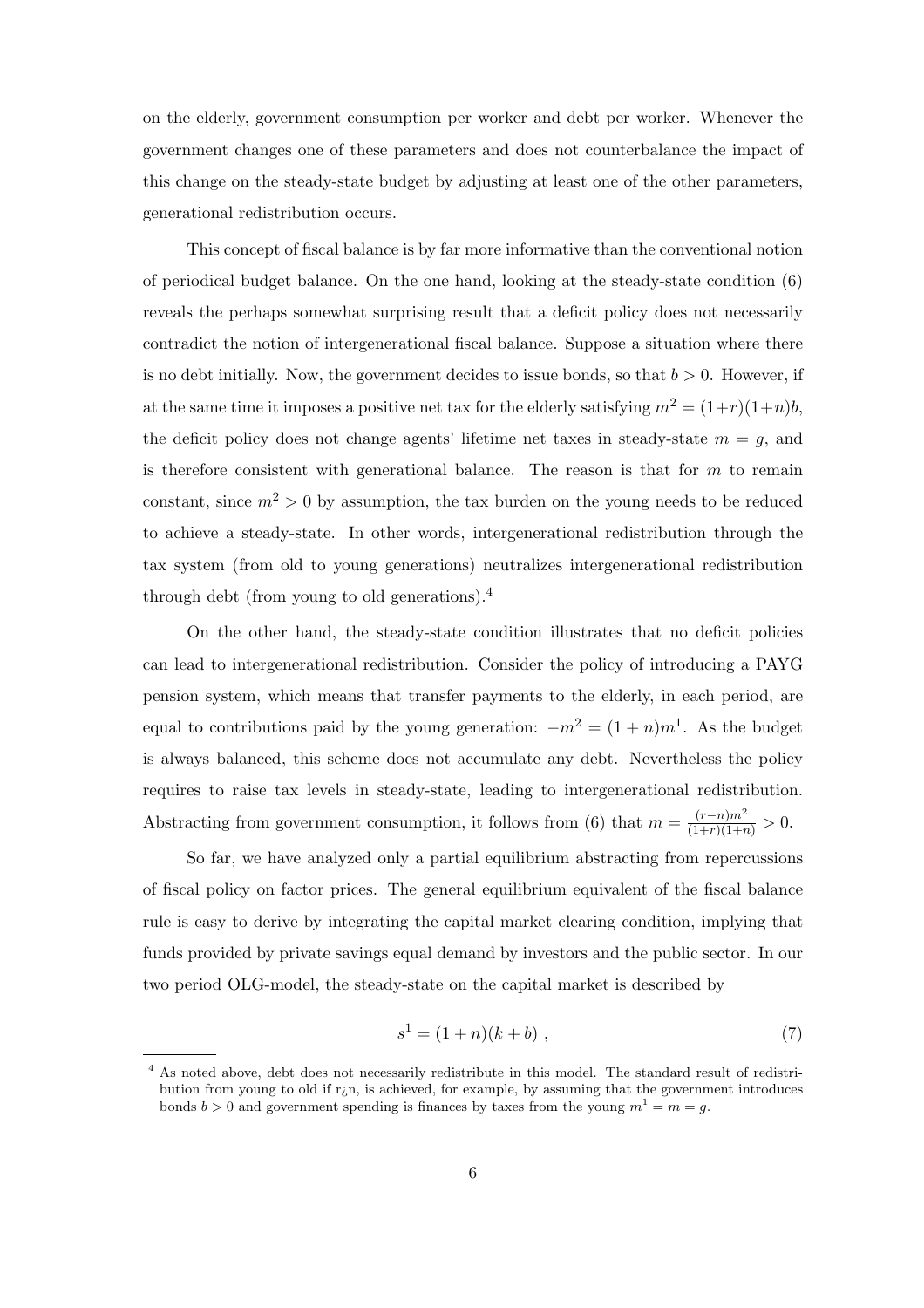where  $k$  denotes capital per capita of the young generation, which means that the young generation takes over the capital stock and government bonds held by the old generation, and finances the additional demand for funds associated with population growth. Substitution of (7) into the period budget constraint of the elderly yields the steady-state level of lifetime net taxation in general equilibrium, as follows

$$
m = g + \frac{r - n}{1 + r} \left[ \frac{c^2(w, r, m)}{1 + n} - (1 + r)k \right].
$$
 (8)

Kotlikoff (1993) refers to this condition as the *fiscal balance rule*. Similar to our interpretation of the partial equilibrium condition (6), it provides first of all a description of the steady-state lifetime tax burden. If consumption of the retired generation is larger than the return from their own capital acquired when young which, in a setting abstracting from private intergenerational transfers, is only possible if the government re-allocates resources to the elderly, the steady-state tax burden  $m$  is larger than what is required to finance government consumption.<sup>5</sup> Thus the fiscal balance condition highlights that redistribution to the benefit of the elderly eventually imposes a burden on the economy, as far as the interest rate exceeds population growth rate (dynamic efficiency condition).

A normative interpretation of the fiscal balance rule, calling for generational neutrality of fiscal policy, would be— '... extract enough from each successive generation such that if you were in the stationary state you would stay there and not impose a larger or smaller burden ... on subsequent generations.' (Kotlikoff 1993: 34). This instruction highlights the consequences of a change in fiscal parameters implemented by the government. It will lead the economy into a new steady-state, which is characterized by a lifetime tax burden which is different from the current one, unless the government also adjusts other fiscal policy parameters counterbalancing the redistributive effect of the first measure. Of course, one might question this normative benchmark, given that intergenerational redistribution might be exactly the intention of the policy initiative. In this case, the fiscal balance rule still would be useful for an informed statement on the direction and size of the potential redistributive effects.

However, the fiscal balance rule seems ambiguous for an economy out of equilibrium. By simulating different policies to implement the fiscal balance rule in disequilibrium, Kotlikoff (1993) shows that this benchmark neither determines a unique lifetime tax burden,

<sup>&</sup>lt;sup>5</sup> Without redistributive intervention, it must be true that  $(1 + r)k = c^2/(1 + n)$  as agents can only rely on their own resources, and hence the bracketed term in (8) vanishes.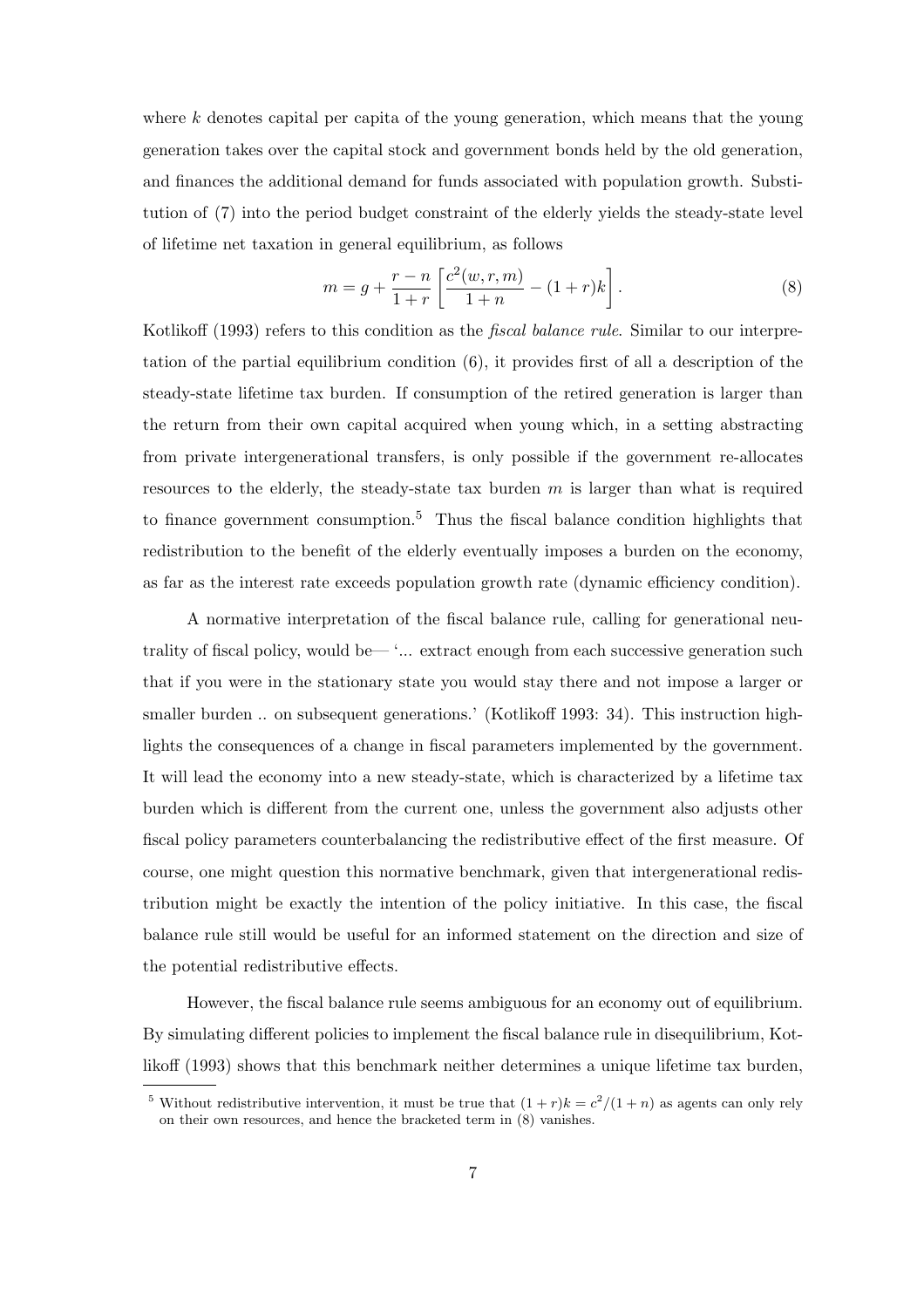nor a unique transition to intergenerationally balanced fiscal policies. As a consequence, the long-term equilibrium and generational welfare effects achieved by adhering to the fiscal balance rule are indefinite.

Nevertheless, the fiscal balance rule provides a theoretical reasoning to substantiate the claim of equal lifetime net tax burdens for different generations providing the benchmark for GA. The technique is an empirical exercise testing if the prospective development of government spending and revenue corresponding to current decisions about fiscal policy parameters is sustainable in the sense that it is consistent with an intertemporally balanced government budget. Fiscal sustainability therefore is a precondition of equal lifetime tax burdens by generation. Furthermore, if the test reveals that the given fiscal policy parameters are not consistent with fiscal balance, GA provides indicators for the extent of fiscal adjustment required to lead government finances back onto some consistent long-term path.

#### 3 Evaluating Generational Accounts

In this section, we describe how GA evaluates the present value of lifetime net tax burden of a generation, in this context referred to as a generational account. Usually generational accounts are strictly forward-looking. This implies that generational accounts for living generations cannot be compared in a straightforward manner, since their value reflects a different remaining lifetime. This important limitation is owed to the enormous amount of data required to recover previous tax payments and transfer received, reaching back several decades into the past.<sup>6</sup>

To simplify the exposition, we describe calculation of generational accounts only for the representative member of an age cohorts. The extensions necessary to handle heterogeneity within generations are straightforward. Decompositions of generational accounts found in the literature are analysis of the net tax payments of males vs. females (Jensen and Raffelhüschen 1997), natives vs. migrants (Bonin et al. 2000), and the employed vs. the unemployed (Abio et al. 2003).

Consider a given base year  $t$ . GA calculates the present value of net tax payments

 $6$  Attempts at backward-looking generational accounts, which involve some heroic assumptions, were made by Auerbach et al. (1995) for the U.S. and Ablett and Tseggai-Bocureziou (2000) for Australia.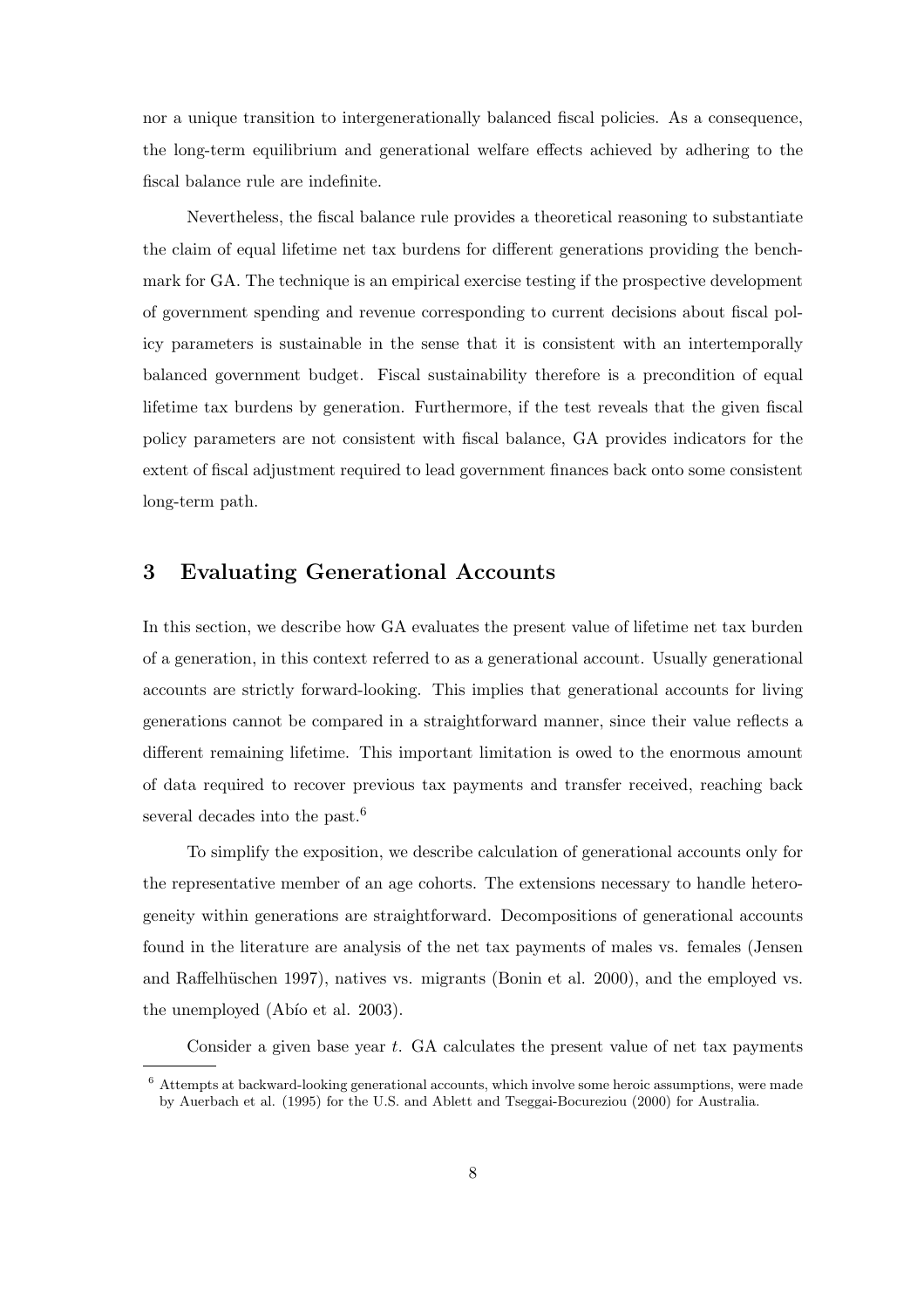upon death by a member of a living generation,  $GA_k$ , as

$$
GA_k = \sum_{i=t}^{k+D} \tau_{i,i-k} S_{i,i-k} (1+r)^{t-i} , \qquad (9)
$$

for  $k \leq t$ , where  $S_{i,j}$  is the probability in period i that an agent of age j survives until the following period. The amount of net taxes paid in period  $i$  by an agent of age  $j$ is denoted by  $\tau_{i,j}$ . Finally, D stands for the maximum possible lifespan, and r is the discount rate reevaluating future payments to their base year worth. As the method ignores possible general equilibrium feedbacks, the assumed discount rate is a constant. A similar expression is applicable to the generational accounts of future generations, born in  $k > t$ , which we denote by  $GA_k^f$ :

$$
GA_k^f = \sum_{i=k}^{k+D} \tau_{i,i-k} S_{i,i-k} (1+r)^{t-i} . \tag{10}
$$

The parameters  $S_{i,j}$  entering into calculation of the generational accounts are age-specific (and perhaps cohort-specific) survival probabilities, and can be evaluated on the basis of death orders contained in standard life tables provided by demographers.<sup>7</sup> The prediction of future mortality rates requires analysts to make discretionary choices about the evolution of life expectancy, which might complicate comparisons of GA results. From a methodological point of view, good practice is to start from a benchmark using constant life expectancy. Most GA studies do not follow this rule, however, probably because gains in longevity are generally considered a relevant source of fiscal imbalance.

It seems worth mentioning that early GA studies did not derive cohort survival rates at the micro level, but inferred them indirectly by looking at the development of aggregate cohort sizes taken from population forecasts. This approach, however, might yield biased generational accounts. If the future size of a generation is affected by migration flows, migrants' net tax payments are implicitly added to the generational accounts of natives. Under regular circumstances, this implies that the net tax payments obtained for younger age cohorts are too large (Ablett 1997).

The projection of future age- and cohort specific net tax payments  $\tau_{i,j}$  entering into the generational accounts is conceptually more difficult. Two questions need to be

<sup>7</sup> Any updates accounting for likely future changes in life expectancy can be obtained recurring to standard models of demography. Bonin (2001) contains a detailed description of a population model, as required for any GA study.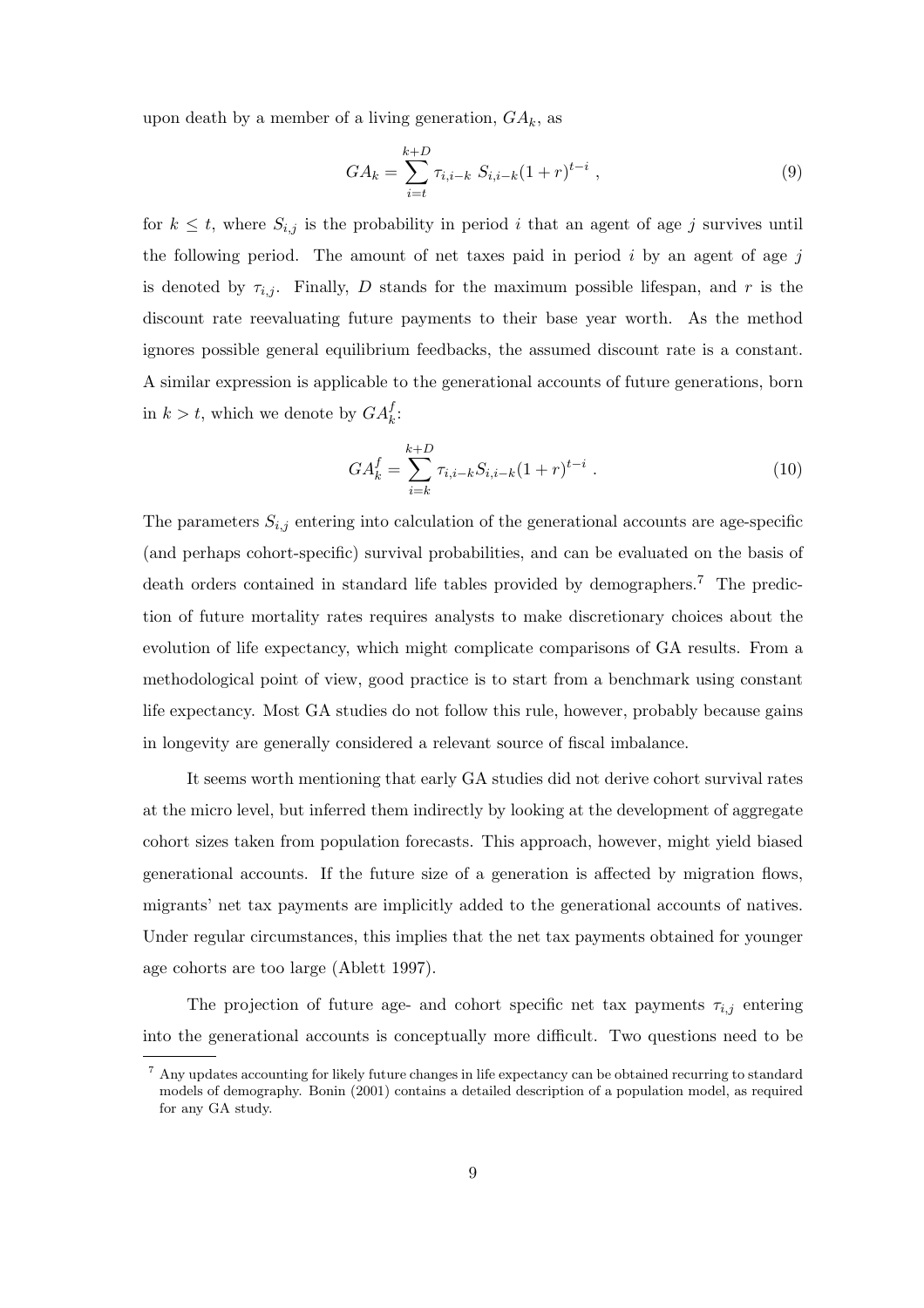addressed. Firstly, what is a meaningful concept of net taxes that should built into the generational accounts? Secondly, what is a meaningful concept for making fiscal projections at the individual level that need to cover a very long time span? We begin with an answer to the first question.

In general, GA is used to analyze the sustainability of fiscal policy at the level of the entire public sector.<sup>8</sup> For this purpose, it is necessary to incorporate all taxes paid to and transfers received from all federal levels of government, including off-budget authorities like publicly administered social insurance schemes. Still, different GA studies use different concepts of net taxes. Ambiguities mostly arise from the interpretation of the substantial part of government spending which is not given as a direct transfer to private agents. This item includes, for example, government spending on goods and services, but also investment and subsidies to private companies.

In the GA literature, there are two competing approaches to handle non-transfer spending in the government budget. The first approach, following the principles of the pioneer study by Auerbach et al. (1991) puts a stronger emphasis on who pays for government spending than on who benefits from it. Consequently non-transfer expenditure is basically excluded from the generational accounts. Exceptions are usually made for public spending on institutions like education and nursery care, which are assigned as a transfer to beneficiaries at input costs.<sup>9</sup> This procedure might justified with an opportunity cost argument— agents would be worse off without public provision of these institutions, for they would need to put more of their own funds into them otherwise.

The previous approach has been criticized by Haveman (1994) and Buiter (1997), among others, for ignoring that non-transfer spending of the government might create public goods enhancing private welfare. For example, reduced investment in public infrastructure would not change the generational account, if a transfer concept excluding in-kind receipts is applied. In fact, it seems that the conservative definition of the net tax burdens tends to encourage the false notion that agents with a positive lifetime tax burden would be better off without a government.

In order to acknowledge that government spending might translate into private ben-

<sup>&</sup>lt;sup>8</sup> In principle, it is possible to apply GA to smaller government bodies. However, evaluation of generational accounts is much more difficult in this context, since one has to handle inter-governmental flows of funds or individuals. So far, Baker et al. (2002) is the only example of GA at the Federal State level.

 $9$  Franco et al. (1992) are the pioneers of this approach.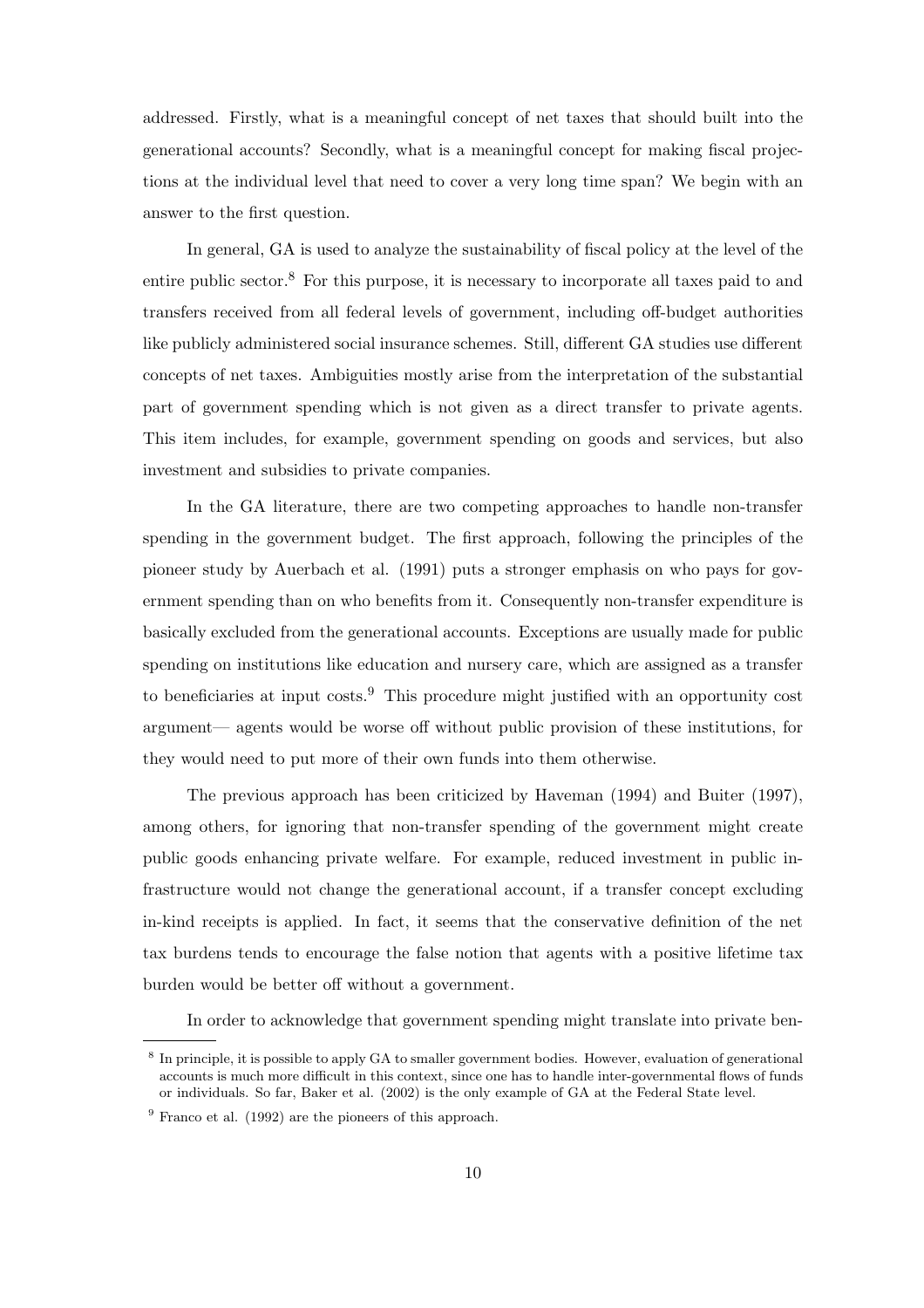efits, Raffelhüschen (1999) and ter Rele (1997) propose to include all non-transfer expenditure in the generational accounts, which they attribute as a lump sum to each individual. This procedure leads to a reinterpretation of the generational accounts, which become a welfare indicator, instead of a measure of how fiscal policy interferes with lifetime consumption opportunities of individuals by extracting net taxes. This alternative interpretation also is not unproblematic. Consistent application of the welfare principle would require knowledge of how public spending impacts on individual well-being. Measuring possible benefits by the input value of public goods might by misleading. Obviously, the cost value of government purchases might not be equal to the social value, considering externalities. Moreover, when government expenditure is included in the generational accounts, efficiency gains, i.e. provision of the same level of services at lower costs, would show up as a higher lifetime net tax burden; see McCarthy and Bonin (1999) for an example of this misleading result in the GA context.

At any rate, the lump-sum principle for assigning public expenditure not targeted to clearly identified age groups, seems questionable at least for public investment. Assuming the investment is profitable, it would be necessary to allocate the stream of returns across cohorts when it occurs rather than when the investment is made. Arguing that younger generations have a higher chance to profit from the investment given their longer lifespan, one might claim that a downward-sloping age-benefit profile is more appropriate, although construction of an empirically meaningful benefit profile is cumbersome.<sup>10</sup> If only a constant age-profile (at input costs) is employed, generational accounts as welfare indicators might exaggerate redistribution across generations, as they concentrate the entire potential benefits of public investment on the year when it is made.

In an attempt to reconcile the two approaches, Bonin (2001) suggests to evaluate generational accounts on the basis of the conventional definition of net taxes excluding government purchases, and to calculate the lifetime present value of government purchases separately, using the construction principle of generational accounts given by (9). This approach has the advantage that it avoids the somewhat problematic interpretation of government purchases impacting directly on individuals. Instead, any gap between generational accounts and generational government purchases, called a cohort deficit (re-

<sup>10</sup> Cardarelli and Sefton (1999) introduce age-profiles for public investment into GA, but these are cost based profiles.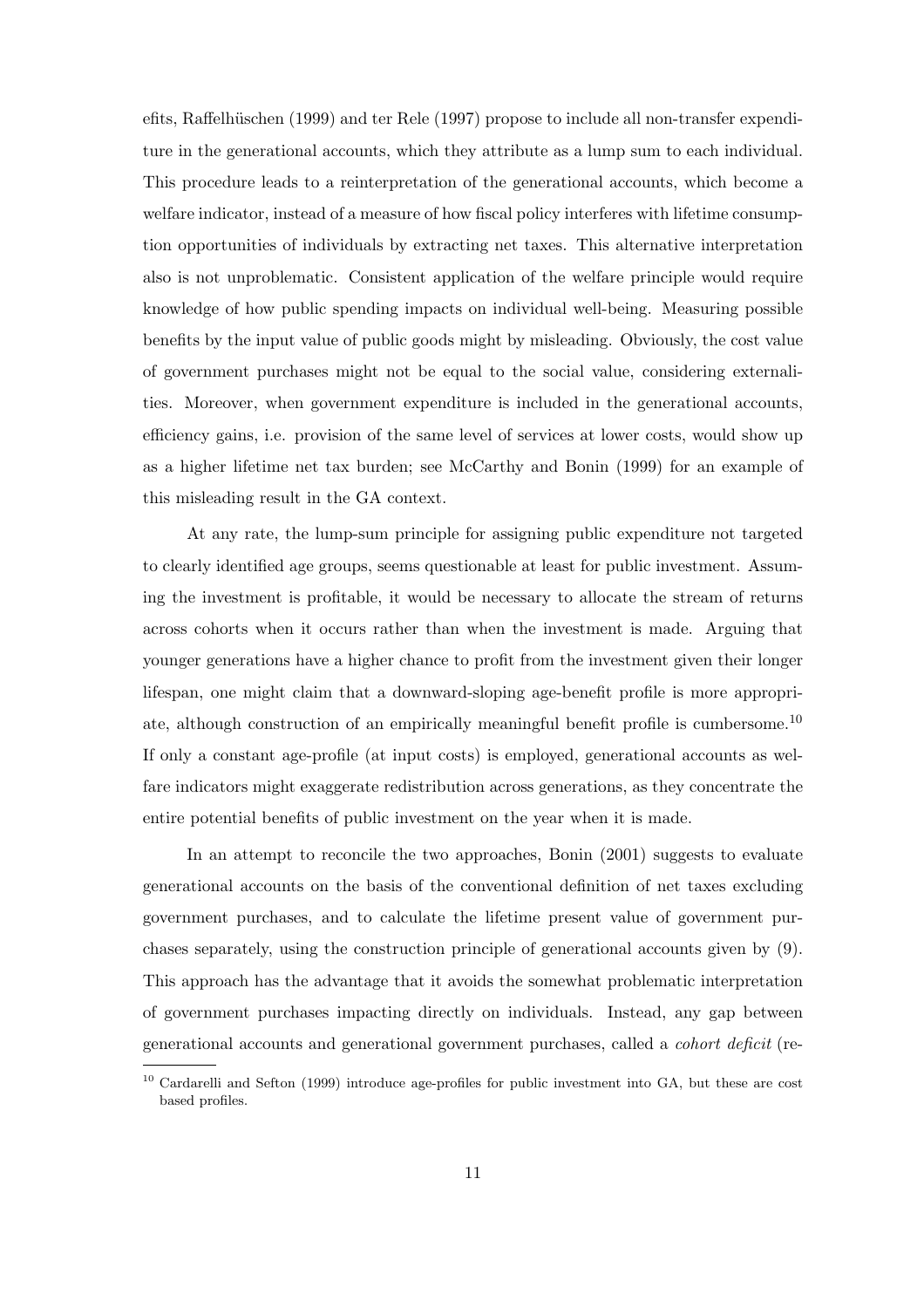spectively a surplus), is regarded as a financial imbalance impacting on the intertemporal budget of the government. If a positive cohort deficit is obtained, this implies that remaining lifetime net taxes retrieved from a generation do not recoup government purchases made over the lifetime of this generation. As a consequence, the generation is associated with a deficit in the intertemporal government budget that needs to be covered by a cohort surplus drawn from some other generation, is fiscal policy were to be sustainable.

Note that, whatever the concept of net taxes used for GA, the aggregate of net taxes is not necessarily identical to public revenue net of public expenditure. A first reason is that transfers received from abroad do enter the government budget, but not the generational accounts. This is important for GA in developing countries, see Kakwani and Krongaew (1999) and Altamiranda (1999), but might also be a relevant issue for European countries benefitting from financial support by the EU. More importantly, transactions between the government and economic agents that generate an exchange in return are excluded from the calculations. For an example, consider interest paid on debt, which constitutes a return on private lending, and not a transfer. Likewise, user fees are not a part of the private tax burden.

We now turn to the second question of how to project future net tax payments by year and age,  $\tau_{i,j}$ . The first step is to divide net taxes into individual taxes paid and transfer received. The procedures described in the following are separately applied to each identified tax and transfer category. For simplicity, however, we maintain the notation  $\tau$ , which now refers to a specific tax  $(\tau > 0)$  or transfer  $(\tau < 0)$ . The starting point of the projection is a tautology— initially the tax or transfer amount observed in the government budget  $T_t$  must be equal to the sum of individual payments by cohort, weighted by cohort size. Therefore, one can write  $\overline{D}$ 

$$
T_t = \sum_{j=0}^{D} \tau_{t,j} \ P_{t,j}, \tag{11}
$$

where  $P_{t,j}$  denotes the size of the generation of age j in period t. However, available micro data on tax and transfer receipts by age will never measure  $\tau_{t,j}$  such that the identity (11) is satisfied. Generational accountants therefore proceed in two steps: in a first step, they derive the best possible relative age profile at the micro level,  $(\tau_0^*$  $(\tau_0^*, \ldots, \tau_D^*)$ , where the index refers to age. The age vector obtained from micro data does not necessarily relate to the base period and therefore does not have a time index. Typical resources exploited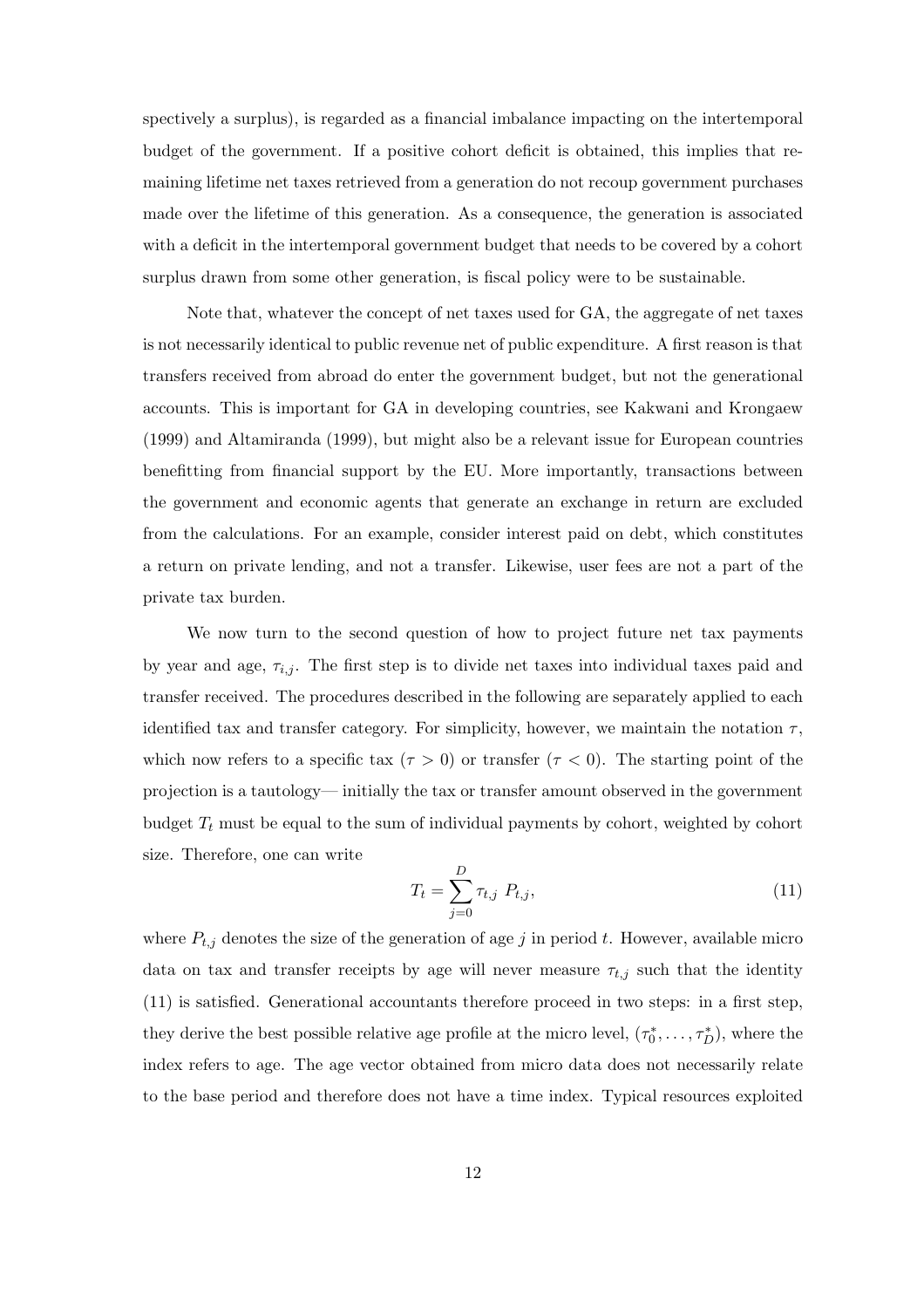at this stage are register data, national surveys on income and consumption behavior, and longitudinal surveys of private households.

So far, generational accountants have not attempted to systematically separate between age and cohorts effects even when they use panel data for retrieval of relative payment positions of different age groups; see Fullerton and Rogers (1993) for an econometric method of estimating life-cycle tax profiles on panel data. This might be a major neglect— results obtained by Banks, Disney, and Smith (2000) indicate that lifetime fiscal payments profiles might indeed vary considerably across cohorts. For an integration of cohort effects into the GA procedure, it would be necessary to gather information on a set of age profiles,  $(\tau_0^*)$  $(0_k^*, \ldots, \tau_{Dk}^*)$ , distinct by cohort k. Identification of cohort effects, however, often proves to be empirically difficult, because longitudinal fiscal data at the micro level are not available in sufficient detail.

In a second step, it is assumed that the true age profile of payments in period  $t$  is proportional to the observed profile. Assuming that there are no cohort effects, this leads to  $\tau_{t,j} = \varepsilon \tau_j^*$ . The constant adjustment factor  $\varepsilon$  is determined by solving

$$
\varepsilon = \frac{T_t}{\sum_{k=0}^D \tau_j^* P_{t,j}} \,, \tag{12}
$$

in order to guarantee that the tax or transfer micro profile at the starting point of the GA projections fits the corresponding budget aggregate in the base year.

As a general rule, the re-evaluated profile obtained for the base period is kept constant for the evaluation of generational accounts, except for the impact of economic growth. The accounts reflect economic growth in real terms, which implies that their value is expressed in terms of base year prices.<sup>11</sup> Growth effects are usually designed in a most simplistic manner— it is assumed that productivity growth increases future individual age-specific tax and transfer payments, as well as per capita government spending, at a uniform and time-invariant annual rate g. Therefore, any future payment can be expressed in terms of the payment profile at time  $t$ , as follows

$$
\tau_{t+i,j} = (1+g)^{i-t} \tau_{t,j} \tag{13}
$$

for  $j = 1, \ldots, D$ . Given that wages on competitive labor markets grow at the rate of

<sup>&</sup>lt;sup>11</sup> Nevertheless inflation might be incorporated in the net tax burden, if seignorage is interpreted as a tax on money holding.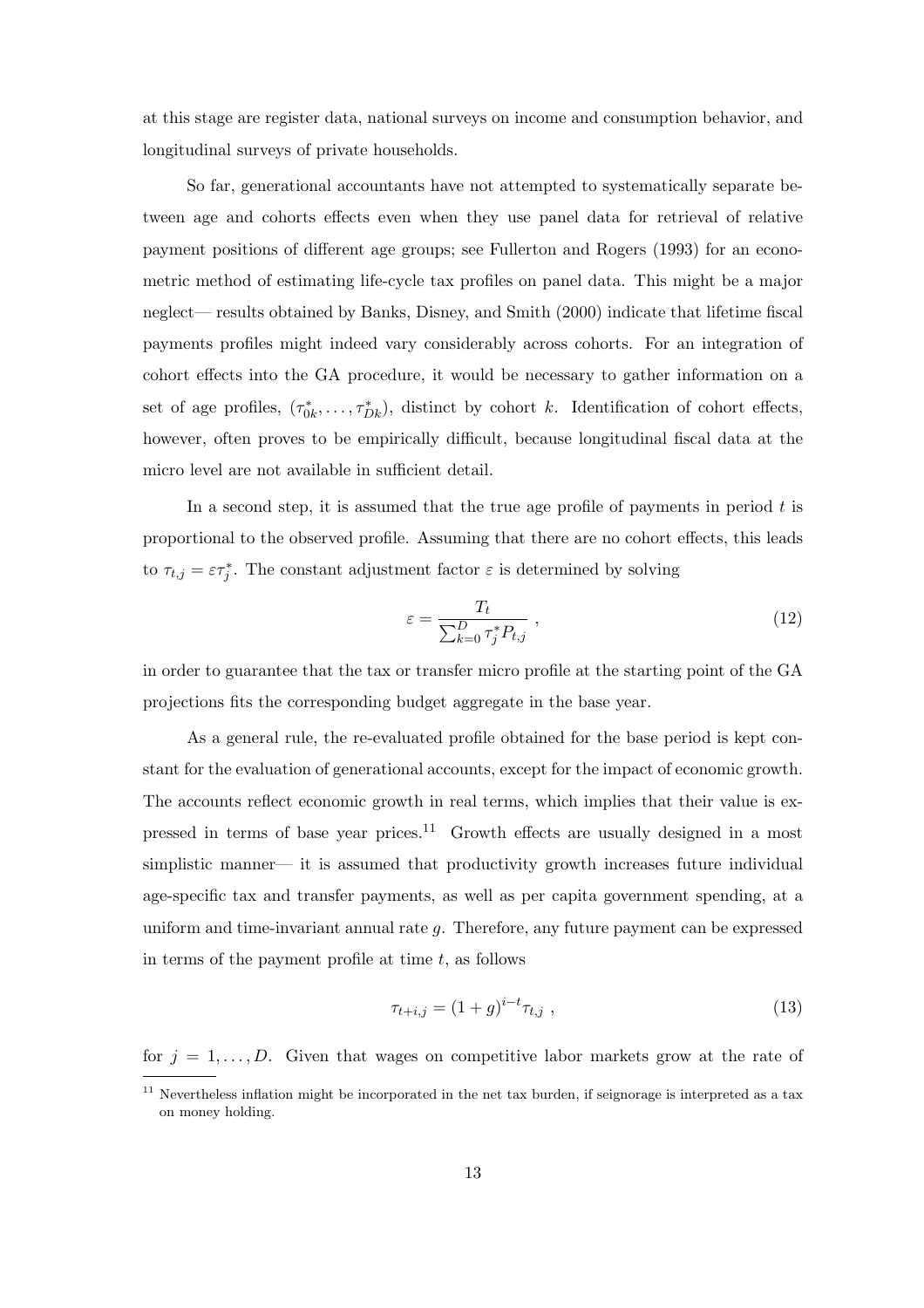productivity growth at least in the long term, this procedure implies that net income tax rates evaluated over the entire life-cycle do not depend on the assumed growth rate.

In principle, the same goal can be reached by a different growth rule postulating that per capita lifetime payments grow at a constant rate over the sequence of birth cohorts. This approach might require cohort-specific growth factors which are a function of life expectancy. It is easy to show that this alternative contains (13) as a special case. In some applications, the lifetime growth rule might indeed better represent the current stance of fiscal policy. Consider, for example, a policy where the pension level at entry into retirement is determined on the basis of previous earnings, whereas the pension payments are indexed to inflation. As a consequence, only the aggregate of pensions received over the entire life-cycle would probably grow at the rate g, but not the annual pension payment. It is therefore not surprising that the generational accounts obtained by this method are generally smaller; see Levy and Doré (1999) and Cardarelli and Sefton (1999) for examples. A major difficulty of implementing the life-cycle approach is that it requires empirical results on payment profiles distinguishing by age and cohort, as discussed above.

Constant growth uprating according to the annual growth rule given by (13) has the effect that budget aggregates grow at the rate  $q$  unless there are changes of fiscal policy or demographics. As a consequence, the GA measures tend to perpetuate the initial business cycle conditions. This aspect is important for a correct interpretation of generational accounts. In general, government tax revenue increases and transfer spending falls during a boom, whereas the opposite happens during a recession. Accordingly life-time net tax burdens measured by the generational accounts develop pro-cyclically.<sup>12</sup> As a consequence, fiscal policy might appear more or less sustainable, depending just on the macroeconomic stance in the base period of the projection.

There are different solutions to avoid business-cycle bias in the generational accounts. A first approach would be to take a period with average utilization of economic capacity as the starting point for the calculations. This idea has not been realized by generational accountants, who are generally aiming at evaluation of contemporaneous fiscal policy, which might be different from that in the period that was neutral with respect to the economic cycle. Another method, employed by analysts, is to use the contemporaneous

 $12$  This variation is evident, for example, in a sequence of GA studies capturing the Norwegian economy at different stages of the business cycle; compare Auerbach et al. (1993) and Steigum and Gjersem (1999).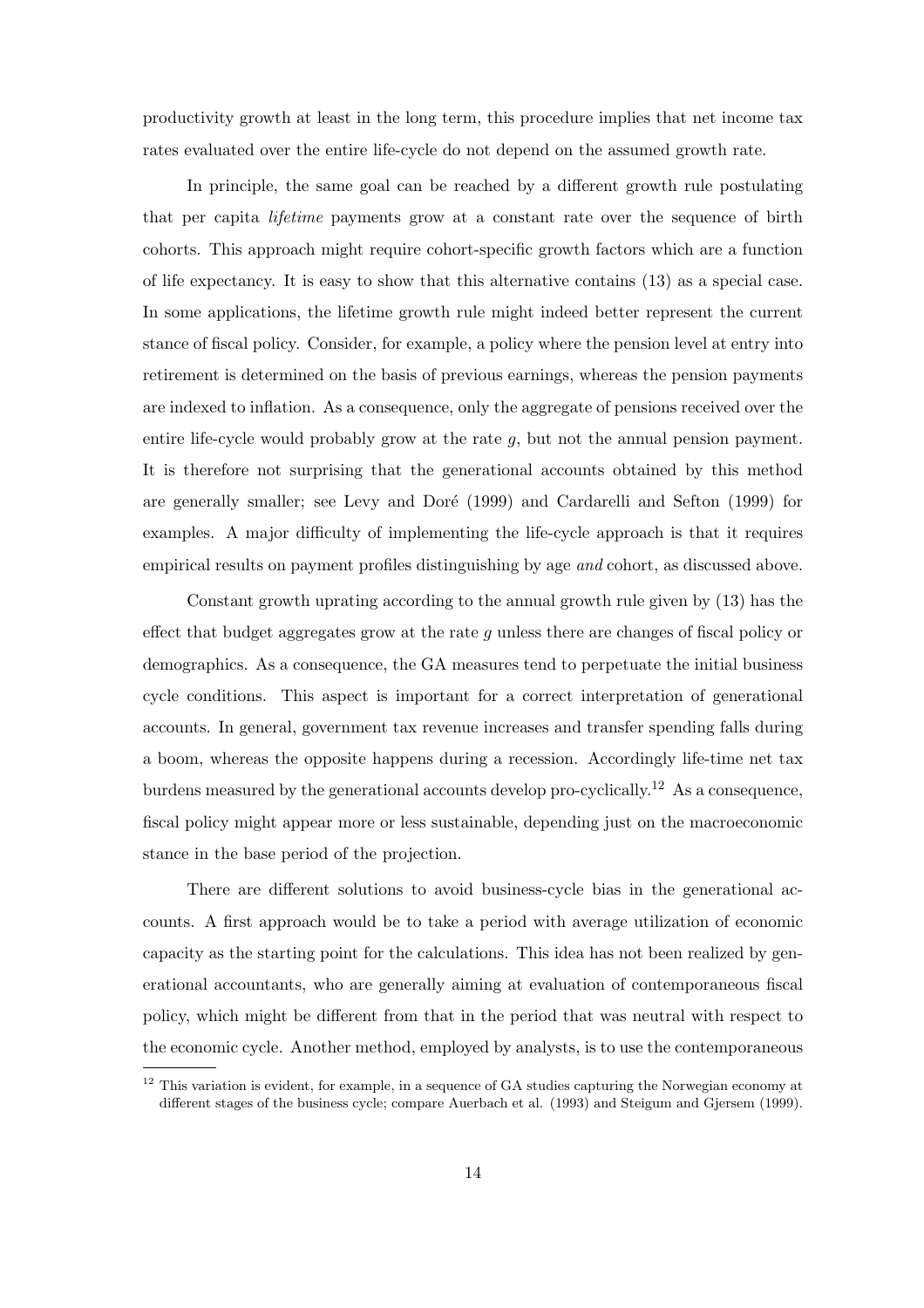government budget as a starting point, but to make discrete adjustments during the forecast that design a return to what is considered a cyclically neutral state.<sup>13</sup> The typically ad hoc nature of the required assumptions on the transition is a serious point of criticism against this approach. A more systematic procedure, recently applied to Spain by Patxot and Bonin (2004), is to base the evaluation of generational accounts on cyclically-adjusted government budget aggregates as evaluated, for example, by the European Commission, instead of the actual budget figures.

Even if the forecast of future fiscal payment streams at the individual level starts from a cyclically neutral budget, the mechanical growth rule of GA requires explanation. A justification offered by generational accountants is that over very long time spans, per capita tax payments or transfer receipts cannot grow at a different rate than the economy (Congressional Budget Office 1995). If they did, the forecast value of the budget item, as a share of domestic product, would eventually grow to zero or infinity, for annual growth rates smaller or larger than the growth rate in the economy, respectively. In other words, taxes (transfers) are not progressive (regressive)— those taxes or transfers not automatically indexed to economic growth will be adjusted at some point in time such that they can catch up with the development of the economy. Under some circumstances, this perspective might not reflect the actual intentions of fiscal policy. Delayed indexation, especially indexation of payments to the inflation rate, might be used explicitly as a means of reducing replacement rates of transfers, or to raise (income) tax revenue.<sup>14</sup> In such cases, it might be necessary to temporarily deviate from the constant growth uprating rule for an accurate representation of current fiscal policy. Nevertheless the projection procedure eventually must return to the constant growth rule.

Mechanical application of a uniform growth rate furthermore implies that economic growth does not change the age profile of fiscal payments, meaning that the expansion of the economy does not favor specific age groups at the expense of others. However, there are many reasons to expect cohort-specific gains (or losses). If the benefits of economic growth are related to agents capability to innovation, net taxes of younger generations might grow comparatively faster due to earnings growth. Economic growth might also

<sup>&</sup>lt;sup>13</sup> A GA study for Finland by Feist et al. (1999) contains an example of this procedure.

<sup>&</sup>lt;sup>14</sup> For example, in the UK price indexation is used as a long-term strategy to cut the level of minimum pensions; see Cardarelli and Sefton (1999).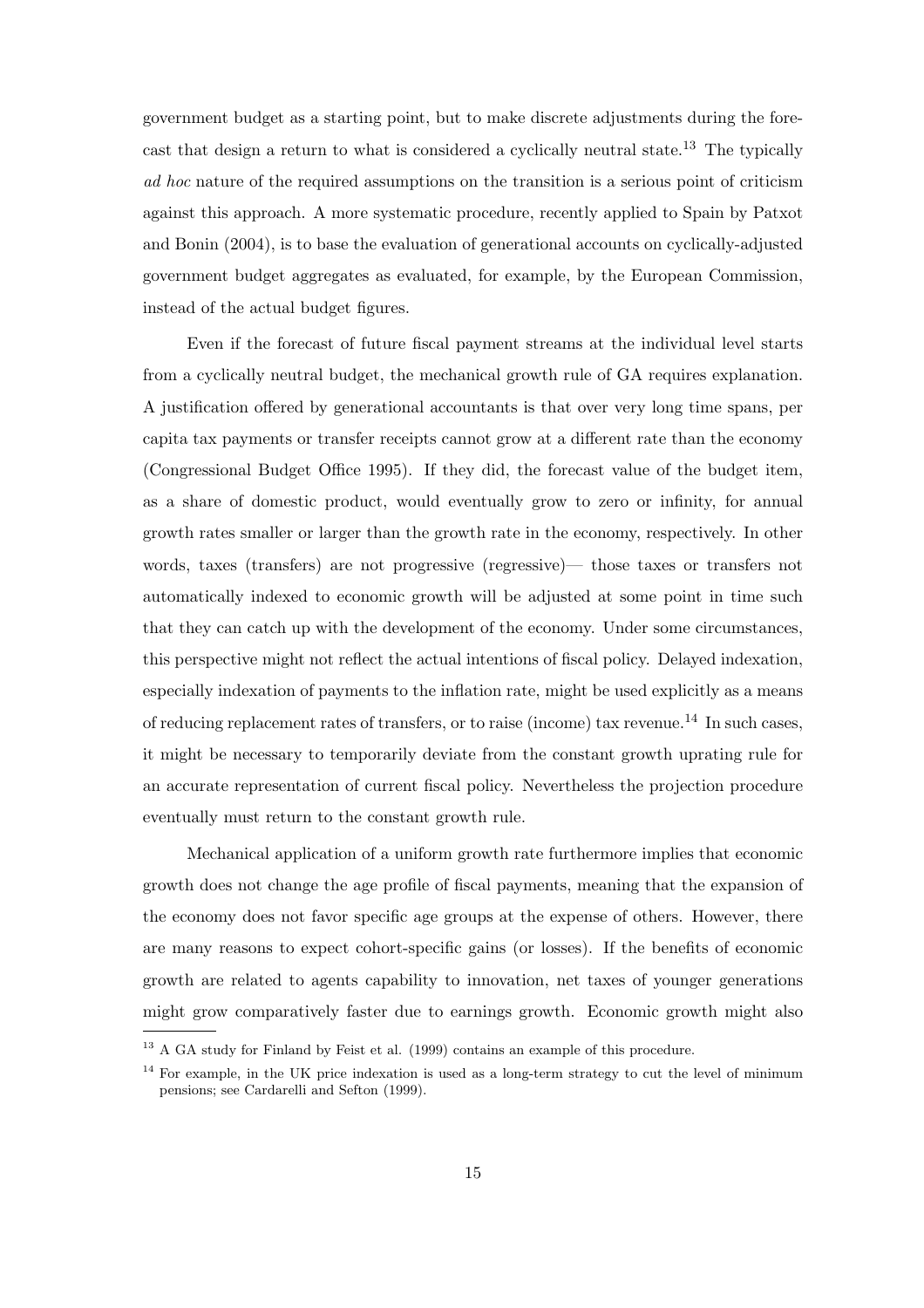affect the probability that a payment occurs differently across generations. For example, changes in labor market conditions might lead to variation in unemployment rates, and labor market participation rates, that probably are not uniform by age (Abio et al. 2003).

Considering these arguments, it is evident that the GA procedure does not aim at accurate measurement of generations' net tax burdens. For older birth cohorts, predictive quality of the generational accounts is likely to be poor. A larger share of their payments is counted over a relatively short time horizon when payments might deviate substantially from any long-term trend. For younger birth cohorts, generational accounts tend to be biased due to ignorance of cohort effects. What is a loss in predictive quality, appears however as a gain in indicator quality. The mechanics of the forecasting procedure is transparent: at the micro level, the initially observed relative distance between net tax payments across age groups, but also between specific taxes and transfer payments, stays constant. Thus GA manages to condense complex information about the status quo current fiscal policy in combination with demographic parameters to a compact measure.

This principle to summarize information on lifetime events reflected in a current cross-section is well-established in demographics. For example, consider the life expectancy at birth measure. It is not a viable prediction of current newborns' average lifespan, but represents the average lifespan conditional on the stylized but reproducible event that the current vector of cross-sectional survival rates does not change in the future. In a similar fashion, generational accounts indicate counterfactual lifetime tax burdens conditional on perpetuation of current fiscal policy parameters. Interpreting net tax burdens measured by GA, it is important to acknowledge this indicator quality of the generational accounts.

Although GA is generally based on the principle of constant fiscal policy parameters, most empirical applications found in the literature deviate from this standard in two ways. Firstly, often discretionary adjustments are introduced such that the forecast captures situations where legal amendments enacted in or prior to the base period are expected to unfold their budget impact only in future periods. This practice sometimes is even extended to integrate official short- and medium-term budget forecasts.<sup>15</sup> The latter appears questionable practice. Inclusion of what is often embellished intentions rather than policy commitment is at least somewhat at odds with the idea of a well-defined

<sup>&</sup>lt;sup>15</sup> For examples see GA studies prepared by the Office of Management and Budget (1994) and Bovenberg and ter Rele (1999).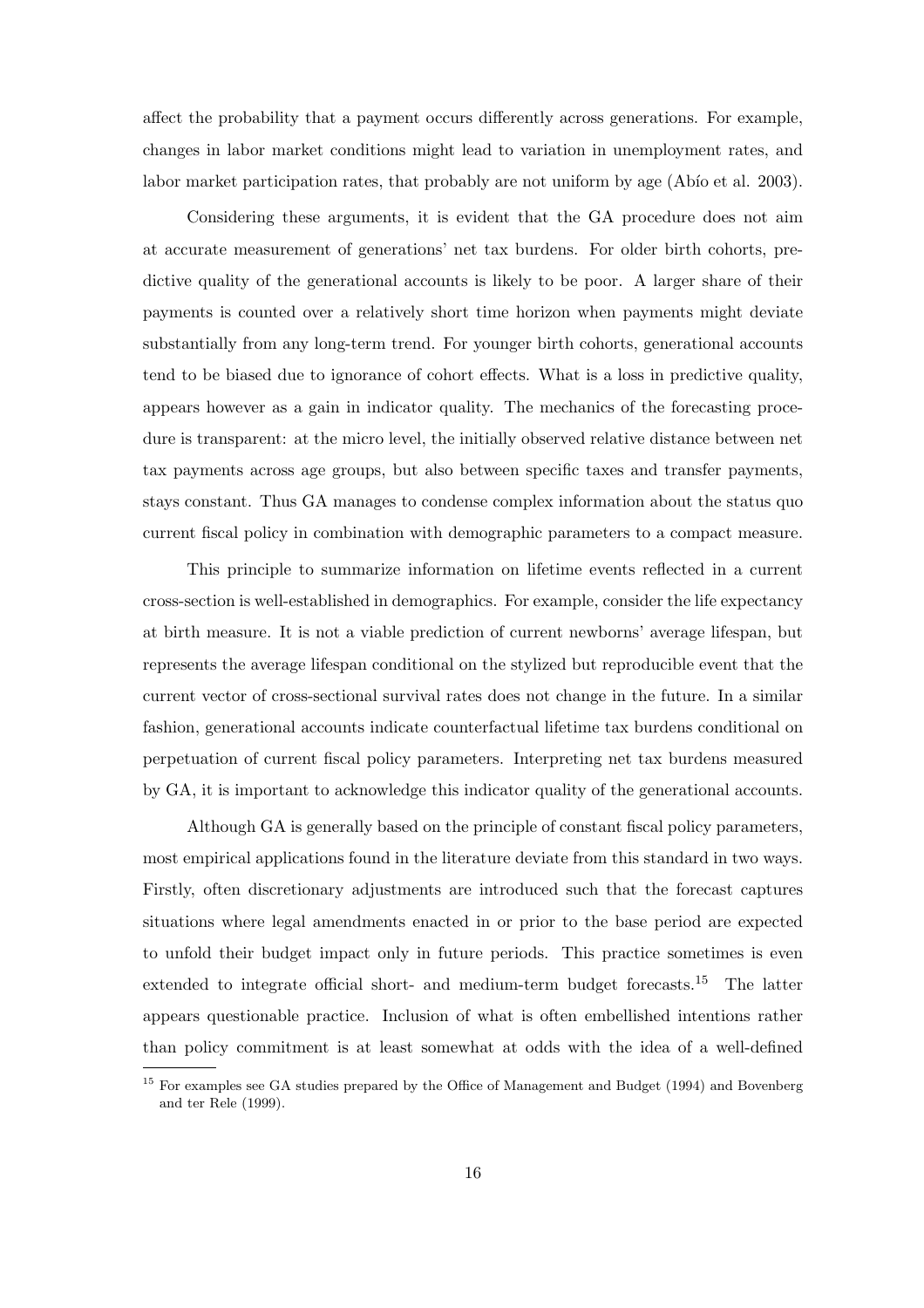indicator concept. Secondly, more complex forecasting schemes might be applied to assess the impact of counterfactual fiscal policies on the generational accounts. Obviously, such policy experiments first require neutral status quo indicators for a persuasive benchmark.

Adjustments to the basic forecasting procedure described by (13) might take two different forms. On the one hand, fiscal policy might leave the relative age profile  $(\tau_0^*$  $\tau_D^*, \ldots, \tau_D^*)$ unchanged while shifting the aggregate value of the corresponding budget item. In technical terms, the budget impact of this policy is captured by an adjustment of the constant of proportionality  $\varepsilon$ . This might be a satisfying design, for example, when analyzing changes in (proportional) payroll contributions schemes. On the other hand, policy decisions might be targeted at specific demographic groups, thereby altering the relative position of age cohorts in the payment vector. A change in the legal retirement age is an example for such an effect. In such a case, one would re-design  $(\tau_{t,0}, \ldots, \tau_{t,D})$  given  $\varepsilon$  such that the vector represents the assumed structural age effect, and follow (13) to make updates for the future.

In order to avoid a fundamental misunderstanding, it seems useful to highlight at the conclusion of this section, that GA might even be contradictory to existing government institutions. Any pay-as-you go scheme in the public sector by definition continuously balances aggregate expenditure and revenue. At least in principle, this type of financing scheme requires to accommodate replacement or contribution rates as soon as a deficit or surplus occurs, to always guarantee a balanced budget. More generally, one might claim that fiscal policy is responsive if maintenance of the initial payment levels accumulates unwanted deficits or surpluses in the future. In other words, the payment profiles at the individual level fundamental to the generational accounts are likely to be responsive to the development of government budget. Still the forecasting procedures discussed in this section do not reproduce any endogeneity of payment profiles that emanates from the macro level, as Diamond (1996) remarks in a famous critique of GA.

These observations, however, only confirm once more the indicator quality of the generational accounts, which must not be confused with predictions. The method deliberately avoids a decision, by any means arbitrary, about when and how decision makers would make any necessary adjustment of fiscal policy. Instead, GA is satisfied with an indicator for the overally long-term imbalance in fiscal policy. This brings us to the notion of the intertemporal government budget applied by generational accountants, which is the topic of the following section.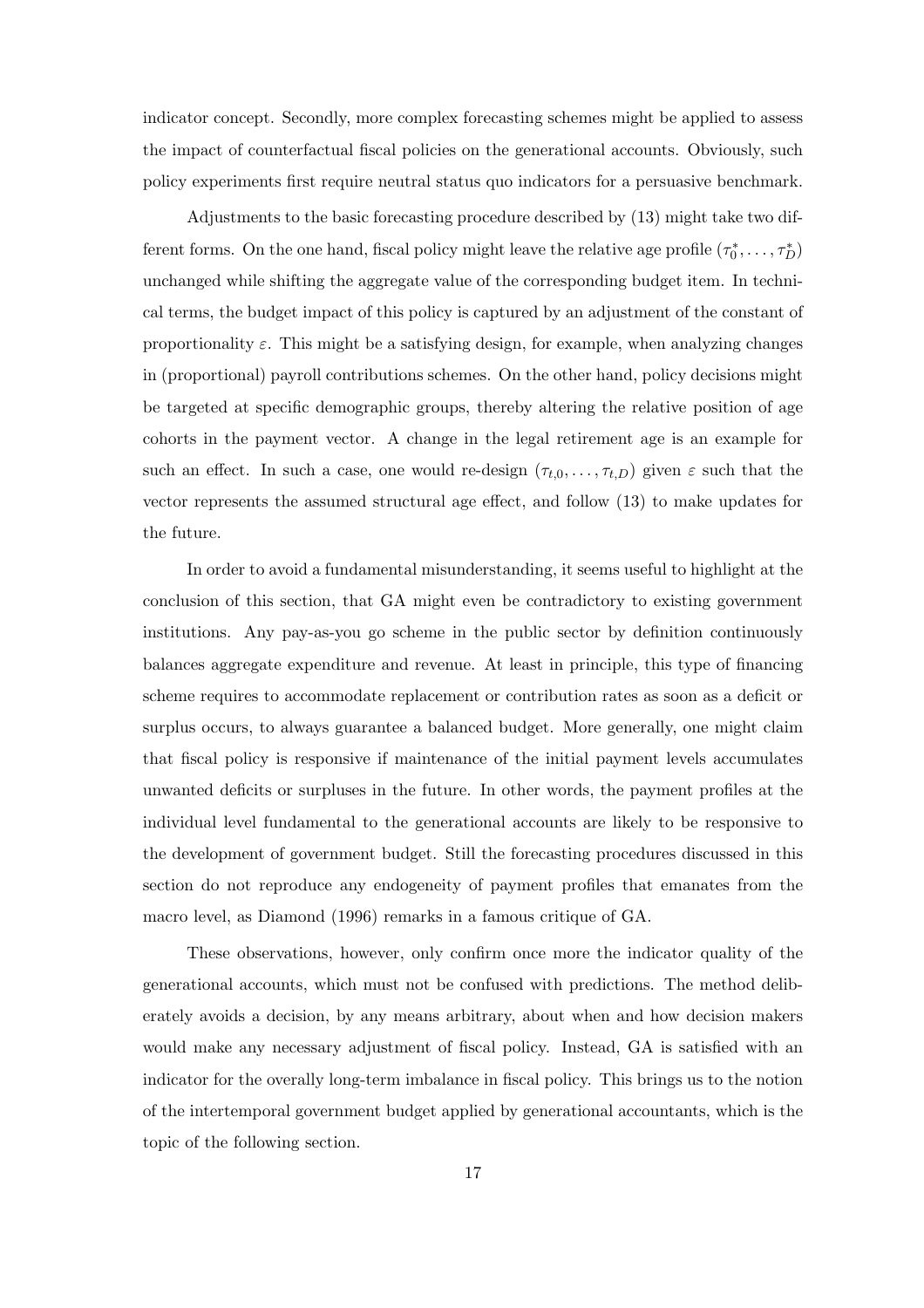#### 4 The Intertemporal Government Budget

In a dynamically efficient economy where the interest rate is higher than the population growth rate (adjusted for technological progress) interest payments cannot be financed by deficits in the long term. Otherwise government debt per capita of the population must explode. Respecting this condition, the sum of the annual government balances, described previously by (4), over all periods  $i \geq t$ , can be expressed as

$$
\sum_{i=t}^{\infty} N_i = \sum_{i=t}^{\infty} G_i + B_t , \qquad (14)
$$

which is the intertemporal budget constraint fundamental to the fiscal sustainability concept of the GA procedure. In (14)  $N_i$  stands for the aggregate net tax revenue of the government in period  $i$ , and  $G_i$  is the value of government purchases made in period  $i$ . Both items are expressed in terms of their present value at period  $t$ . This re-evaluation guarantees that the infinite sums converge to finite values. In a dynamically efficient economy, the addends do not grow as much as the discount factor. Finally,  $B_t$  denotes the value of the government debt, net of government assets, inherited at the base period  $t$ .

For an interpretation of  $B_t$  consider for convenience that future interest and growth rates are known with certainty and that all debt is short-term. The government actually might use a wide range of debt service arrangements, but we only look at the two extreme cases. The first is that the government in every period pays the interest falling due. This means that the principal needs to be refinanced in every period. As the value of the debt stays constant, its present value declines— pushing the time horizon far enough away, the latter becomes arbitrarily close to zero. This is the standard situation of the finance literature. The value of the (negative) asset is equal to the discounted value of all future debt servicing. It follows as a corollary that if debt were to be traded on the market, it would exactly cost the face value  $B_t$ . This result actually holds more generally, for any situation with debt growing at a slower rate than the interest rate, over an infinite time horizon.

The second extreme case is that the government never repays its debt and finances interest payments by issuing new bonds. This means that the growth rate of government debt that needs to be refinanced every period is equal to the interest rate. Considering that the present value of future debt obviously does not converge to zero, intuitively it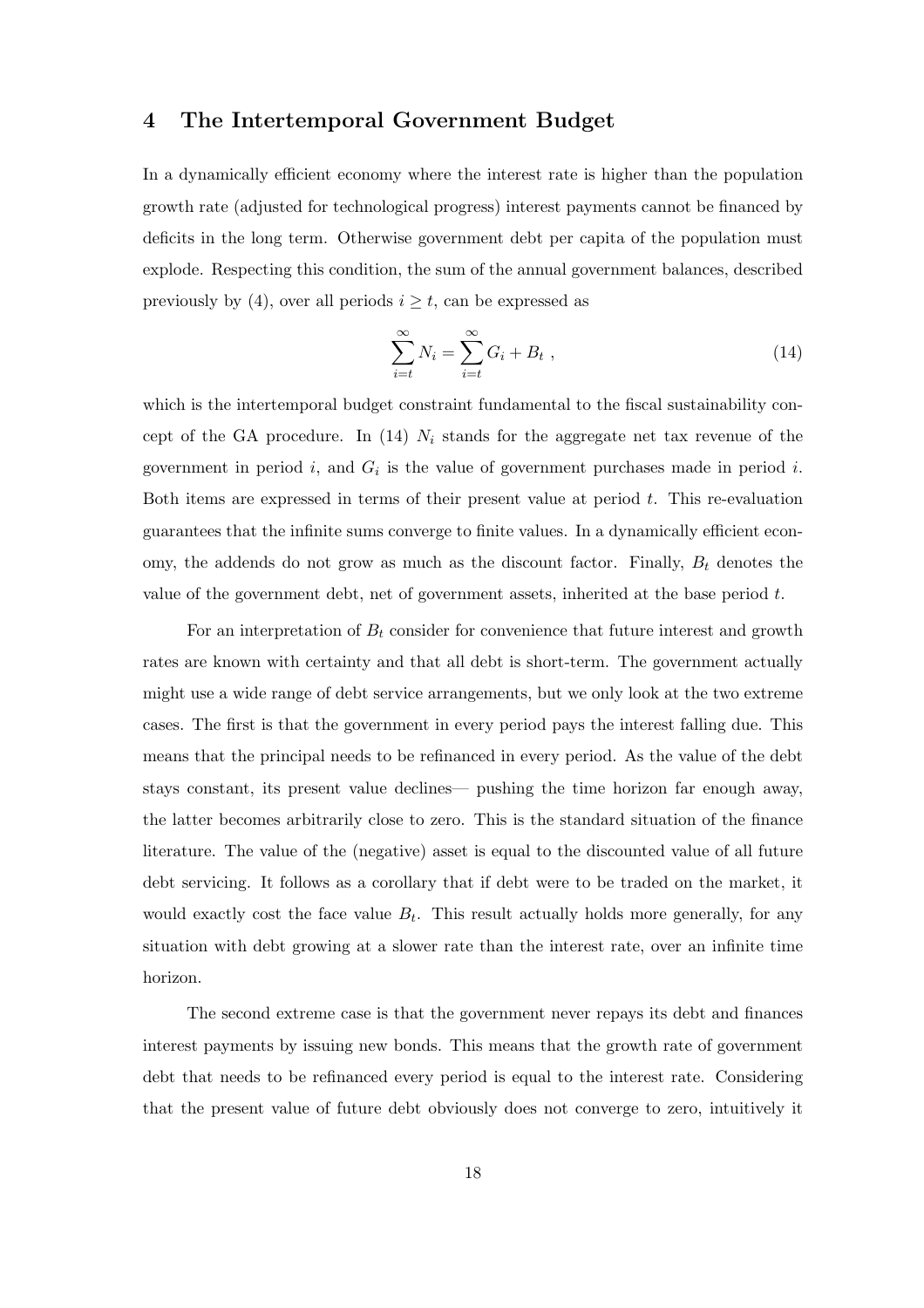would seem that the market value of government debt deviates from its face value in this case. However, it can be shown that under the condition that the interest rate exceeds the growth rate of the economy, i.e. in a dynamically efficient economy, the market value of government debt again exactly matches its face value, see Cohen (1985) for a statement of the easy arithmetic proof. The intuition for this result is that although the debtor never makes a repayment, government debt stays constant in present value terms, as public liabilities grow at exactly the discount rate.

Only in the case that the economy grows faster than the interest rate, the market and face values of government debt differ. Debt is worth more than the present value of repayments (zero, in our example), since savers holding it can expect to sell it, swelled by the interest rate, to future savers. In this —empirically not supported— case of a dynamically inefficient economy, the question of fiscal sustainability is irrelevant altogether. Debt always declines relative to GDP. Since time devaluates government liabilities, it is possible for the government to run primary deficits in order to reduce the current net tax burden without the necessity to raise the net tax burden of some future generation by more than an arbitrarily small amount, by pushing repayment far enough into the future.

These examples clarify that if the government, in a dynamically efficient economy, does not indefinitely finance interest payments by issuing bonds, it can satisfy the socalled no-Ponzi game condition that debt asymptotically must not grow at a faster rate than interest payments. If it did, it would be likely to enter into the vicious circle of ever increasing per capita debt, implying a rise in lifetime net tax burdens; see Blanchard and Fischer (1989) for a formal statement. A possible critique of the no-Ponzi game condition rests on the argument that public debt is a means of risk pooling in incomplete financial markets, which do not offer the small-risk equities private agents demand (Blanchard and Weil 2001). Given that there are economic gains from the risk pooling property of public debt, it might in fact be possible to run deficit policies without the necessity to tighten future government budgets.

However, even if there is some empirical evidence in support of the hypothesis that some of the interest rate differential between equities and bonds is attributable to riskpooling on incomplete financial markets (Mehra and Prescott 1985), it seems hardly sufficient to base long-term fiscal policy decisions exclusively on this hypothesis.<sup>16</sup> That is,

<sup>&</sup>lt;sup>16</sup> The Congressional Budget Office (1995) discusses this issue comprehensively.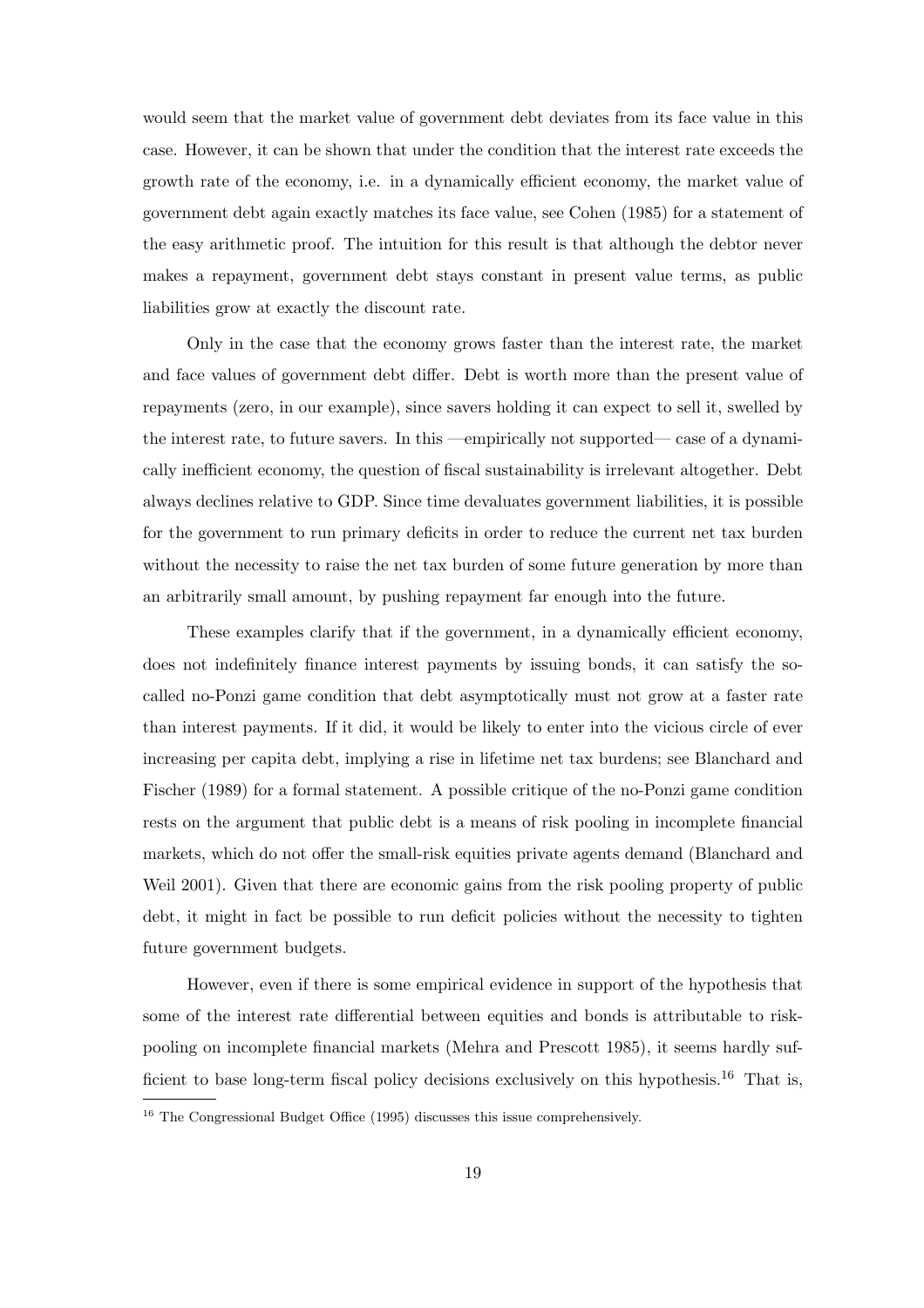prudent fiscal policy is a kind of intergenerational insurance. Ball et al. (1995) argue that it helps to avoid that some agents are left with an excessive bill, if at some point in the future, it turns out that continuous debt rollover is impossible. Following this perspective, the intertemporal financing constraint given by (14) imposes a risk premium on not so distant generations who are asked to share the potential burden from public debt by financing part of the interest.

A more straightforward interpretation of the intertemporal government budget constraint is that it represents the sum of future annual primary deficits or surpluses,  $N_i - G_i$ , in present value terms. From this perspective, (14) illustrates that sustainable fiscal policy, i.e. fiscal policy satisfying the no-Ponzi condition, is consistent with existence of primary deficits (or surpluses) in the long term. This is obvious, given that the financing constraint faced by the government does not require to balance yearly primary budgets. However, if long-term primary imbalances exist, interest payments (returns) resulting from the accumulated debt (assets) must be counterbalanced at some other point in time via a combination of net tax payment and government expenditure parameters leading to primary surpluses (deficits). For example, the intertemporal budget constraint allows that persistent primary deficits following a demographic transition to higher old-age dependency are pre-funded by saving part of the tax payments made by the relatively younger population prior to the transition.

The purpose of GA is to combine this intertemporal perspective on the limits of government debt with the generational perspective on net tax burdens imposed by fiscal policy, as discussed in the previous section. Switching to a generational perspective, the intertemporal government budget constraint can be re-written as

$$
\sum_{k=t-D}^{\infty} N_k = \sum_{i=t}^{\infty} G_i + B_t , \qquad (15)
$$

where  $N_k$  stands for the aggregate net payments to the government budget made by the generation born in k, in periods  $t \geq t$ , i.e. from the base period to death, expressed as the present value of period  $t$ . Equivalently, by inserting the generational accounts defined by  $(9)$  and  $(10)$ , we may write

$$
\sum_{k=t-D}^{t} P_{t,t-k} GA_k + \sum_{k=t+1}^{\infty} P_{k,0} GA_k^f = \sum_{i=t}^{\infty} G_i + B_t
$$
 (16)

Fiscal sustainability demands that the generational accounts of presently living and future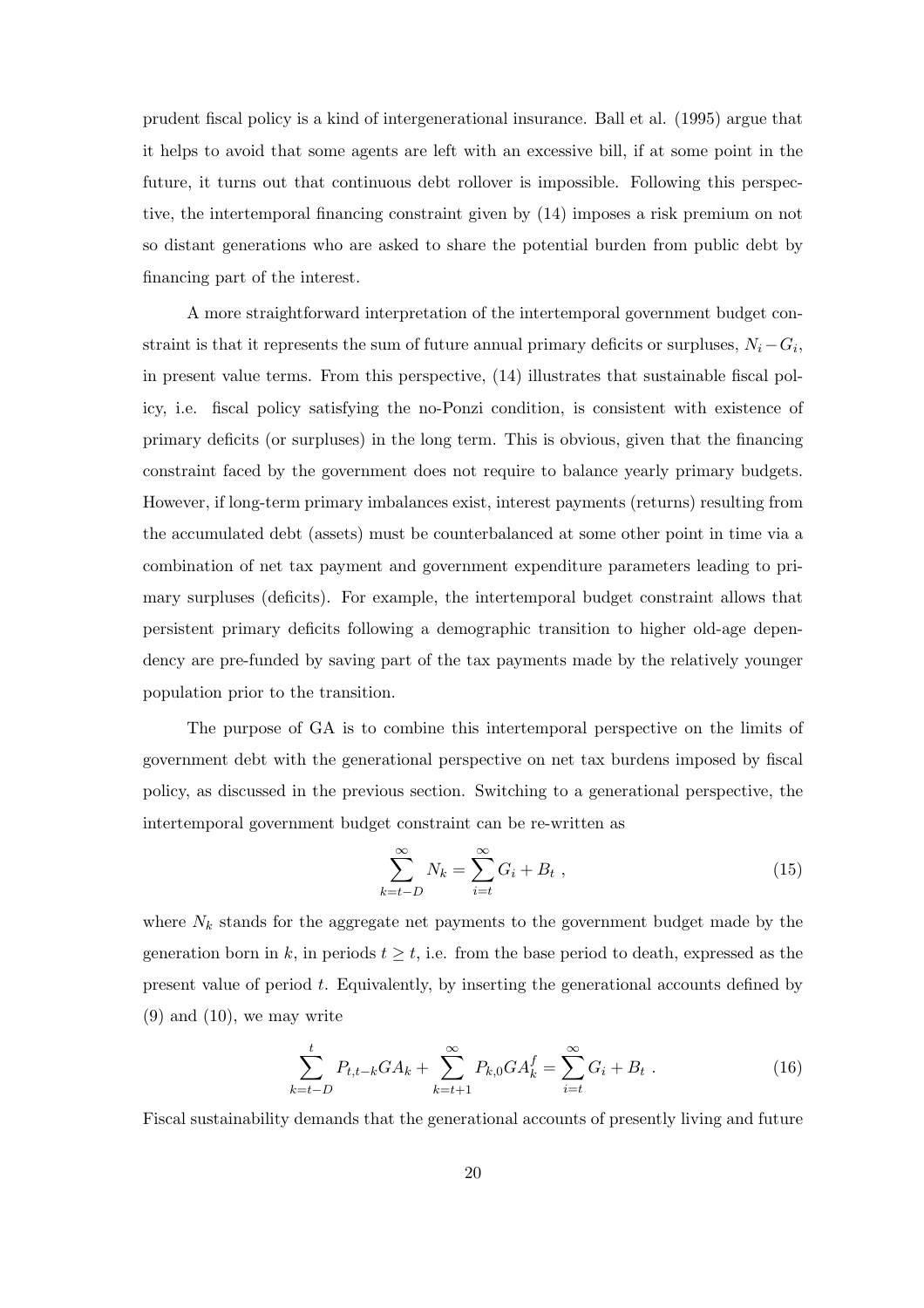born generations, weighted by the respective size of the different generations balance the present value of government expenditure and interest payments. The formulation of the intertemporal financing constraint to fiscal policy given by (16) is the starting point for the indicators of fiscal sustainability indicators derived by generational accountants.<sup>17</sup> However, before moving to a discussion of these indicators, we first take a closer look at how to evaluate the RHS variables of the equality.

Regarding the content of the variable  $G_i$ , it is obvious that the budget items summarized under this heading depend on the concept of net taxes applied to construct the generational accounts, recall the discussion in Section 3. As a rule, the variable encompasses all government spending that is not associated with transactions involving a direct exchange between the private and the public sector, like fees and interest payments, and all spending net of revenue not registered as a net tax by the generational accounts. This implies that in GA applications which treat any government activity as an implicit transfer, the RHS of  $(16)$  might be reduced to  $B_t$ .

To avoid confusion about the content of what is basically only a residual variable, a useful label for  $G_i$  might be net government purchases, as opposed to the private net tax payments appearing on the LHS. In the GA literature, the variable is also addressed simply as government consumption, or as non-age-specific government expenditure. The former is probably misleading, since the GA concept of net government purchases is very different from government consumption contained in National Accounts data. The latter ignores that in several applications, net government purchases are not treated as constant by age, see the study by Feist et al. (1999) for an example of  $G_i$  including age-dependent subsidy payments.

The general approach of generational accountants to forecast future net government purchases closely resembles that applied for projection of future net tax payments— a profile of net government purchases by age evaluated at the micro level, perhaps entirely flat depending on the data availability, is subjected to the uniform rate of economic growth, g. Prospective budget aggregates are then retrieved by combining the individual level forecast with future population vectors.

In contrast, determination of the proper value of government debt net of government

 $17$  For simplicity, (16) ignores the adjustments necessary to account for immigrants' fiscal contributions, which are explained by Bonin et al. (2000).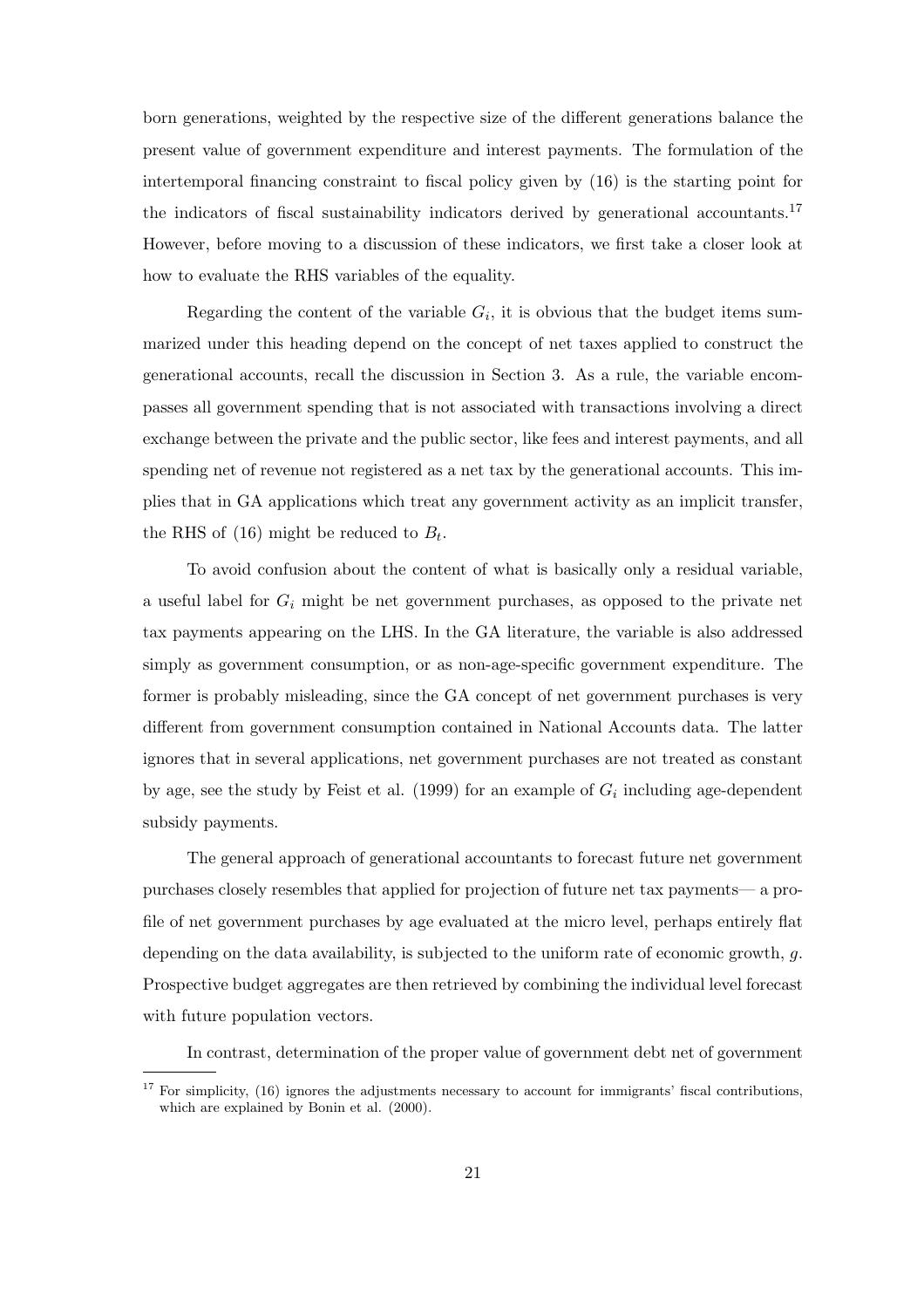assets,  $B_t$ , raises difficult conceptual and valuation issues. In an ideal world, arbitrage on perfect capital markets guarantees that government bonds bear the average market rate of interest. If their return is higher (lower) than average, the market value of bonds depreciates (appreciates), restoring the equality. If one furthermore assumes that the appropriate rate for discounting future payments is equal to the market rate on bonds, it follows that the current face value of approximates the discounted stream of future interest payments. However, the theoretical and empirical issue of the appropriate discount rate attached to future payments that are uncertain because of the possibility of fiscal policy changes is not ultimately settled. With some probability, it is not given by a current market rate of interest on government bonds.<sup>18</sup>

Therefore, in practice correct evaluation of the market value of government bonds, often reported in nominal terms, and government tangible assets, often not tradable by nature and typically entering into the books at replacement cost, is difficult. Generational accountants frequently seem to withdraw from the task when they only account for the nominal value of government bonds, and for government assets that bear a positive reported return. The latter are often treated as an item reducing net government purchases. But this is probably misleading, considering that the evolution of net government purchases, as explained above, is tied to the evolution of economic and population growth. At least, there seems to be no obvious argument why government revenue from tangible assets would strictly follow the economic and especially the demographic development, unless one claims that these returns resemble a user charge on citizens received for utilization of public infrastructure.

A more convincing procedure, originally implemented by Auerbach, Gokhale, and Kotlikoff (1991), is to capitalize the observed return on government assets in the base year, excluding revenue from asset sales which represents a non-recurring gain, by application of a constant rate of nominal interest. As the observed payment represents a nominal return, the result needs to be corrected for some long-term value of inflation, to be consistent with the generational accounts, which are measured in real terms.

For a more accurate representation of future interest payments on government debt, or the future return from government assets, some analysts evaluate the prospective value

<sup>&</sup>lt;sup>18</sup> Haveman (1994), Auerbach, Gokhale, and Kotlikoff (1994), Diamond (1996) and Auerbach and Kotlikoff (1999) discuss the discount rate problem in the GA context.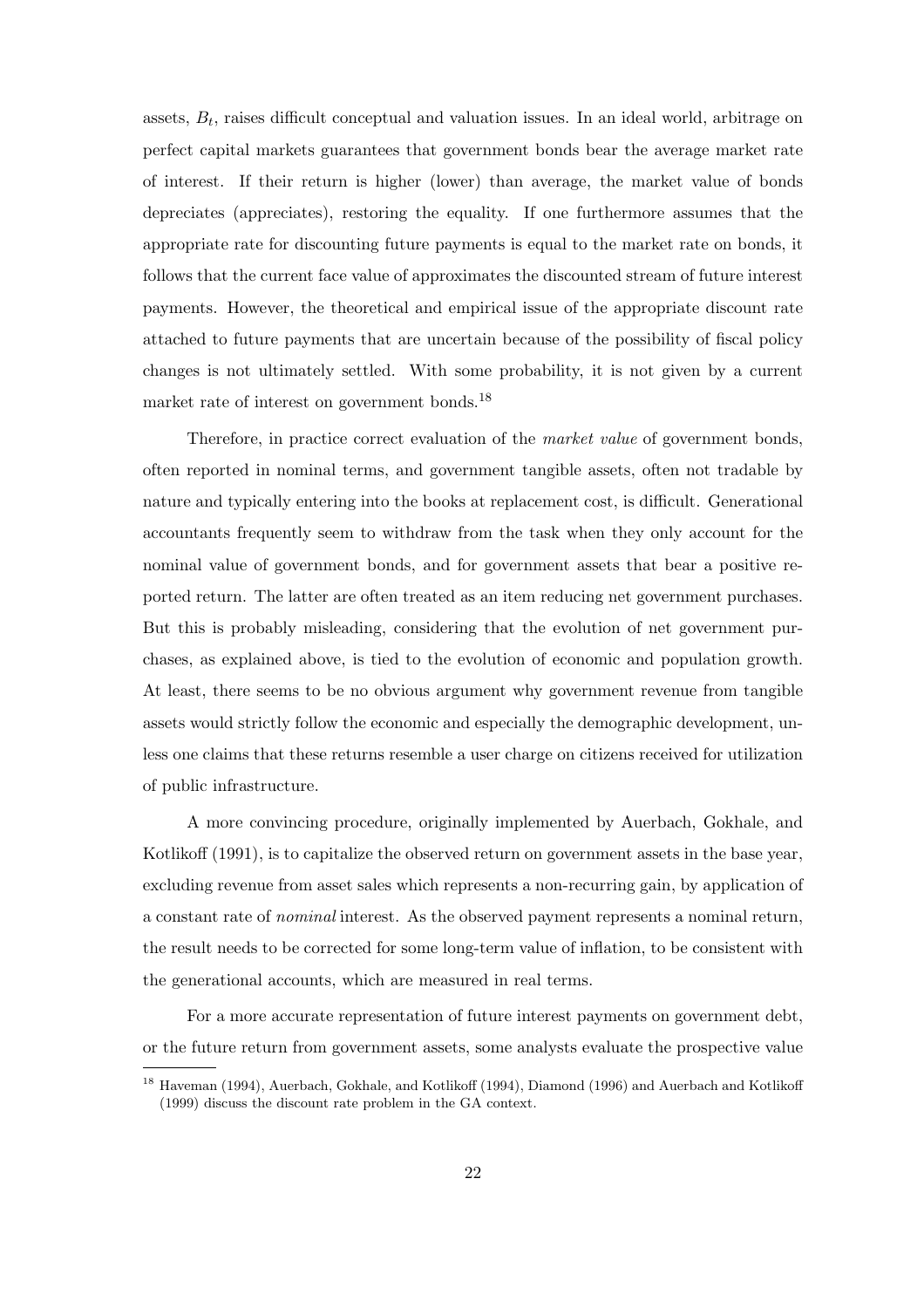interest payments considering a sequence of future interest rates deviating from the discount factor applied elsewhere in the GA procedure. Bovenberg and ter Rele (1999), for example, account for the fact that government ownership of housing bears a systematically lower return than financial assets. A related example refers to the evaluation of the value of depletable government resources, which by definition cannot lead to an infinite stream of revenue, and therefore require explicit specification of the corresponding sequence of returns (Steigum and Gjersem 1999). This is a relevant topic in many counties with public ownership of minerals, but the procedure might be equally relevant in the context of government receipts from privatization. A final example is an explicit design of gradual transition to long-term average interest rates underlying the GA procedure, which might be possible given sufficiently detailed information on the current interest rate and term structure of government debt. Empirical results obtained by ter Rele (1997) indicate that application of a constant long-term interest rate might indeed misrepresent the financing needs of the government indicated by the intertemporal budget constraint.

In view of these complexities, it seems likely that the measure of government debt required for an empirical evaluation of the intertemporal government budget constraint given by (16), misrepresents the true value of the government liabilities that at the base year are a datum for fiscal policy. GA in fact has been criticized for replacing an ill-defined concept of government deficits with an ill-defined concept of government debt or wealth (Ablett 1996). However, understanding the method as a tool to generate meaningful fiscal sustainability indicators, and not to generate accurate predictions of the long-term development of government budgets, this point seems not well taken. The status quo approach of GA to approximate the value of future interest payments has its complement in the simplistic growth rules employed to project future net tax payments. In either case, application of more elaborate forecasting strategies, likely to require more discretion from analysts, might comprise on the indicator quality of the GA procedure. The spread of possible outcomes in face of uncertainty about the future might be acknowledged instead by performing thorough sensitivity tests. In any case, the issue of adequate government wealth measures seems less relevant in the realm of comparison between policy alternatives for the future. The differential impact of two policies on fiscal sustainability does not depend on the initial value of debt, a reflection of past fiscal policy.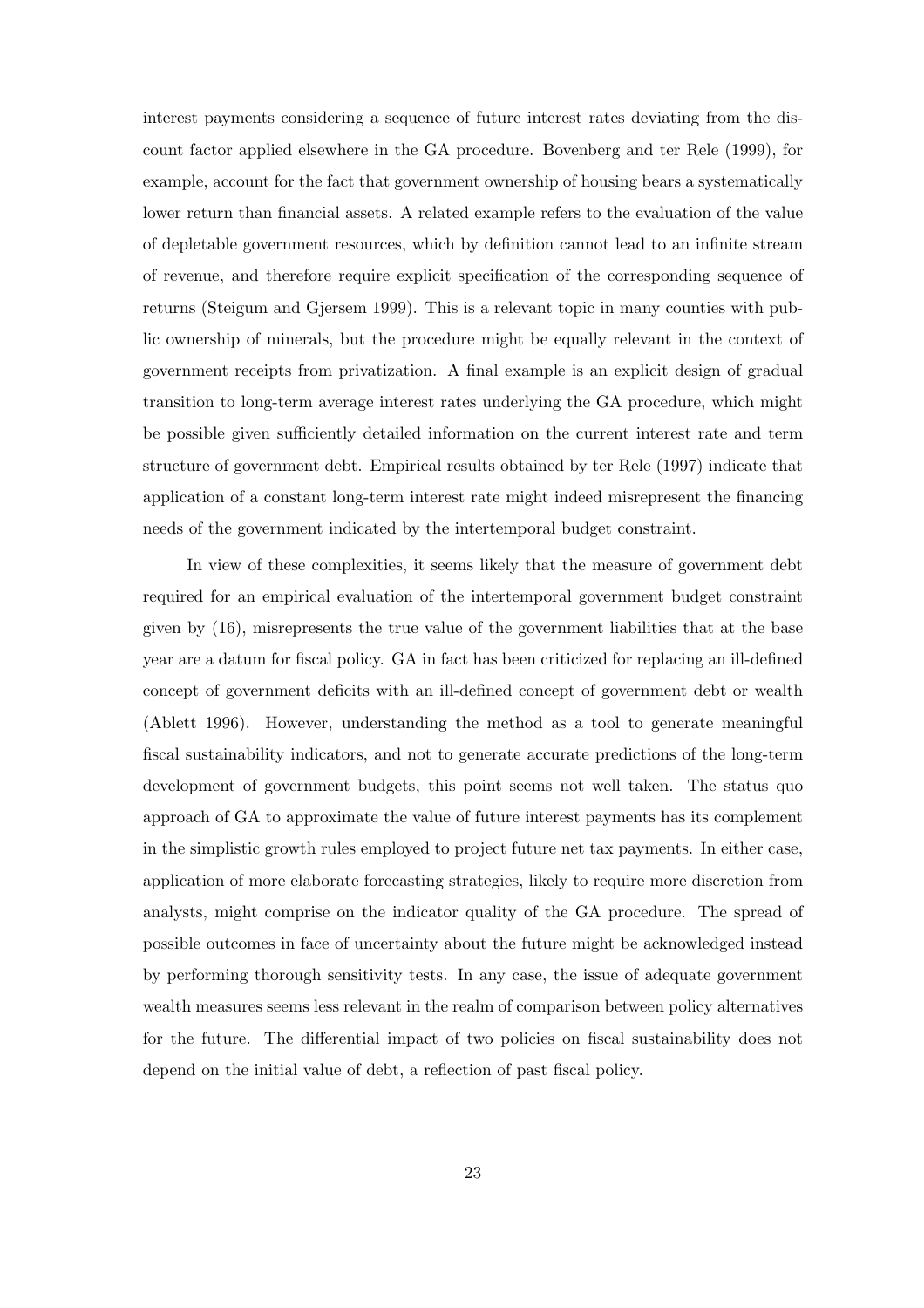#### 5 Fiscal Sustainability Indicators

Given that the lifespan of the state is longer than that of its citizens, and that the time horizon of economic agents is finite because of imperfect inter-generational altruism, the government might use fiscal policy to redistribute across generations.<sup>19</sup> Abstracting from any general equilibrium effects, the intertemporal financing constraint of the government given by (16) encourages the interpretation of fiscal policy as a generational zero-sum game— any policy that raises the generational account of some generation ceteris paribus forces to reduce the generational account of some other generation. In particular, it seems suggestive to draw a line of conflict between currently living and future born generations. Depending on the value of aggregate net tax payments made by the living (represented by the first sum on the LHS of the intertemporal budget), the aggregate net tax payments of future generations (represented by the second sum on the LHS) required to balance future net government purchases and interest payments might be larger or smaller.

For an example, consider a policy that exclusively reduces the generational accounts of the generations currently alive. As a consequence, unless the cut in lifetime net tax rates is accommodated by tightening net government purchases, periodical primary budget deficits increase at some point in time. The interest payments corresponding to the accumulated debt must then be carried by future generations who face an increase in their generational accounts. Of course, which generations would face the burden of balancing the intertemporal government budget remains undetermined.

In practice, fiscal policy cannot discriminate between birth cohorts as claimed in the previous example. Given that the lifespan of generations alive and born in the future have a considerable overlap, it seems unlikely that the government can levy substantially different lifetime net taxes on consecutive birth cohorts, even if fiscal policy has some instruments to discriminate by cohort. Intergenerational links between net tax levels are likely to be relevant especially concerning the net taxes during youth of living generations and those born in the not so distant future, whereas net tax levels of older living generations are generally less of a pre-commitment for fiscal policy over the long term.

<sup>&</sup>lt;sup>19</sup> Infinitely altruistic agents have the potential to counterbalance any fiscal policy decision by leaving a bequest (Barro 1974). Although there is empirical evidence in support of the hypothesis of weak intergenerational altruism, see Laitner and Juster (1996) among others, global intergenerational altruism is rejected, see Altonji et al. (1997) and Wilhelm (1996).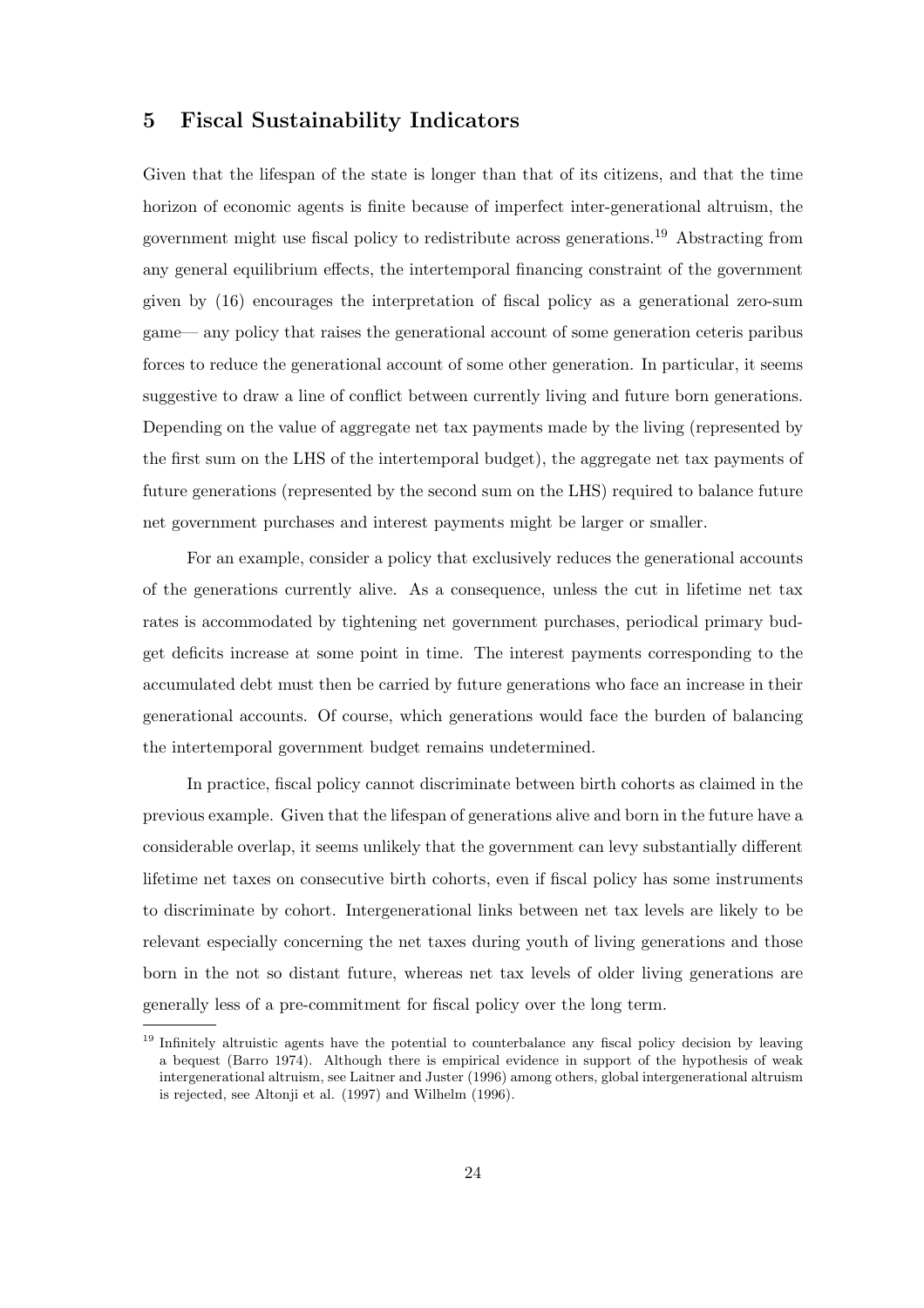Nevertheless a clear distinction between the generational accounts of living and future generations baring the fact of any additional structure in the intertemporal government budget, seems convenient for analytical purposes. Making the assumption that all future born generations bear an identical lifetime tax rate, one can re-write the intertemporal financing constraint of the government to get

$$
GA_{t+1}^f = \frac{\sum_{i=t}^{\infty} G_i + B_t - \sum_{k=t-D}^t P_{t,t-k} G A_k}{\sum_{k=t+1}^{\infty} P_{k,0} \left(\frac{1+g}{1+r}\right)^{k-t-1}},
$$
\n(17)

which leads to the residual fiscal sustainability indicator common to the early GA literature. To summarize the degree of intergenerational redistribution associated with current fiscal policy parameters, the nominator on the RHS of (17) is first evaluated by projecting generational accounts of generations alive and future net government purchases under the condition that fiscal policy stays constant in the future. The resulting gap in the intertemporal budget, which is the part of net government purchases and government liabilities not financed by living generations, is then distributed equally among all future newborns. Their cohort size  $P_{k,0}$  is weighted by a growth factor accounting for income growth, and corrected by the discount factor taking future generational accounts back to the base year. The residual indicator given by (17) directly illustrates that ceteris paribus population decline tends to raise future generations' net tax burdens.

Generational accountants who employ this approach do not claim that a differential treatment of current and future generations by fiscal policy is actually feasible, nor that the government does not have a choice to adjust net government purchases instead of raising net taxes. The limitation of the possible adjustment in response to an intertemporal financial imbalance merely highlights the indicator quality of GA. Though acknowledging that the exact policy response is undetermined, the residual approach focuses the attention on the perspective that political decision makers optimizing over myopic goals probably have incentives to adapt fiscal policies redistributing to the advantage of current generations. As the sequence of future generational accounts conditional on a given intertemporal budget cannot be specified without making additional and by construction non-verifiable assumptions, the intertemporal financial need associated with continuation of current fiscal policy is condensed into a single index figure given by the generational account of the cohort born in  $t + 1$ , which is representative for all future generations.

In view of this strongly stylized approach, it is obvious that the generational account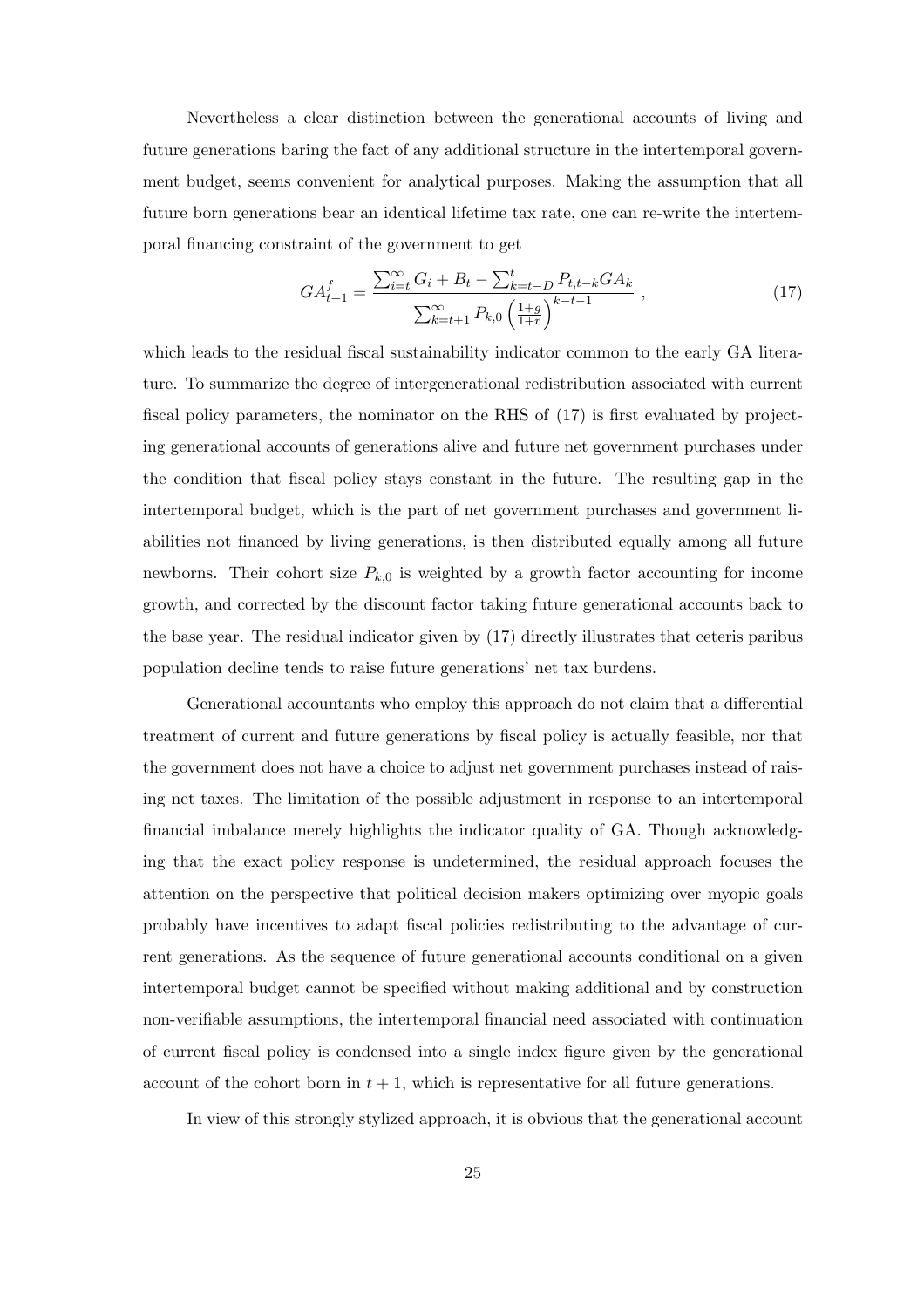indicator given by (17) is not an estimate of an actual net tax burden, like the generational accounts for the living derived on the counterfactual scenario of constant fiscal policy. In reality, when the government in face of a gap in the intertemporal budget adjusts fiscal policy during the lifetime of current generations, the burden on future generations is likely to be smaller, assuming it is not possible to perfectly discriminate between generations. In the alternative case that the government spears also some future generations from bearing the necessary adjustment, the generational accounts of those who do eventually bear it become even larger. In the GA framework ignoring behavioral responses, however, it is basically possible to make any assumption on the distribution of fiscal burdens. Analysts make a choice of those convenient to indicate a need for fiscal policy adjustment. Of course, the arbitrariness of this approach implies that the specific value of a single sustainability measure obtained from GA is difficult to interpret.

A question that can be directly analyzed on the basis of the index  $GA_{t+1}^f$  is if current fiscal policy is consistent with the fiscal balance rule. Would it in principle be possible for the government to maintain the life-cycle tax rates of consecutive birth cohorts without violating against its intertemporal budget constraint? Given that apart from growth and discounting effects, the value of the generational account  $GA<sup>f</sup>$  is by construction identical for all future generations, an answer to this question only requires comparison with the lifetime net tax burden on generations alive. The only feasible comparison group among the living is given by the base year newborn. The generational accounts of all other age groups are not comparable as these are observed only over an incomplete life span.<sup>20</sup> In the early GA literature, the comparison between the lifetime tax rates of future and current newborn generations is usually made in relative terms:

$$
\pi = \frac{GA_{t+1}^f\left(\frac{1+r}{1+g}\right)}{GA_t}.\tag{18}
$$

The relative approach has the advantage that it is not necessary to calculate the present value of life time wage income. Ignoring the possibility of bequests or other transfers across generations, lifetime earnings provide a meaningful benchmark to judge lifetime net tax rates, as they determine lifetime consumption opportunities before government intervention. Considering that the lives of two successive generations overlap for all but one year, lifetime earnings are identical except for productivity growth over one year

<sup>&</sup>lt;sup>20</sup> Differences in projected life expectancies for present and future newborns are negligible in practice.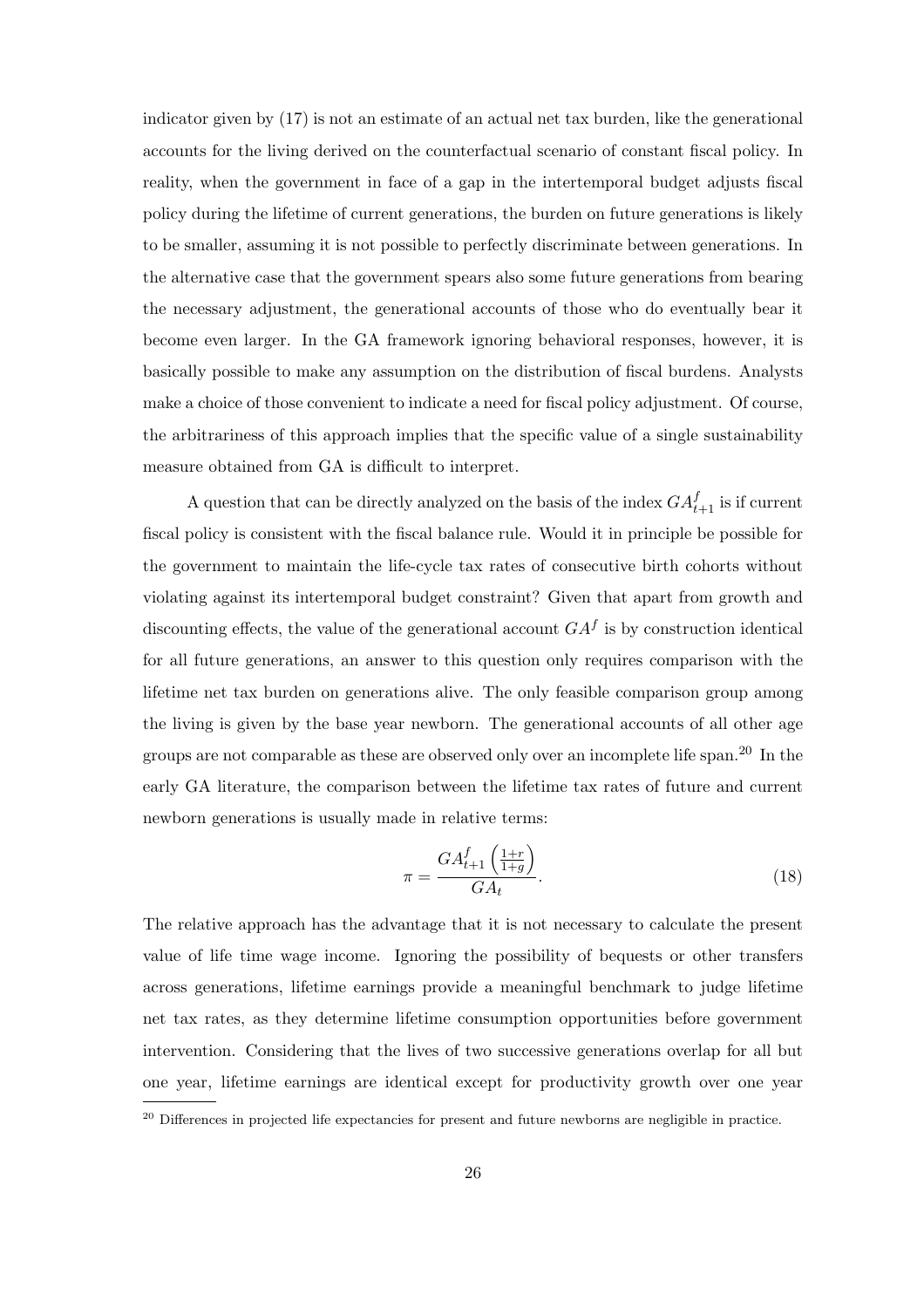(corrected by the discount factor) and therefore cancel out. Still it might be useful to report lifetime tax rates associated with the generational accounts explicitly, to provide a benchmark for gauging the relative change indicated by (18). An estimate for generations' lifetime gross labor earnings which is in the spirit of GA can be derived by combining an age profile of per capita earnings, re-evaluated in order to match labor income at the state level and subjected to constant productivity growth, with age-specific mortality rates.

But even without this complement, the generational account ratio given by (18) is a clear-cut index of fiscal sustainability. Payment levels set by current fiscal policy are in line with the fiscal balance rule only if  $\pi = 1$ . In any other case, continuation of fiscal policy leads to intergenerational redistribution, in the sense that the intertemporal budget constraint of the government does not allow imposing identical lifetime net taxes on the present and future newborn. Given  $\pi > 1$ , fiscal policy extracts not enough resources from the current generations to be sustainable, whereas it extracts unnecessarily much resources provided that  $\pi < 1$ . Recalling our discussion of the fiscal balance rule, it is obvious that the benchmark  $\pi = 1$  by no means represents a normative statement. In particular, it does not say that decision makers should adjust fiscal parameters such that the equality is achieved. The sustainability indicator only measures if any revision of fiscal policy is necessary in the future, leading to a change in the net tax burden on some generation.

It is also important to realize that generationally balanced fiscal policy does not require a zero residual in the intertemporal budget constraint defined by the nominator of (17). Obviously, a zero residual can only be consistent with fiscal balance, if also the generational account for the newborn generation of the base year equals zero. More generally, there does not exist a unique relation between the size of the intertemporal budget residual and the fiscal imbalance indicated by  $\pi$ , see Bonin (2001) for an illustration using numerical examples. The source of fiscal imbalance is not the fact that current generations leave a financial obligation to future generations, but that the generational account assigned to the base year born generation is not sustainable given the resources extracted from the other generations alive. In this perspective, the budget residual consistent with sustainable public finances is a function of  $GA_t$ . The larger (smaller) the value of this generational account to be maintained for fiscal balance, the smaller (larger) the financing burden that needs to be imposed on the other living generations. This observation is important to keep in mind when using GA to compare the generational impact of different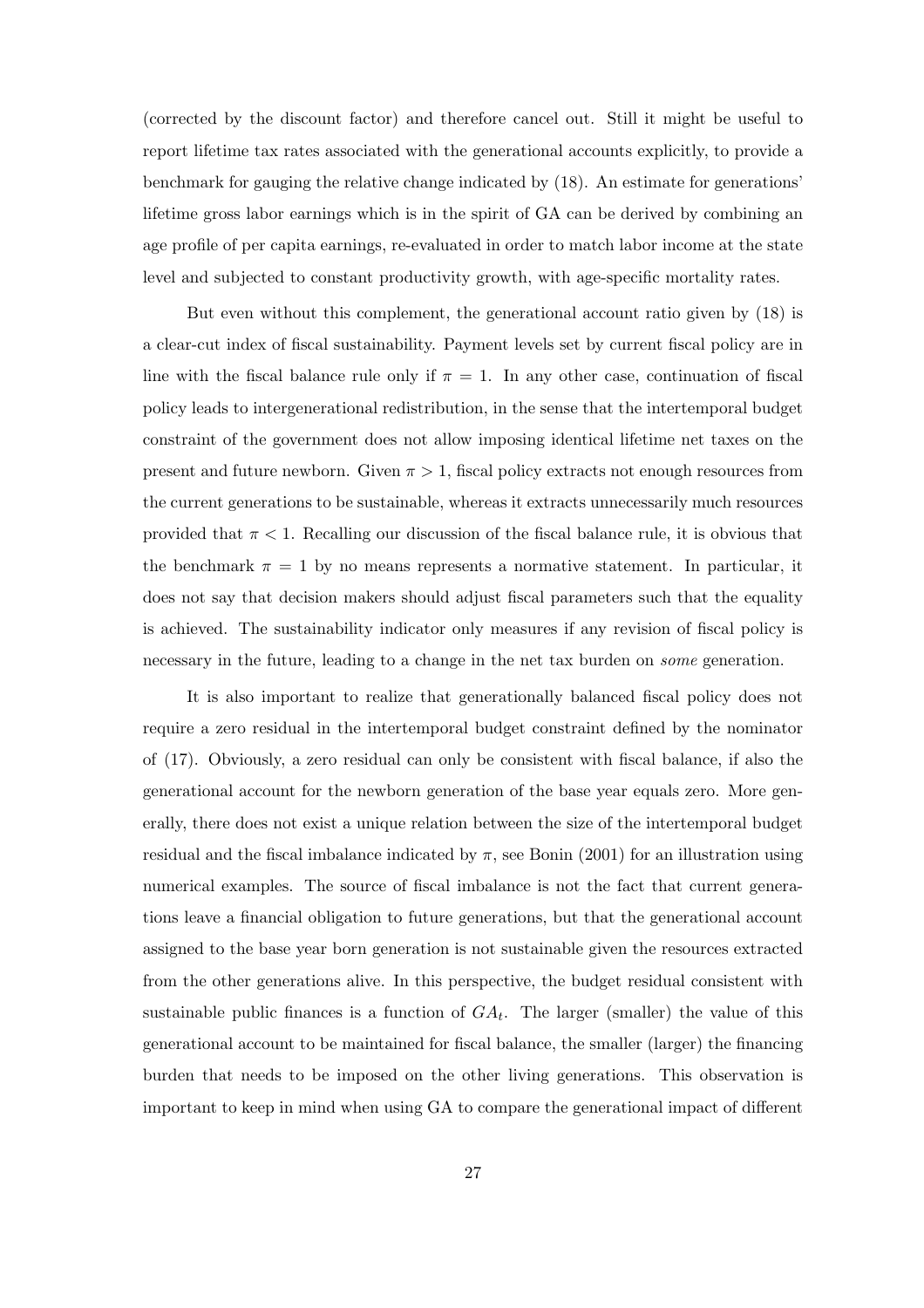fiscal policies. Policies that appear identical if judged by their effect on fiscal balance, might be associated with very different levels of resources redistributed between generations. The fiscal sustainability indicators provided by GA in general are not designed to cope with this type of ambiguity.<sup>21</sup>

Empirical applications have revealed some limitations of the original GA concept to measure fiscal sustainability. A minor point is that the indicator (18) has some unwanted algebraic properties. It is undefined at  $GA_t = 0$  and converges to infinity for values of  $GA_t$  close to zero. A high numerical value of the indicator therefore might simply reflect a small denominator rather than any serious fiscal imbalance. <sup>22</sup> More importantly, the simple split of the residual in the intertemporal budget constraint according to population size wastes information. Firstly, the matrix of the future population is reduced to the vector of future newborns. Demographic trends affecting cohort size at a later stage of the life cycle are not respected. The most relevant example in this context is ignorance of immigrants belonging to future generations (Auerbach and Oreopoulos 2000). Secondly, it remains obscure how the policy adjustment balancing the intertemporal government budget is brought about. Hence economic trends, like growing labor force participation, affecting the fiscal capacity of a representative future agent cannot be integrated in a straightforward manner. Structural restrictions on future net taxes, for example due to long-term oriented reforms, cannot be designed either. Finally it would be impossible to comment on the possible implications for demographic groups distinguished by the structure of their tax and transfer payments.

In response to these shortcomings, Auerbach (1997) proposes an alternative approach that integrates the demographic and economic structure of future generations explicitly into the sustainability indicators. The fundamental benchmark of this approach is the sustainability gap, or generation balance gap (Cardarelli, Sefton, and Kotlikoff 2000). The sustainability gap is derived by evaluating all items contained in the intertemporal budget constraint (16) under the assumption that current fiscal policy is maintained. In

 $21$  Bonin and Feist (2003) propose a policy indicator that aims at neutralizing the differences in aggregate redistribution associated with different policies by benchmarking generational accounts against measures of cohort wealth. Still, a coherent concept for separating fiscal imbalance from aggregate redistribution is lacking in the GA literature. Without such a concept, comparison of sustainability indicators obtained for different years and countries is not unproblematic.

<sup>&</sup>lt;sup>22</sup> Generational accounts close to zero might indicate strong redistribution across genders, i.e. intragenerational redistribution, basically due to intra-household transfers, see Jensen and Raffelhüschen (1997), but this is clearly not a necessary condition.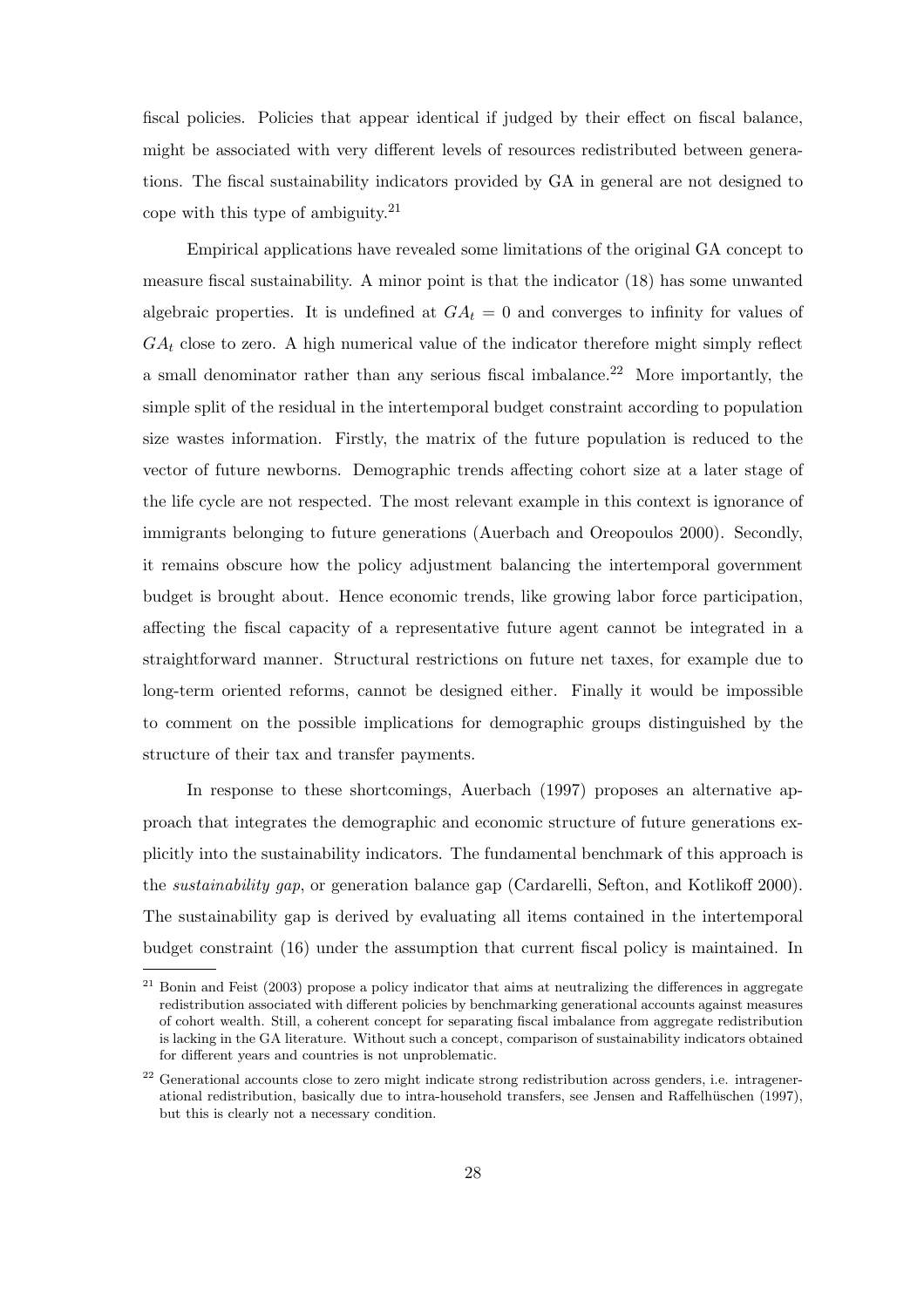particular, the generational accounts of generations born in the future are first evaluated on the basis of the status quo perspective. The sustainability gap at the base year,  $SG_t$ , is then given by

$$
SG_t = \sum_{i=t}^{\infty} G_i + B_t - \sum_{k=t-D}^{t} P_{t,t-k} GA_k - \sum_{k=t+1}^{\infty} P_{k,0} GA_k^f.
$$
 (19)

An interpretation of the sustainability gap is that it represents the present value of aggregated future primary deficits or surpluses given that the financial scope of the government was not restricted by the requirement to balance its intertemporal budget. In other words, as this cannot happen, the sustainability gap represents the intertemporal financial liabilities of the public sector (Raffelhüschen 1999) associated with continuation of current fiscal policy. These create a financing demand that eventually needs to be covered by adjusting the level of net taxes or net government purchases. This notion of public liabilities is different from the long-established concept of calculating the long-term spending commitments that are quasi property of economic agents, like interest payments and pension rights (Franco 1995). The concept of public liabilities expressed by (19) is only meaningful if interpreted as a reflection of the non-enforceable obligation of conforming to the fiscal balance rule.

Provided the sustainability gap is zero, it indicates long-term feasibility of fiscal policy in the sense of this concept. In this case, the net tax parameters set by current fiscal policy do not require that the government adjusts any generational account in order to satisfy the intertemporal budget constraint. In general, but not necessarily, this situation implies similar values of generational accounts (aside from discounting and growth effects) for the cohorts who are observed over the entire lifetime. That the status quo prediction leads to different lifetime net tax burdens on these generations, might only occur when some very long-term policy commitments are considered.<sup>23</sup> Nevertheless, strictly speaking, the sustainability gap concept does not provide a test of the fiscal balance rule, but of the government's intertemporal budget constraint.

If the sustainability gap is positive (negative), the government needs to raise (reduce) net tax revenue over net government purchases at some point in time, which implies some

<sup>&</sup>lt;sup>23</sup> It follows from the principles discussed in Section 3 that GA studies would in general not integrate these for a benchmark. But there are some examples in the GA literature where it is necessary to accurately design the impact of slowly maturing pension reforms, see Franco and Sartor (1999) and Cardarelli, Sefton, and Agulnik (2000). In general, the case might be more relevant for applications aiming at comparison of different policy strategies.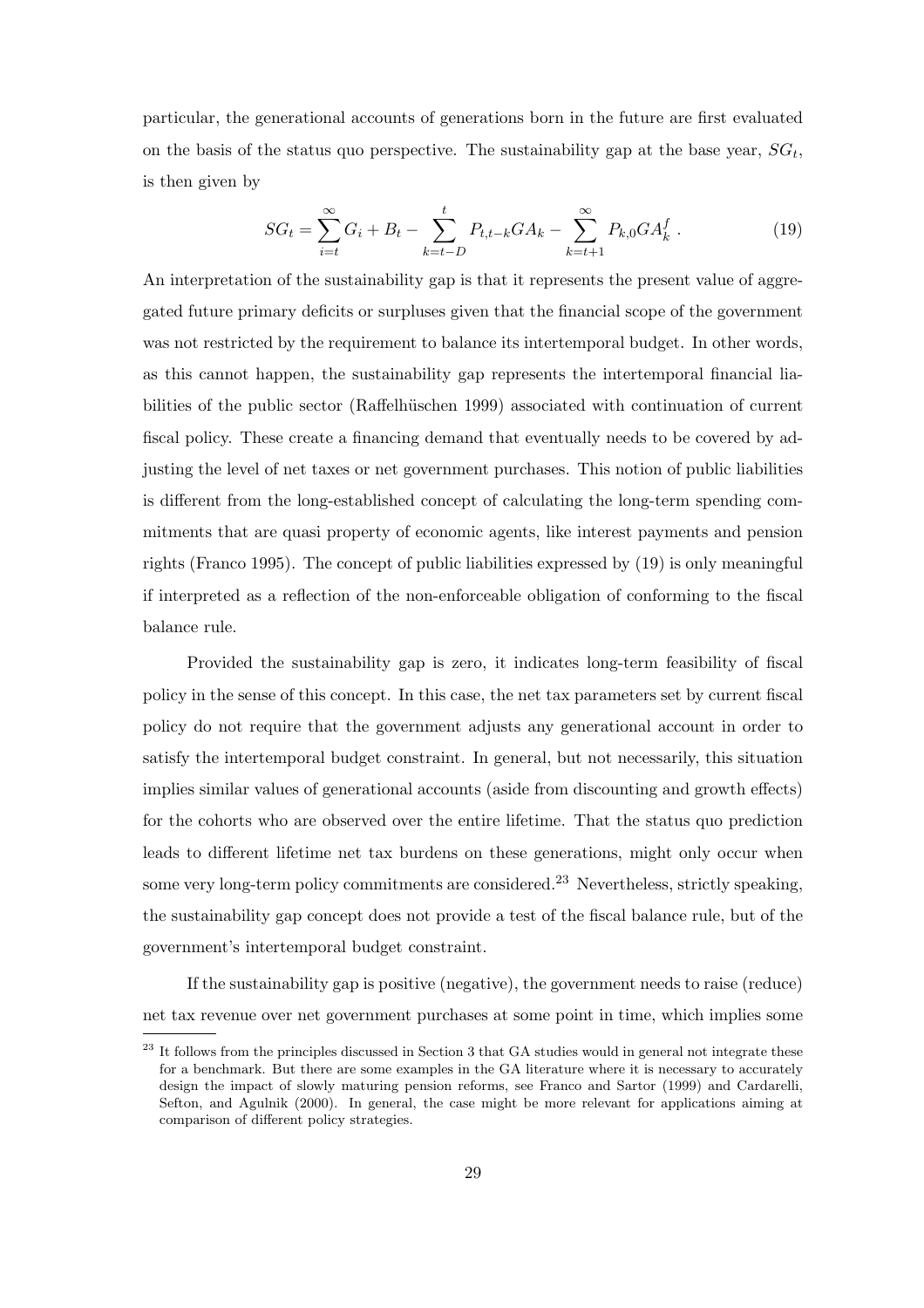redistribution across generations. While the sign of the sustainability gap is sufficient to give a hint at the direction of associated intergenerational redistribution, its size is difficult to judge for the lack of a benchmark. In the GA literature, there are different approaches to transform the sustainability gap into more accessible measures illustrating the dimension of the need for reform. The common idea behind these indicators, propagated by Jensen and Raffelhüschen (1997) and Auerbach and Kotlikoff (1999), is to express the financial demand of the sustainability gap in terms of standardized policy experiments with the property of calibrating the intertemporal budget.

A commonplace approach is to report the revenue need indicated by the sustainability gap in terms of a in terms of a macroeconomic variable of economic activity. Frequently this benchmark is current GDP, which has the advantage that the resulting indicator is immediately comparable with the familiar debt-to-GDP ratio. The outcome of such a comparison gives an indication to what extent future fiscal policy, which is still under control of decision makers, adds liabilities to current public debt, which already is a datum of fiscal policy.

However, the short term perspective on economic activity is somewhat inconsistent with the intertemporal focus of the GA method. A preferable way to report the sustainability gap at the macro level therefore is in terms of the present value aggregate of future yearly GDP. At least this allows to capture the response of national product to variations in the population or economic parameters. An indicator expressing the sustainability gap as a fraction of expected overall future GDP has a straightforward interpretation— it represents the constant share in national product by which the government needs to reduce the primary deficit in each year, in order to achieve fiscal sustainability. This amount might either be raised through a reduction in government purchases, or through extracting more net taxes from private agents. The projection of future GDP required for this indicator can be easily constructed referring to the stylized model of economic growth underlying the generational accounts. This means that aggregate output is linked to output per worker in the base year, which is yearly updated at the uniform growth rate  $q$ , and combined with the population forecast to find the macroeconomic aggregate.

An alternative set of indicators closer to the original GA concept translates the sustainability gap into fictive generational accounts. Conversion of the fiscal imbalance evaluated at the macro level requires to assume specific fiscal policies. On the one hand, the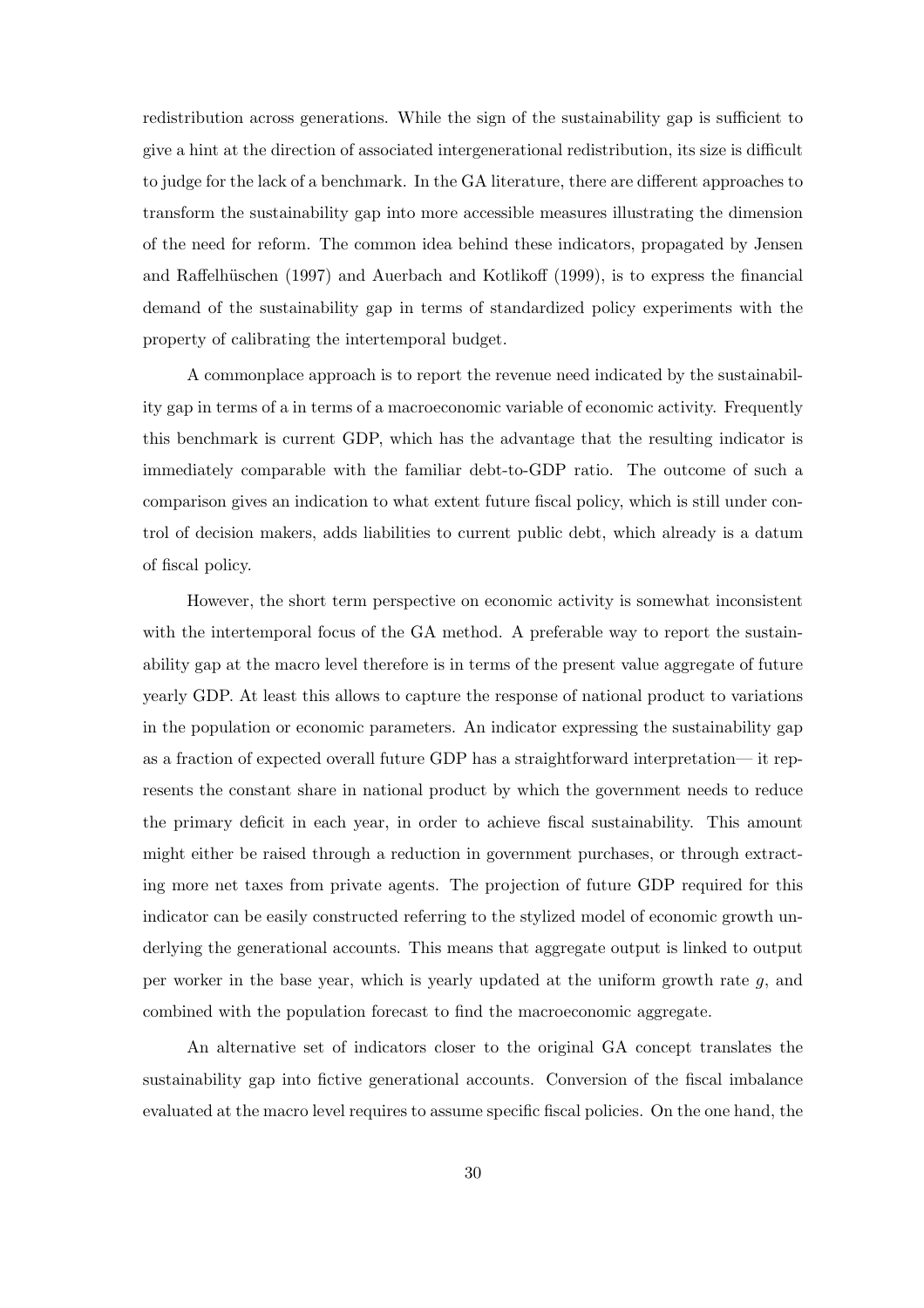analyst has discretion about which generations bear the adjustment. As above, in order to highlight the distributional conflict between living and future generations, one might adjust the generational account of the prospective newborn only. An alternative would be to let all generations have a share in the adjustment. On the other hand, since the sustainability approach requires to evaluate all generational accounts explicitly, the analyst has to set the type of fiscal policy used to balance the intertemporal budget. For conceptual clarity, generational accountants normally rely on hypothetical policies. Typical examples are the assumptions that all taxes will be raised by a constant proportion, over all age groups and generations, or, that all transfers will be cut by a uniform proportion.

In technical terms, this approach demands to recalculate the generational accounts of those cohorts assumed to bear the adjustment on the basis of hypothetical payment levels at the individual level. Returning to the notation of Section 3, this requires to make the following replacement:  $\tau'_{i,j} = \theta \tau_{i,j}$ , for all tax  $(\tau > 0)$  or transfer  $(\tau < 0)$  payments entering into the generational accounts and by assumption affected by the balancing policy.<sup>24</sup> The adjustment factor  $\theta$  has to be determined such that the sustainability gap evaluated on the basis of the reevaluated tax or transfer payments becomes zero. For many policy assumptions, it is possible to write down an analytical solution for  $\theta$ , starting from (19). In any case one can evaluate the balancing parameter using calibration.

The fiscal policy indicator approach yields several options of expressing the size of the intertemporal public liabilities. A first option is to simply report the size of the adjustment parameter  $\theta$ . Obviously, sustainable fiscal policy is indicated by  $\theta = 0$ . A second option is to translate the adjustment at the micro level into the effected change in the corresponding macroeconomic tax or transfer rate. This is not adequate, however, if the policy change is assumed to affect only future generations considering that the aggregate effects will emerge only slowly over a long period. Given that the policy change affects all generations, one might evaluate the immediate change tax or transfer rate to GDP. A more informative indicator is given by the change in the aggregate present value of prospective payments relative to the aggregate discounted value of future GDP. The intertemporal perspective has the advantage to account for potential future changes in the tax base or national product.

<sup>&</sup>lt;sup>24</sup> For an allocation of the adjustment to future generations, the range of the period-age combinations  $(i, j)$ is constrained.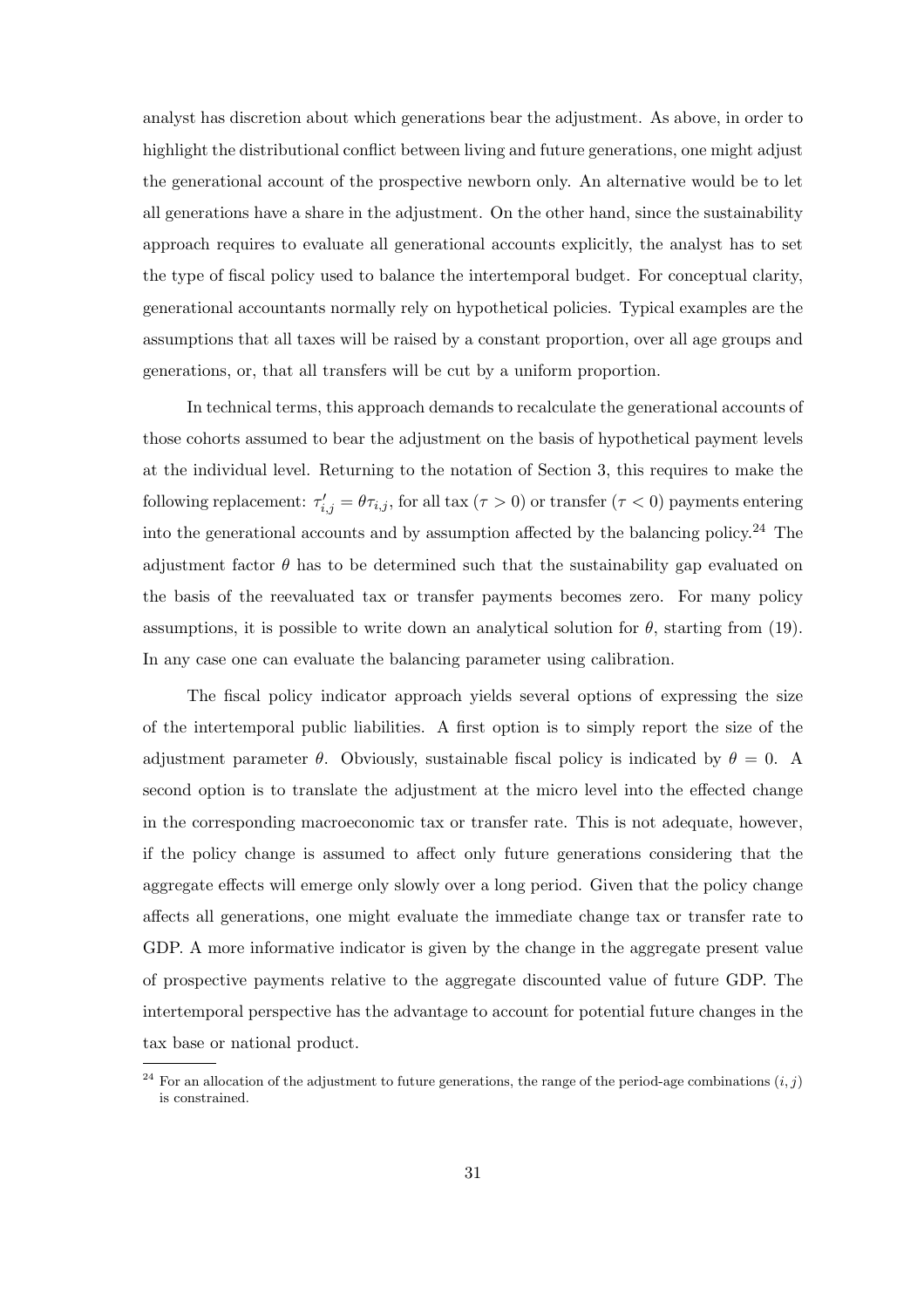A final strategy is to report the impact of the balancing policy change in terms of the corresponding generational accounts. If the adjustment spreads across all generations, one might report the change in the generational accounts for the generation born in the base year. In most applications, this change is representative for future generations, as the updated fiscal policy parameters are sustainable by construction. In contrast, if the balancing policy targets only future generations, one might indicate the existing intergenerational imbalance of fiscal policy by the relative change of generational accounts, i.e. the indicator  $\pi$ , or if that is not applicable, by the absolute change in lifetime net tax rates. However, these changes in general are not unique considering that the value of the balancing generational accounts is specific to the selected policy experiment. How this effect works is not obvious which seems to give an advantage to the two previous indicators whose policy dependency lays open.

A disadvantage common to the previous sustainability indicators based on fiscal policy experiments is that they are not exclusively a function of the sustainability gap, but also a function of the original structure of the government budget and of the underlying age profiles of payments. As a consequence, the values of fiscal policy indicators obtained are not fully comparable across time and across countries, even if they are obtained with a constant GA methodology. To obtain an indicator which is neural against variations in the actual structure of fiscal policy parameters, Bonin (2001) proposes to work with a counterfactual poll tax imposed on each head of the population in each period. Assuming that this policy starts in the base year, the proposed indicator,  $LS_t$ , is given by

$$
LS_{t} = \frac{SG_{t}}{\sum_{i=t}^{\infty} \sum_{j=0}^{D} P_{i,j} \left(\frac{1+g}{1+r}\right)^{i-t}} \tag{20}
$$

To achieve straightforward interpretation, the poll tax rate is assumed to stay constant except for the constant rate of income growth at the individual level, and expressed in present value terms of the base period. This requires to adjust the number of heads in the population among whom the sustainability gap can be distributed by a growth-adjusted discount factor. The indicator (20) translates the sustainability gap into the value of a once and for all yearly lump-sum payment. The poll tax concept thereby also achieves neutrality of the fiscal sustainability indicator against variations in life expectancy. A disadvantage of the approach, however, is that it ignores variations in gross income.

To summarize, GA produces various indicators for an illustration of the long-term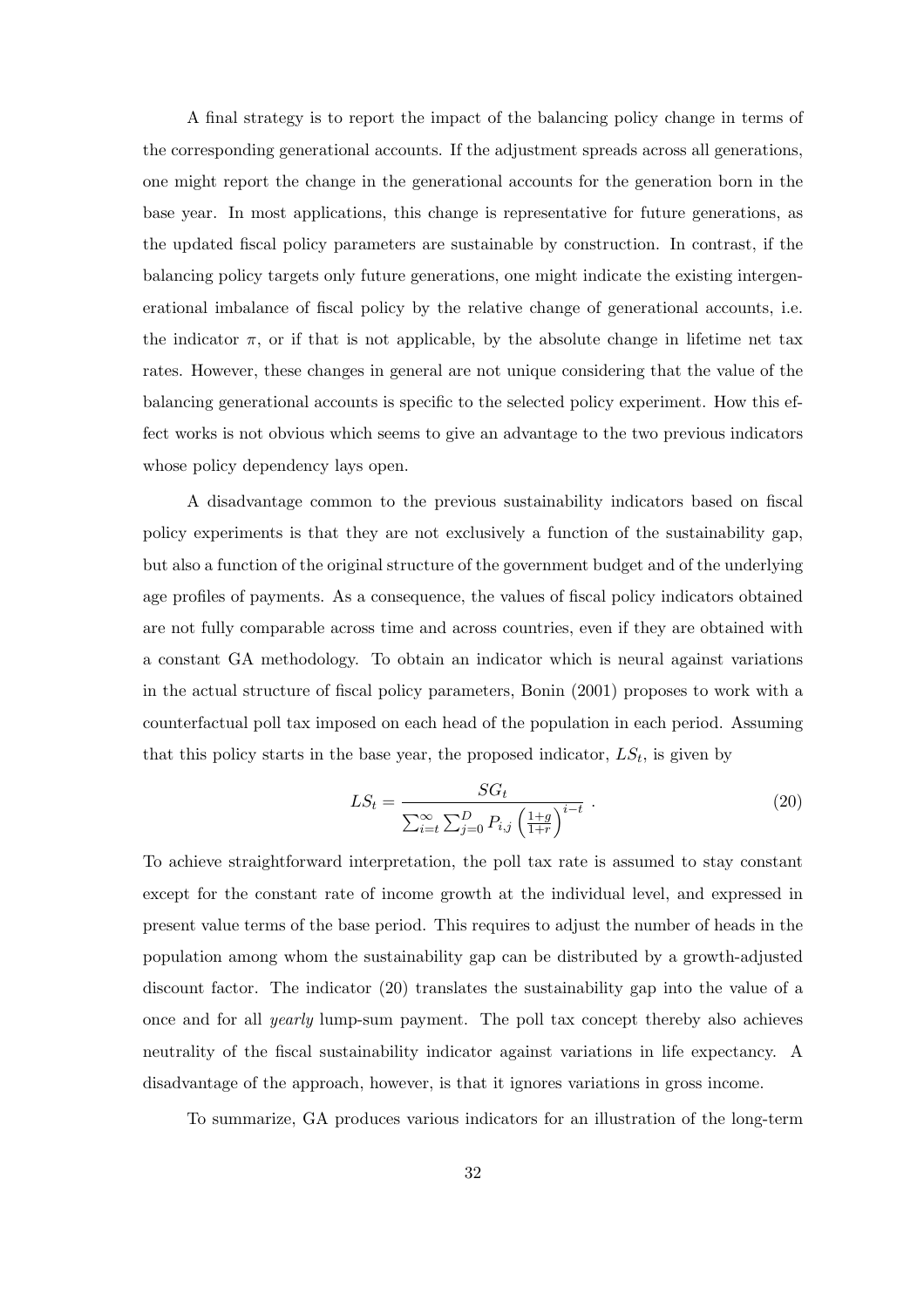fiscal imbalance associated with current parameters of fiscal policy. None of them generates a perfect index of fiscal sustainability under all circumstances. Therefore, in a typical empirical application, generational accountants rely on more than one measure from their toolbox.

#### 6 General Equilibrium Considerations

The application of time invariant growth and interest factors to construct the generational accounts ignores the connection between the individual net tax burden and gross factor income in the economy. The possibility of changing factor incomes might limit the empirical validity of the generational account measures. Two aspects are especially relevant to evaluate the generational distribution of fiscal burdens correctly— the impact of the demographic evolution on the macroeconomic development, and the impact of behavioral responses to this development and to necessary changes in fiscal policy on the equilibrium growth path of the economy. These factors might draw a wedge between the utility levels realized by different generations and net tax levels measured by generational accounts.

A tool of proper dynamic incidence analysis of fiscal policies which is well suited to integrate demographic trends are computable overlapping generations, general equilibrium models (OLG-GE models). A strategy of gauging the empirical validity of GA is to compare the variations of generational accounts obtained in these models with the measured variations in actual generational welfare. In case dynamic behavioral effects dominate utility changes, the GA approach to indicate generational redistribution by primary levied net taxes is inadequate. Making the comparison between GA and OLG-GE results, it is important, however, to account for a fundamental conceptual difference. GA results are usually obtained assuming constant policy which allows accumulation of a sustainability gap that is left at once to future generation, whereas GE simulations necessitate to respect the no-Ponzi game condition which leads to a gradual updating of fiscal policy parameters.

Therefore, the evidence for the indicator qualities of GA that can be gathered from this kind of literature remains somewhat inconclusive. Integrating GA into a general equilibrium framework with two overlapping generations, Raffelhüschen and Risa (1997) analyze the transition to a funded pension system as a policy response to a demographic aging shock. Their results support the hypothesis that changes of generational accounts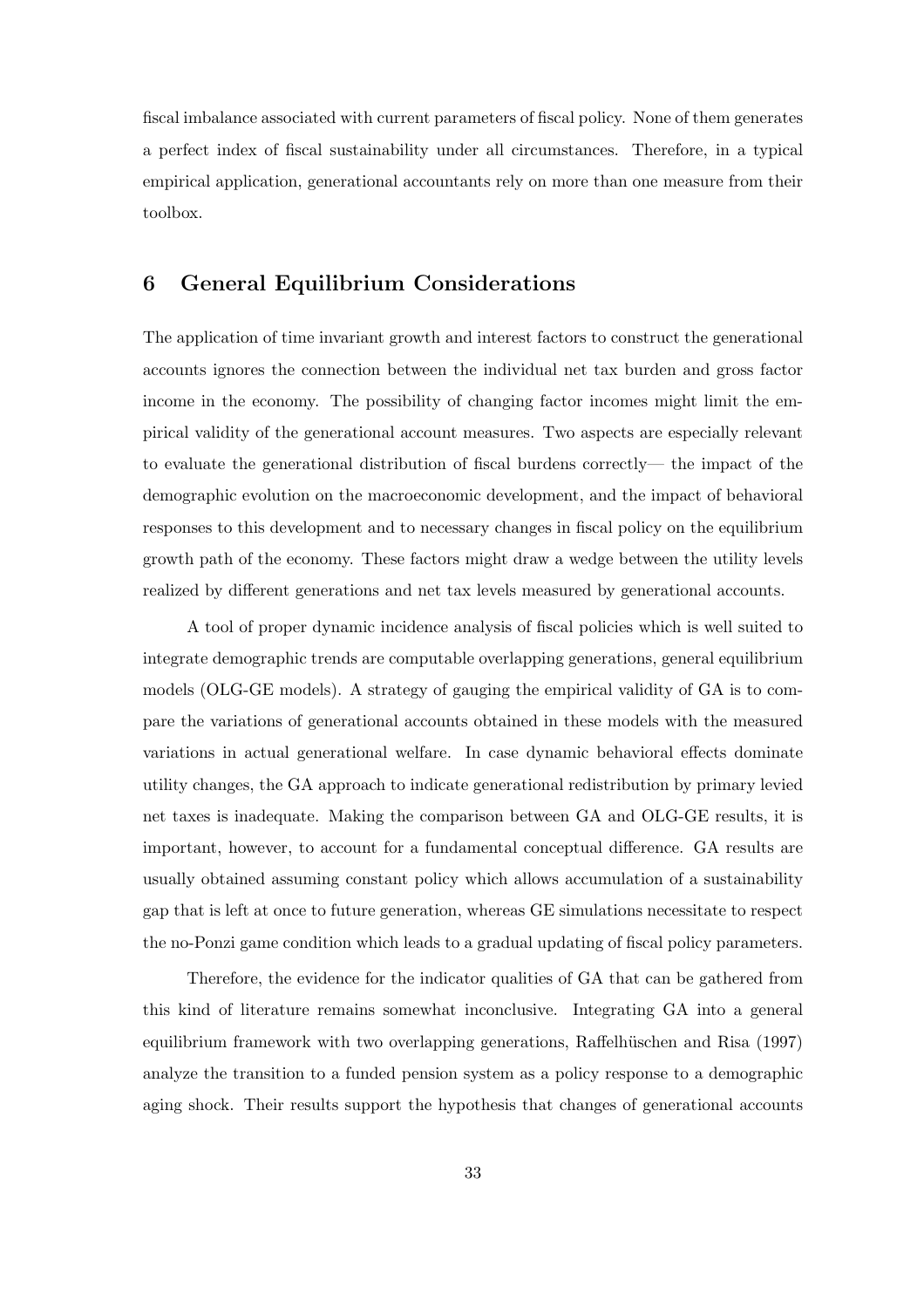are a bad measure for changes of generational welfare, since the impact of the demographic transition in pre-tax income dominates the direct tax effects. In contrast, the results of numerous simulations obtained by Fehr and Kotlikoff (1996) using the well-known Auerbach and Kotlikoff (1987) model with 55 generations, overall seem to support generational accounts as approximations of generational welfare, under the realistic condition that capital adjustment costs are small. According to their analysis of many stylized fiscal policies, the generational accounts mainly fail when the progressivity of net taxes is increased, and in small open economies, which are characterized by more short-term changes in factor returns.

In a reassessment of this study, (Börstinghaus and Hirte  $2001$ ) question these conclusion. They consider the fact that the assessment of GA by Fehr and Kotlikoff (1996) is based on the notion of changes in net tax liabilities along the trajectory to an intertemporally balanced budget and not on status quo generational accounts as a source of bias. To illustrate that generational accounts following the standard concept of GA might be a not so good shortcut for the incidence of fiscal policy, consider a reform cutting the average tax on labor income. In an OLG-GE model, this requires to raise some other tax (say the consumption tax) instantaneously to keep the intertemporal government budget in balance. Furthermore, since labor supply is endogenous, the income tax cut reducing disincentives generates an efficiency gain which gradually increases over time. Measures of cohort welfare obtained from an OLG-GE model therefore indicate that the reform is a burden on the first generations who cannot anticipate the consumption tax increase and do not yet experience the full benefit of the income tax cut, whereas later generations are better off because of the efficiency gain.

The GA measures, in contrast, only notice the income tax cut, which shows up in smaller generational accounts for the first generations, and in larger generational accounts for later generations if one makes the standard assumption of GA that the sustainability gap associated with the tax cut is not at all imposed on the living. Hence the results on generational fiscal burdens obtained by the GA and the OLG-GE approach seem to point into opposite directions. However, a major part of the discrepancy is not due to the fact that the latter allows behavioral responses. Rather, the comparison is biased since the analysis actually simulates two different policy schemes. In fact, evaluating the generational accounts on the basis of the same refunding assumptions as in the OLG-GE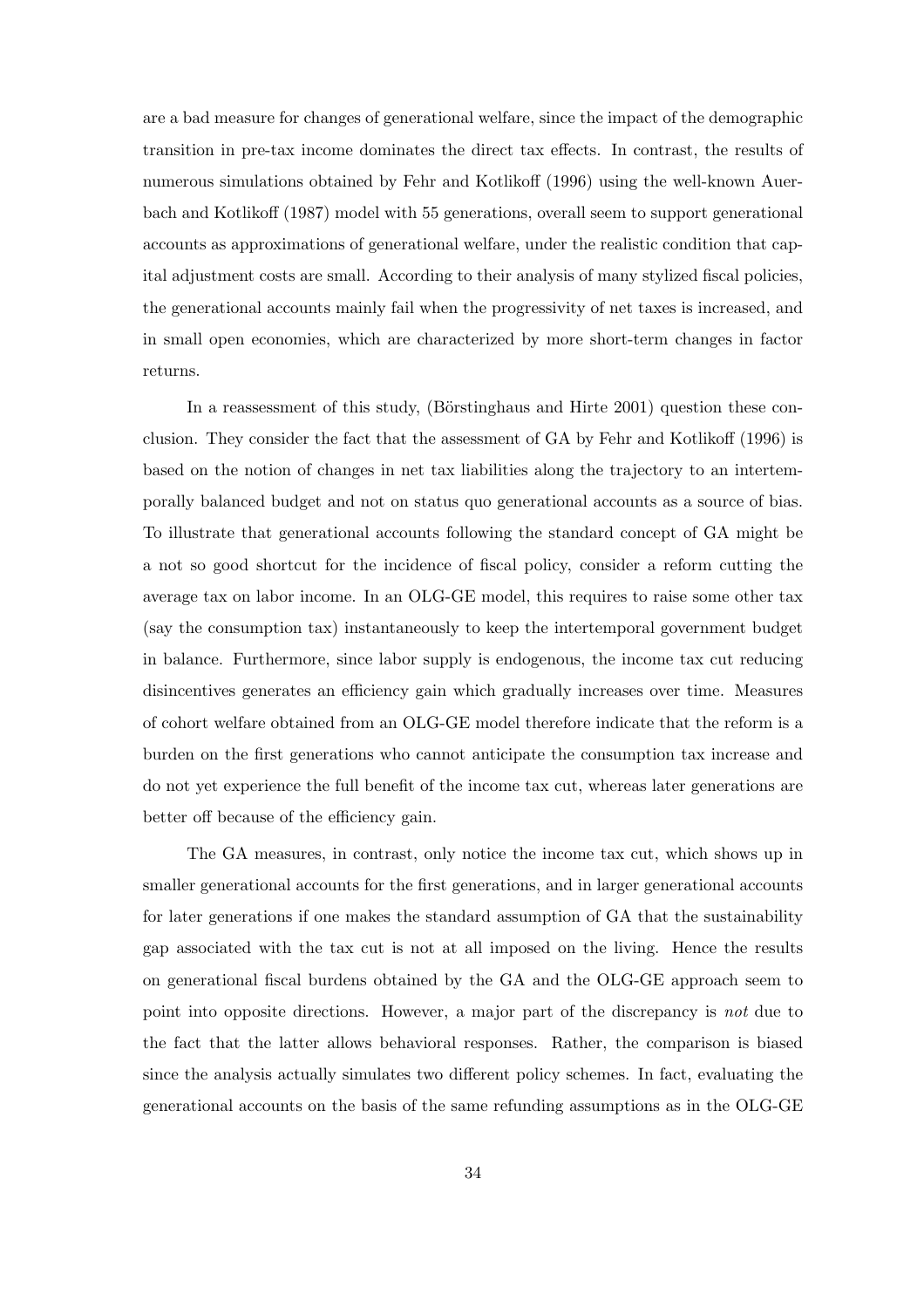model, i.e. without the postponement of refunding to future generations, yields better approximations of cohort welfare.

For example, assume that the revenue need to balance a pay-as-you-go scheme in an economy hit ba demographic aging is covered by a reduction in transfer levels. Assuming that this policy is immediately implemented, this leads to a burden on current living generations. The generational accounts of the older living increase, to the benefit of the generational accounts of younger and future generations. The same effects are indicated evaluating generational welfare in an OLG-GE model, where it is amplified, however, by the efficiency gains associated with lower labor taxes relative to a defined benefit scenario. As a result, the gap between generational accounts and actual cohort welfare tends to increase over time, but except for some cohorts the GA measures are good approximation of fiscal incidence.

Nevertheless, as these considerations might not be relevant in specific applications faced by analysts, GA as a tool of fiscal policy analysis should in general be complemented by an assessment of predictions obtained in a OLG-GE framework. In any case, these will not be perfect either. The potential drawbacks are numerous. For example, the extent of capital deepening in an OLG-GE framework not only depends on perfect foresight of rational forward-looking agents, but varies depending on the assumptions made regarding the degree of altruism, bequest motives, labor supply formation, the working of technological progress, etc. All of these might affect the evolution of pre-tax factor income that is a driving force of cohort welfare as opposed to generational accounts. Furthermore, the obtained results might be substantially different depending on whether an OLG-GE model with exogenous growth (Kotlikoff et al. 2001) or with endogenous growth (Fougère and Mérette 2000) is analyzed.

Finally, a fundamentally unanswered question pushing the development of a recent literature is the extent to which demographic changes are exogenous to the economic evolution, or an endogenous economic process, see Becker et al. (1990) and Galor and Weil (2000). If fertility decisions are not totally exogenous, intergenerational transfers in the economy cannot be assessed in the standards fashion. Firstly, the dimension of private and public intergenerational redistribution is correlated with fertility.<sup>25</sup> More

<sup>&</sup>lt;sup>25</sup> Peters (1995) derives conditions for optimal fiscal policy in an endogenous growth model with endogenous fertility. Ab<sup>2</sup>io et al. (2003) discuss optimal pension policy when demographic transition is endogenous.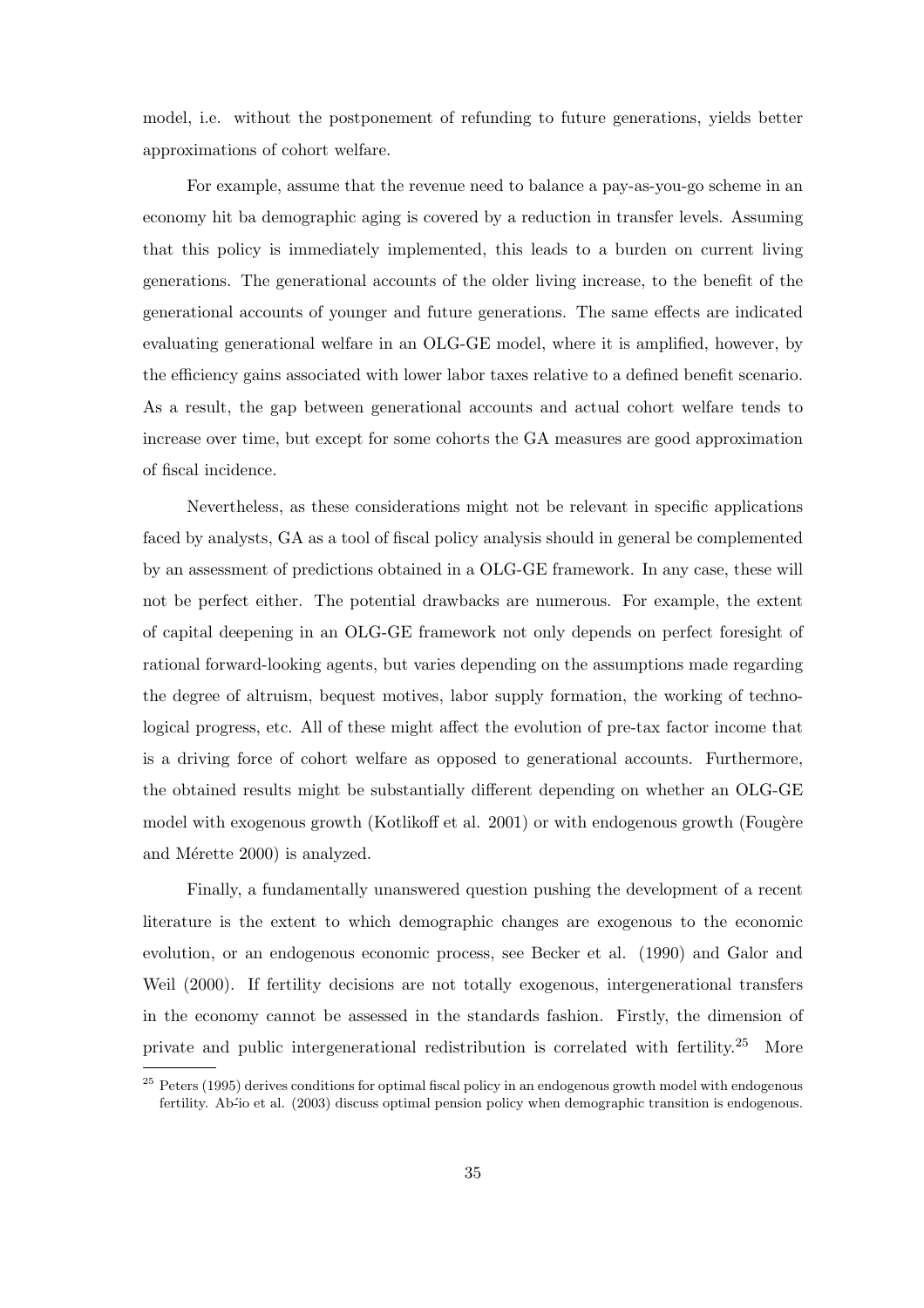importantly, as shown by Sinn (2000), the condition for a dynamic efficient economy that the interest rate exceeds the population growth rate, is not longer a benchmark for Pareto optimality. This result requires a reappraisal of the intertemporal government budget constraint fundamental to GA, but implies a potential of even larger bias in OLG-GE results obtained in an exogenous fertility setting.

To sum up, the predictions about the development of key economic parameters such as pre-tax factor prices in response to changes of demographic and fiscal policy parameters depends very much on the specification of the simulation model and in particular the set of variables that is allows to be endogenous. The current state of the literature in the fields of OLG-GE models recommends to use them as a complement, but not as an alternative to GA. In fact, GA appears as a relatively transparent if not perfectly accurate measurement technique that is half way between general equilibrium simulation methods and other forward-looking budgeting methods found in the literature, which typically adopt a more ad hoc and less comprehensive perspective focus on a specific aspect of future fiscal policy. On the one hand, the method systematically links the development of the entire primary budget to the development of the population, thus obtaining more accurate indicators for a potential sustainability gap associated with current fiscal policy. On the other hand, GA permits to transform measures of fiscal imbalance at the macro level into indicators for intergenerational income redistribution, namely generational accounts, that resemble those obtained from the more elaborate OLG-GE models.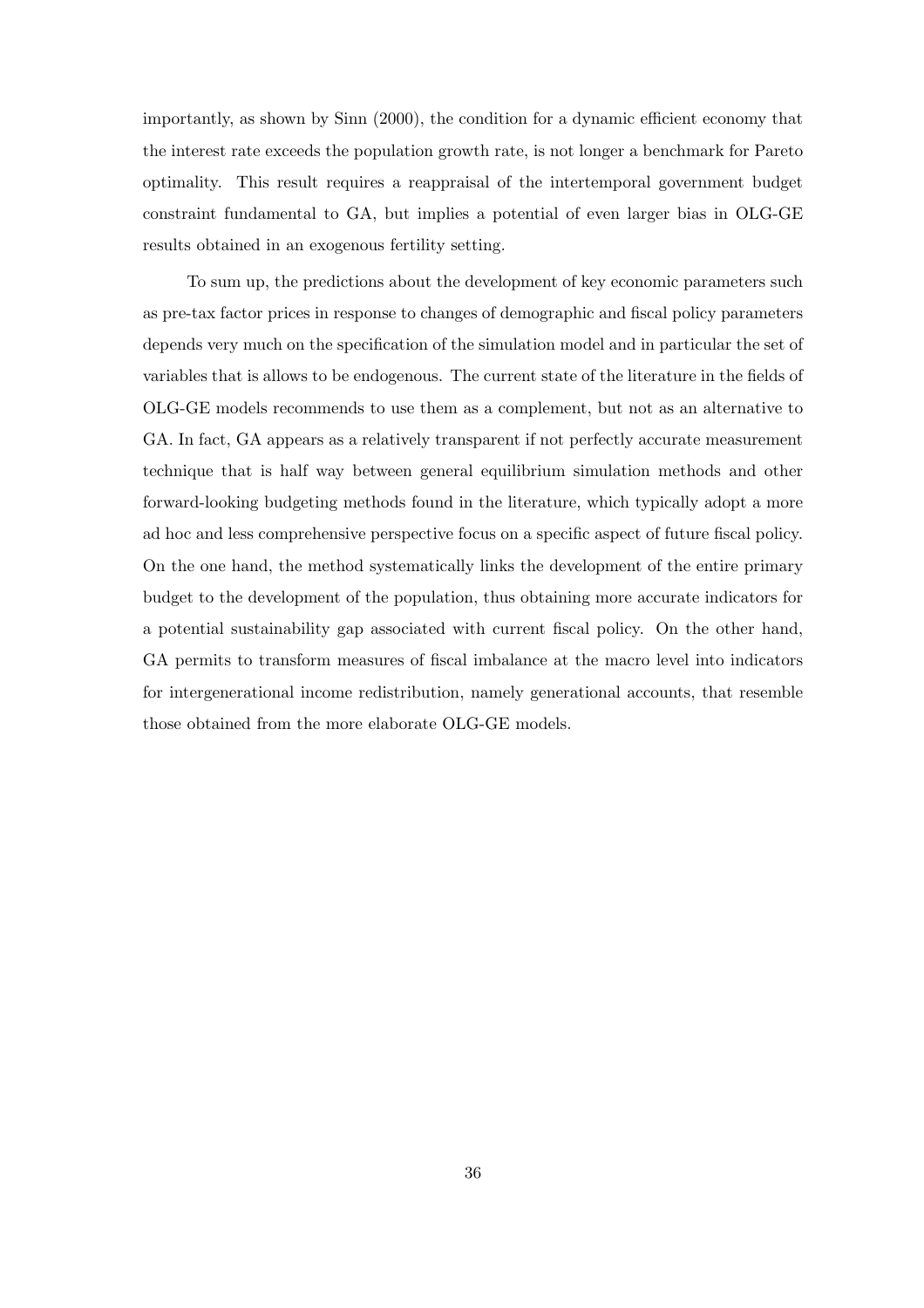#### References

- ABIO, G., E. BERENGUER, H. BONIN, J. GIL, AND C. PATXOT (2003): "Is the Deficit under Control? A Generational Accounting Perspetive on Fiscal Policy and Labour Market Trends in Spain," Investigaciones Economicas, 27(2), 309–341.
- Abío, G., G. MAHIEU, AND C. PATXOT (2003): "On the Optimality of PAYG Pension Systems in an Endogenous Fertility Setting," CES Working Paper No. 1050, Munich.
- ABLETT, J. (1996): "Generational Accounting An Australian Perspective," Review of Income and Wealth, 42, 91–105.
	- (1997): "A Set of Generational Accounts for Australia: Baseyear 1994/95," The Economic and Labor Relations Review, 8, 90–109.
- ABLETT, J., AND Z. TSEGGAI-BOCUREZIOU (2000): "Lifetime Net Average Tax Rates in Australia since Federation," The Economic Record, 76, 139–151.
- Altamiranda, M. (1999): "Argentina's Generational Accounts: Is the Convertibility Plan's Fiscal Policy Sustainable?," in Generational Accounting around the World, ed. by A. Auerbach, L. Kotlikoff, and W. Leibfritz, pp. 141–160. University of Chicago Press.
- Altonji, J., F. Hayashi, and L. Kotlikoff (1997): "Parental Altruism and Inter Vivos Transfers: Theory and Evidence," Journal of Political Economy, 105, 1121–1166.
- AUERBACH, A. (1997): "Quantifying the Current U.S. Fiscal Imbalance," National Tax Journal, 50, 387–398.
- AUERBACH, A., J. GOKHALE, AND L. KOTLIKOFF (1991): "Generational Accounting: A Meaningful Alternative to Deficit Accounting," Tax Policy and the Economy, 5, 55–110.

(1994): "Generational Accounting: A Meaningful Way to Evaluate Fiscal Policy," Journal of Economic Perspectives, 8(4), 73–94.

(1995): "Restoring Generational Balance in US Fiscal Policy: What will it Take?," Federal Reserve Bank Cleveland Economic Review, 31, 2–12.

- AUERBACH, A., J. GOKHALE, L. KOTLIKOFF, AND E. STEIGUM (1993): "Generational Accounting in Norway: Is Norway Overconsuming its Petroleum Wealth," Working Paper no 9305, Federal Reserve Bank of Cleveland.
- AUERBACH, A., AND L. KOTLIKOFF (1987): *Dynamic Fiscal Policy*. Cambridge University Press, Cambridge.

(1999): "The Methodology of Generational Accounting," in Generational Accounting around the World, ed. by A. Auerbach, L. Kotlikoff, and W. Leibfritz, pp. 31–41. University of Chicago Press.

- AUERBACH, A., AND P. OREOPOULOS (2000): "The Fiscal Effect of U.S. Immigration: A Generational Accounting Perspective," Tax Policy and the Economy, 14, 123–156.
- Baker, B., D. Besendorfer, and L. Kotlikoff (2002): "Intertempral State Budgeting," NBER Working Paper No. 9067, Cambridge.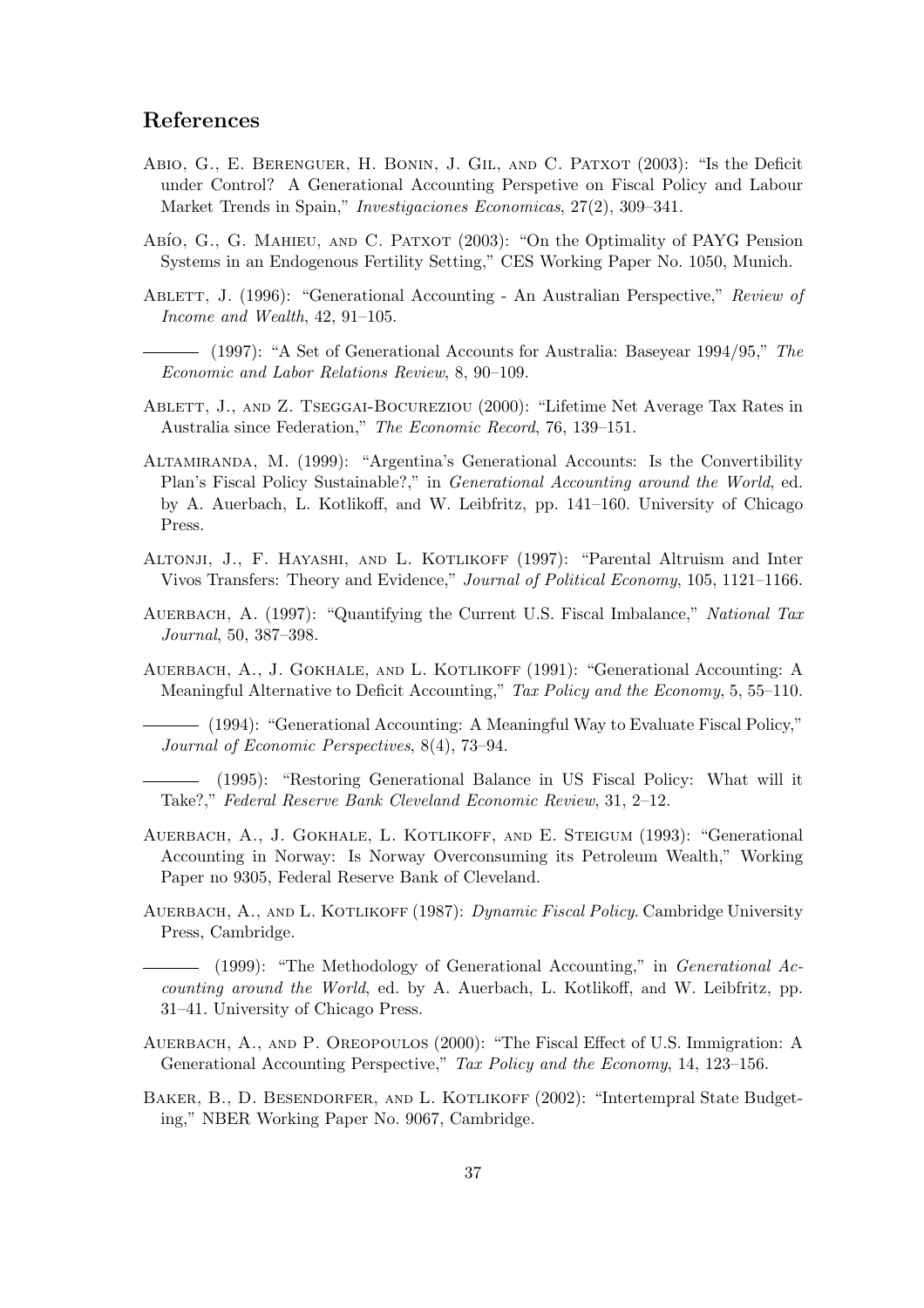- Balassone, F., and D. Franco (2001): "Assessing Fiscal Sustainability: A Review of Methods with a View to EMU," in Fiscal Sustainability, ed. by Bank of Italy, pp. 21–60.
- BALL, L., D. ELMENDORF, AND G. MANKIW (1998): "The Deficit Gamble," Journal of Money, Credit and Banking, 30, 699–720.
- Banks, J., R. Disney, and Z. Smith (2000): "What Can we Learn about Pension Reform from Generational Accounts for the UK?," The Economic Journal, 110, F575– F597.
- Barro, R. (1974): "Are Government Bonds Net Wealth," Journal of Political Economy, 82, 1095–1117.
- Becker, G., K. Murphy, and R. Tamura (1990): "Human Capital, Fertility, and Economic Growth," Journal of Political Economy, 98, S12–S37.
- BLANCHARD, O. (1990): "Suggestions for a New Set of Fiscal Indicators," OECD Working Paper no. 79, Paris.
- BLANCHARD, O., AND S. FISCHER (1989): Lectures on Macroeconomics. MIT Press, Cambridge (MA), London.
- Blanchard, O., and P. Weil (2001): "Dynamic Efficiency, the Riskless Rate and Debt Ponzi Games under Uncertainty," Advances in Macroeconomics,  $1(2)$ , http://www.bepress.com/bejm/advances/vol1/iss2/art3.
- BLEJER, M., AND A. CHEASTY (1991): "The Measurement of Fiscal Deficits: Analytical and Methodological Issues," Journal of Economic Literature, 24, 1644–1678.
- BÖRSTINGHAUS, V., AND G. HIRTE (2001): "Generational Accounting versus Compuatble General Equilibrium," Finanzarchiv, 58, 227–243.
- Bonin, H. (2001): Generational Accounting Theory and Application. Springer, Heidelberg.
- Bonin, H., and K. Feist (2003): "Measuring Intergenerational Redistribution Inter Vivos: The Case of German Pension Reform," in Pension Reform: Redistribution and Risk, ed. by M. Weale, pp. 40–67. National Institute of Econnomic and Social Research.
- BONIN, H., B. RAFFELHÜSCHEN, AND J. WALLISER (2000): "Can Immigration Alleviate the Demographic Burden?," Finanzarchiv, 57(1), 1–21.
- Bovenberg, A., and H. ter Rele (1999): "Government Finance and Ageing in the Netherlands," European Economy, Reports and Studies, pp. 133–147.
- Buchanan, J. (1958): Public Principles of Public Debt. Richard Irwin, Homewood.
- BUITER, W. (1997): "Generational Accounts, Aggregate Saving and Intergenerational Distribution," Economica, 64, 605–626.
- CARDARELLI, R., AND J. SEFTON (1999): "Rolling Back the UK Welfare State?," European Economy, Reports and Studies, pp. 193–206.
- Cardarelli, R., J. Sefton, and P. Agulnik (2000): "The Pensions Green Paper: A Generational Accounting Perspective," The Economic Journal, 110, F598–610.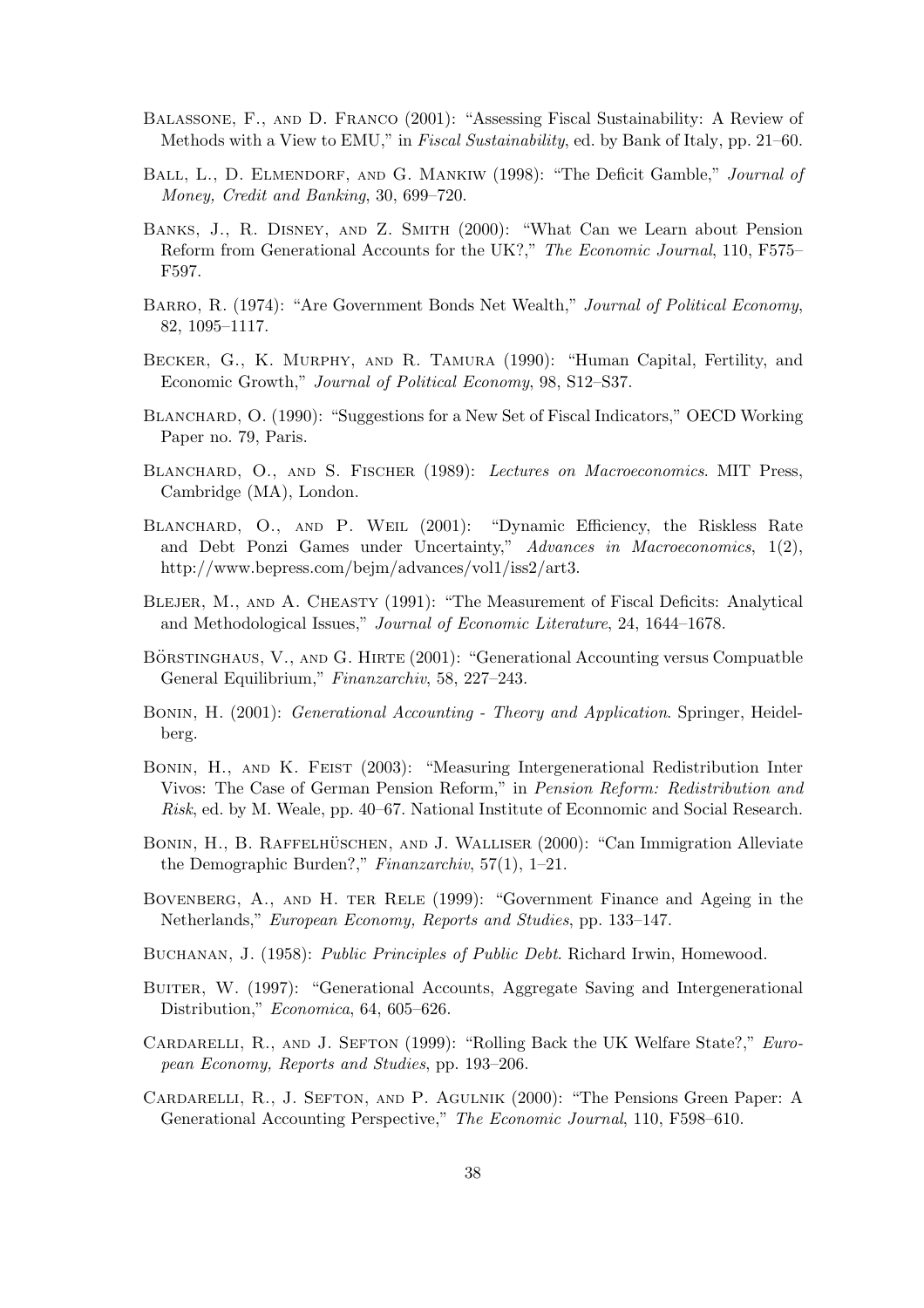- CARDARELLI, R., J. SEFTON, AND L. KOTLIKOFF (2000): "Generational Accounting in the UK," The Economic Journal, 110, F547-574.
- Chamley, C. (1981): "The Welfare Costs of Capital Income Taxation in a Growing Economy," Journal of Political Economy, 89, 468–496.
- Chouraqui, J., R. Hagemann, and N. Sartor (1990): "Indicators of Fiscal Policy: A Re-Examination," OECD Working Paper no. 78, Paris.
- Cohen, D. (1985): "How to Evaluate the Solvency of an Indebted Nation," Economic Policy, 1, 139–156.
- Congressional Budget Office (1995): "Who Pays and When? An Assessment of Generational Accounting," Washington D.C.,.
- Dang, T., P. Antolin, and H. Oxley (2001): "Fiscal Implications of Ageing," OECD Working Paper Eco/WKP (2001) 31.
- DIAMOND, P. (1965): "National Debt in a Neoclassical Growth Model," American Economic Review, 55, 1126–1150.
	- (1996): "Generational Accounts and Generational Balance: An Assessment," National Tax Journal, 49, 597–607.
- European Commission (2001): "The EU Economy 2001 Review," European Economy, 73.
- FEHR, H., AND L. KOTLIKOFF (1996): "Generational Accounting in General Equilibrium," Finanzarchiv, 53, 1–27.
- FEIST, K., B. RAFFELHÜSCHEN, R. SULLSTRØM, AND R. VANNE (1999): "Macroeconomic Turnabout and Intergenerational Redistribution in Finland," European Economy, Reports and Studies, pp. 163–178.
- FELDSTEIN, M. (1974): "Social Security, Induced Retirement, and Aggregate Capital Accumulation," Journal of Political Economy, 82, 905–926.
- FOUGÈRE, M., AND M. MÉRETTE (2000): "Population Ageing, Intergenerational Equity, and Growth: Analysis with an Endogenous Growth Overlapping-Generations Model," in Using Dynamic General Equilibrium Models for Policy Analysis, ed. by G. Harrison, pp. 325–361. Elsevier.
- Franco, D. (1995): "Pension Liabilities Their Use and Misuse in the Assessment of Fiscal Policies," European Commission Economic Papers no. 110, Brussels.
- Franco, D., J. Gokhale, L. Guiso, L. Kotlikoff, and N. Sartor (1994): "Generational Accounting: The Case of Italy," in Savings and the Accumulation of Wealth: Essays on Italian Household and Government Saving Behavior, ed. by A. Ando, L. Guiso, and I. Visco, pp. 128–160. Cambridge University Press.
- Franco, D., and N. Sartor (1999): "Italy: High Public Debt and Population Ageing," European Economy, Reports and Studies, pp. 117–132.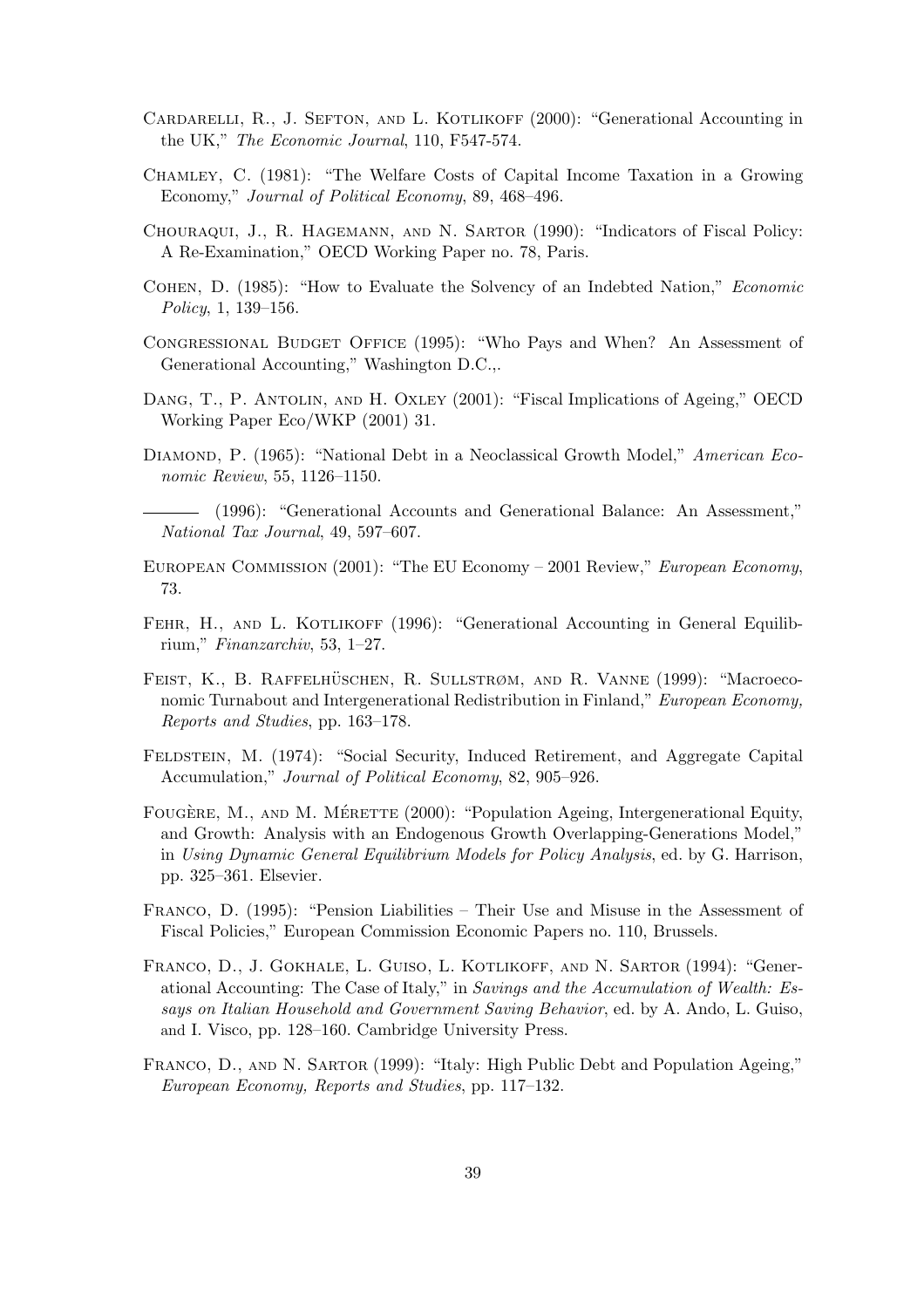- FULLERTON, D., AND D. ROGERS (1993): Who Bears the Income Tax Burden? Brookings, Washington.
- Galor, O., and D. Weil (2000): "Population, Technology and Growth from the Mathusian Regime to the Demographic Transition," American Economic Review, 90, 806–828.
- GOKHALE, J., AND K. SMETTERS (2003): Fiscal and Generational Imbalances, New Budget Measures for New Priorities. AEI Press, Washington DC.
- Gramlich, E. (1990): "Fiscal Indicators," OECD Working Paper no. 80, Paris.
- Haveman, R. (1994): "Should Generational Accounts Replace Public Budgets and Deficits," Journal of Economic Perspectives, 8, 95–111.
- JENSEN, S., AND B. RAFFELHÜSCHEN (1997): "Generational and Gender-Specific Aspects of the Tax and Transfer System in Denmark," Empirical Economics, 22, 615–635.
- Kakwani, N., and M. Krongaew (1999): "Thailand's Generational Accounts," in Generational Accounting around the World, ed. by A. Auerbach, L. Kotlikoff, and W. Leibfritz, pp. 413–446. University of Chicago Press.
- KOTLIKOFF, L. (1979): "Social Security and Equilibrium Capital Intensity," Quarterly Journal of Economics, 93, 233–53.
	- (1988): "Intergenerational Transfers and Savings," Journal of Economic Perspectives, 2, 41–58.
- (1993): "From Deficit Delusion to the Fiscal Balance Rule Looking for a Sensible Way to Measure Fiscal Policy," Journal of Economics, 7(suppl.), 17–41.
- KOTLIKOFF, L., K. SMETTERS, AND J. WALLISER (2001): "Finding a Way out of America's Demographic Dilemma," NBER Working Paper No. 8258, Cambridge.
- Laitner, J., and T. Juster (1996): "New Evidence on Altruism: A Study of TIAA-CREF Retirees," American Economic Review, 86, 893–908.
- LEVY, J., AND O. DORÉ (1999): "Generational Accounting for France," in Generational Accounting around the World, ed. by A. Auerbach, L. Kotlikoff, and W. Leibfritz, pp. 239–276. University of Chicago Press.
- McCarthy, T., and H. Bonin (1999): "EU Transfers and Demographic Dividends in Ireland," European Economy, Reports and Studies, pp. 101–116.
- MEHRA, R., AND E. PRESCOTT (1985): "The Equity Premium: A Puzzle," Journal of Monetary Economics, 15, 145–162.
- Modigliani, F. (1961): "Long-Run Implications of Alternative Fiscal Policies and the Burden of the National Debt," The Economic Journal, 71, 730–755.
- OECD (1998): "Economic Outlook," No. 64.
- Office of Management and Budget (1994): "Analytical Perspectives," Budget of the United States Government, Fiscal Year 1995, Washington D.C.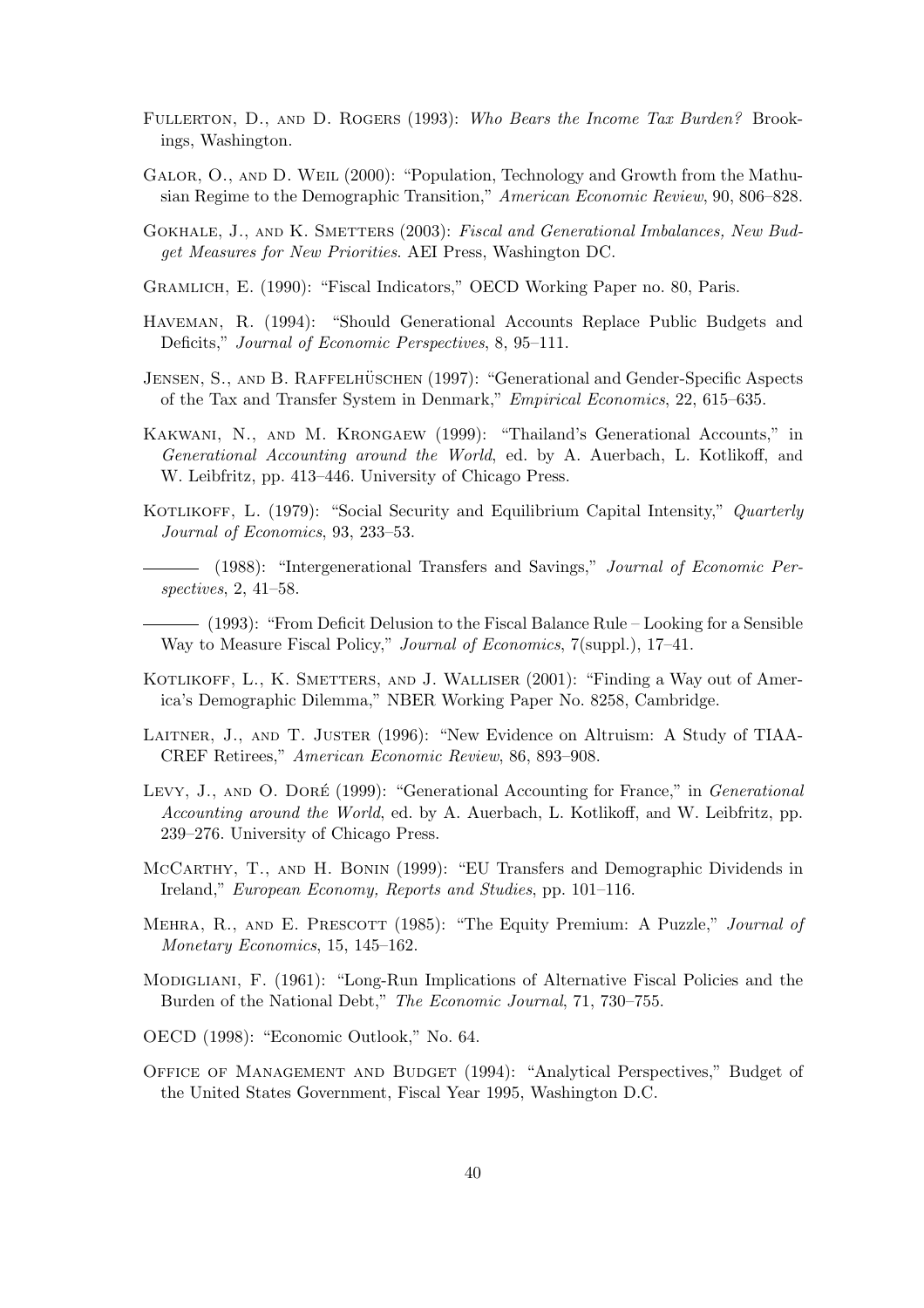- PATXOT, C., AND H. BONIN (2004): "Integrating Backward and Forward Looking Techniques into Evaluation of Fiscal Sustainability," Mimeo, University of Barcelona.
- PETERS, W. (1995): "Public Pensions, Family Allowances and Endogenous Demographic Change," Journal of Population Economics, 8, 161–183.
- RAFFELHÜSCHEN, B. (1999): "Generational Accounting: Method, Data and Limitations," European Economy, Reports and Studies, pp. 17–28.
- RAFFELHÜSCHEN, B., AND A. RISA (1997): "Generational Accounting and Intergenerational Welfare," Public Choice, 93, 149–163.
- ter Rele, H. (1997): "Generational Accounts for the Dutch Public Sector," CPB Netherlands Bureau for Economic Policy Analysis, Research Memorandum no. 135, The Hague.
- Sinn, H.-W. (2000): "Why a Funded System is Useful and Why it is not Useful," International Tax and Public Finance, 7, 389–410.
- Steigum, E., and C. Gjersem (1999): "Generational Accounting and Depletable Natural Resources: The Case of Norway," in Generational Accounting around the World, ed. by A. Auerbach, L. Kotlikoff, and W. Leibfritz, pp. 369–396. University of Chicago Press.
- Summers, L. (1981): "Capital Taxation and Capital Accumulation in a Life Cycle Growth Model," American Economic Review, 71, 533–544.
- Wilhelm, M. (1996): "Bequest Behavior and the Effect of Heirs' Earnings: Testing the Altruistic Motive of Bequests," American Economic Review, 86, 874–892.